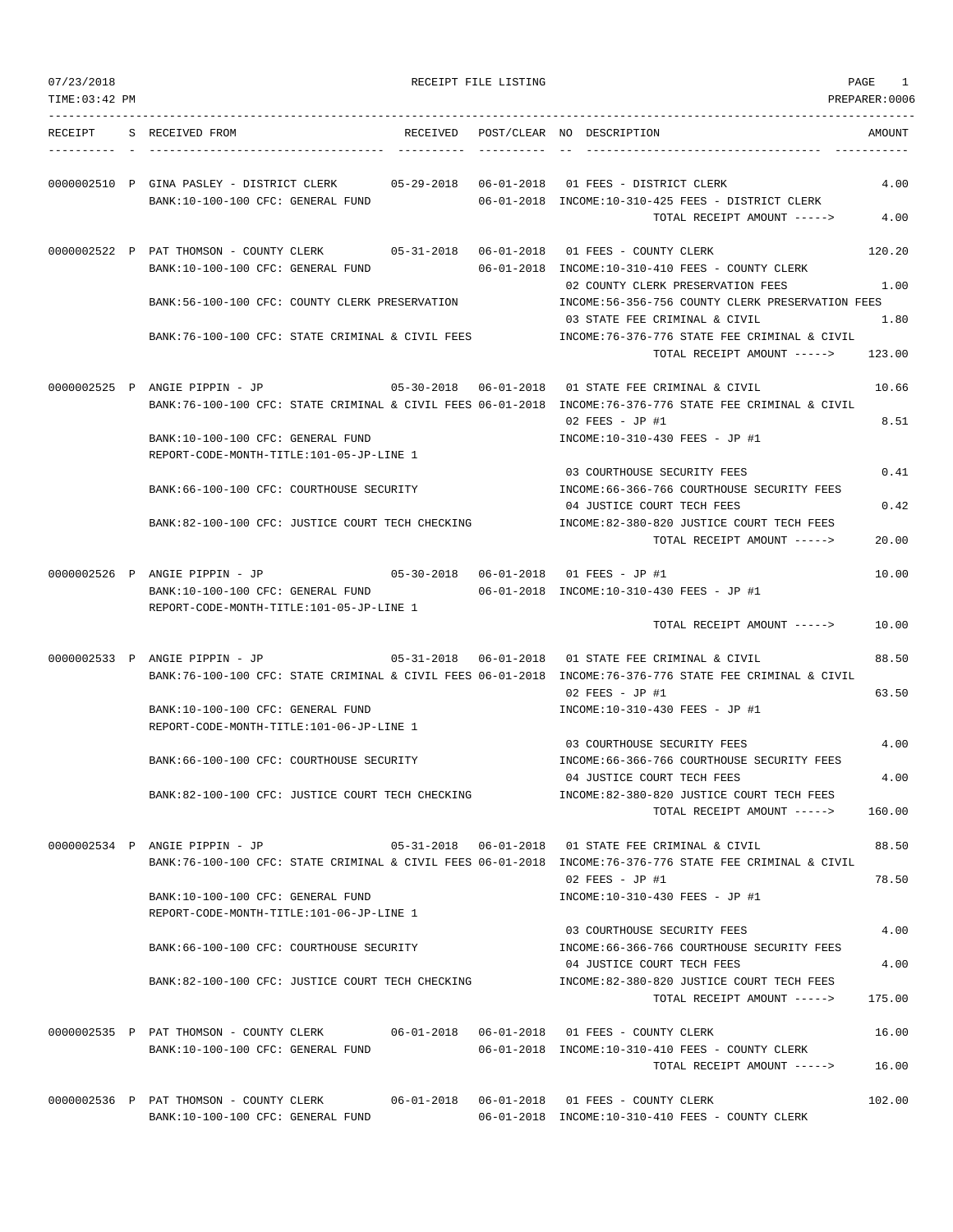TIME:03:42 PM PREPARER:0006 --------------------------------------------------------------------------------------------------------------------------------- RECEIPT S RECEIVED FROM THE RECEIVED POST/CLEAR NO DESCRIPTION THE SECRET AMOUNT ---------- - ----------------------------------- ---------- ---------- -- ----------------------------------- ----------- 0000002536 Continued 02 COUNTY CLERK ARCHIVE FEES 60.00 BANK:50-100-100 CFC: COUNTY CLERK ARCHIVES FUND INCOME:50-350-750 COUNTY CLERK ARCHIVE FEES 03 COUNTY CLERK PRESERVATION FEES 55.00 BANK:56-100-100 CFC: COUNTY CLERK PRESERVATION INCOME:56-356-756 COUNTY CLERK PRESERVATION FEES 04 COURTHOUSE SECURITY FEES 10.00 BANK:66-100-100 CFC: COURTHOUSE SECURITY INCOME:66-366-766 COURTHOUSE SECURITY FEES TOTAL RECEIPT AMOUNT -----> 227.00 0000002537 P PAT THOMSON - COUNTY CLERK 06-01-2018 06-01-2018 01 FEES - COUNTY JUDGE 6.00 BANK:10-100-100 CFC: GENERAL FUND 06-01-2018 INCOME:10-310-400 FEES - COUNTY JUDGE 02 FEES - COUNTY CLERK 46.00 BANK:10-100-100 CFC: GENERAL FUND INCOME:10-310-410 FEES - COUNTY CLERK 03 FEES - SHERIFF 100.00 BANK:10-100-100 CFC: GENERAL FUND INCOME:10-310-455 FEES - SHERIFF 04 RECORDS PRESERVATION FEES 10.00 BANK:30-100-100 CFC: COURT RECORDS PRES FUND INCOME:30-330-730 RECORDS PRESERVATION FEES 05 COUNTY CLERK ARCHIVE FEES 10.00 BANK:50-100-100 CFC: COUNTY CLERK ARCHIVES FUND INCOME:50-350-750 COUNTY CLERK ARCHIVE FEES 06 JUDICIAL TRAINING FEES 5.00 BANK:53-100-100 JUDICIAL TRAINING FUND INCOME:53-353-753 JUDICIAL TRAINING FEES 07 LAW LIBRARY FEES 35.00 BANK:60-100-100 CFC: LAW LIBRARY INCOME:60-360-760 LAW LIBRARY FEES 08 COURTHOUSE SECURITY FEES 5.00 BANK:66-100-100 CFC: COURTHOUSE SECURITY CONTROLL:66-366-766 COURTHOUSE SECURITY FEES 09 COUNTY PRESERVATION FEES 5.00 BANK:68-100-100 CFC: COUNTY PRESERVATION INCOME:68-368-768 COUNTY PRESERVATION FEES 10 GUARDIANSHIP 20.00 BANK:76-100-100 CFC: STATE CRIMINAL & CIVIL FEES INCOME:76-376-702 GUARDIANSHIP 11 STATE FEE CRIMINAL & CIVIL 42.00 BANK:76-100-100 CFC: STATE CRIMINAL & CIVIL FEES INCOME:76-376-776 STATE FEE CRIMINAL & CIVIL 12 STATE FEE CRIMINAL & CIVIL 10.00 BANK:76-100-100 CFC: STATE CRIMINAL & CIVIL FEES INCOME:76-376-776 STATE FEE CRIMINAL & CIVIL 13 STATE FEE CRIMINAL & CIVIL 40.00 BANK:76-100-100 CFC: STATE CRIMINAL & CIVIL FEES INCOME:76-376-776 STATE FEE CRIMINAL & CIVIL 14 STATE FEE CRIMINAL & CIVIL 5.00 BANK:76-100-100 CFC: STATE CRIMINAL & CIVIL FEES INCOME:76-376-776 STATE FEE CRIMINAL & CIVIL 15 STATE FEE CRIMINAL & CIVIL 30.00 BANK:76-100-100 CFC: STATE CRIMINAL & CIVIL FEES INCOME:76-376-776 STATE FEE CRIMINAL & CIVIL 16 STATE FEE CRIMINAL & CIVIL 5.00 BANK:76-100-100 CFC: STATE CRIMINAL & CIVIL FEES INCOME:76-376-776 STATE FEE CRIMINAL & CIVIL TOTAL RECEIPT AMOUNT -----> 374.00 0000002538 P JONNYE GIBSON - TAX COLLECTOR 06-01-2018 06-01-2018 01 FEES - TAX COLLECTOR 0.50 BANK:10-100-100 CFC: GENERAL FUND 06-01-2018 INCOME:10-310-445 FEES - TAX COLLECTOR 02 MOTOR VEHICLE REGISTRATION 1,449.88 BANK:11-100-100 CFC: ROAD & BRIDGE PRECINCT 1 INCOME:11-311-110 MOTOR VEHICLE REGISTRATION 03 MOTOR VEHICLE REGISTRATION 1,449.88 BANK:12-100-100 CFC: ROAD & BRIDGE PRECINCT 2 INCOME:12-312-110 MOTOR VEHICLE REGISTRATION 04 MOTOR VEHICLE REGISTRATION 1,449.87 BANK:13-100-100 CFC: ROAD & BRIDGE PRECINCT 3 INCOME:13-313-110 MOTOR VEHICLE REGISTRATION 05 MOTOR VEHICLE REGISTRATION 1,449.88 BANK:14-100-100 CFC: ROAD & BRIDGE PRECINCT 4 INCOME:14-314-110 MOTOR VEHICLE REGISTRATION 06 FEES - TITLE 55.00 BANK:10-100-100 CFC: GENERAL FUND INCOME:10-310-447 FEES - TITLE TOTAL RECEIPT AMOUNT -----> 5,855.01 0000002539 P TEXAS ASSOCIATION OF COUNTIES 06-05-2018 06-05-2018 01 TRAVEL & SCHOOL 750.00

> BANK:10-100-100 CFC: GENERAL FUND 06-05-2018 INCOME:10-400-300 TRAVEL & SCHOOL TOTAL RECEIPT AMOUNT -----> 750.00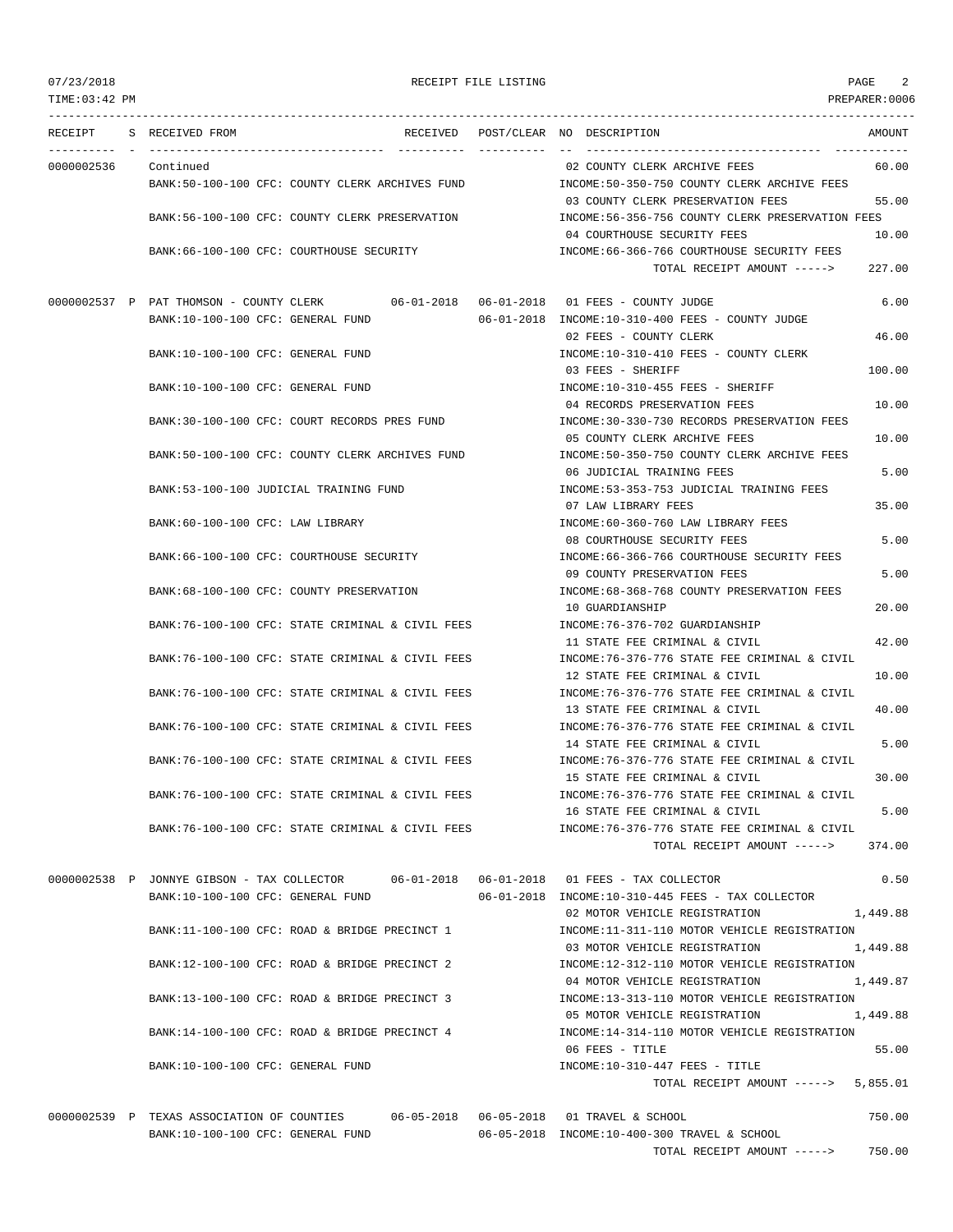| 07/23/2018       |                                                                                                                          |                                  | RECEIPT FILE LISTING |                                                                                   | PAGE<br>3      |
|------------------|--------------------------------------------------------------------------------------------------------------------------|----------------------------------|----------------------|-----------------------------------------------------------------------------------|----------------|
| TIME: 03:42 PM   |                                                                                                                          |                                  |                      |                                                                                   | PREPARER: 0006 |
| RECEIPT          | S RECEIVED FROM                                                                                                          |                                  |                      | RECEIVED POST/CLEAR NO DESCRIPTION                                                | AMOUNT         |
|                  | 0000002540 P TEXAS ASSOCIATION OF COUNTIES 06-05-2018 06-05-2018 01 TRAVEL & SCHOOL<br>BANK:10-100-100 CFC: GENERAL FUND |                                  |                      | 06-05-2018 INCOME:10-410-300 TRAVEL & SCHOOL                                      | 750.00         |
|                  |                                                                                                                          |                                  |                      | TOTAL RECEIPT AMOUNT ----->                                                       | 750.00         |
|                  | 0000002542 P GINA PASLEY - DISTRICT CLERK<br>BANK:10-100-100 CFC: GENERAL FUND                                           |                                  |                      | 06-05-2018 INCOME:10-310-425 FEES - DISTRICT CLERK                                | 381.30         |
|                  | BANK:10-100-100 CFC: GENERAL FUND                                                                                        |                                  |                      | 02 RESTITUTION INCOME<br>INCOME:10-300-200 RESTITUTION INCOME                     | 179.00         |
|                  |                                                                                                                          |                                  |                      | 03 C&D COURT TECH FEES                                                            | 0.63           |
|                  | BANK:33-100-100 CFC: C&D COURT TECHNOLOGY FUND                                                                           |                                  |                      | INCOME: 33-333-733 C&D COURT TECH FEES<br>04 FEES - SHERIFF                       | 10.27          |
|                  | BANK:10-100-100 CFC: GENERAL FUND                                                                                        |                                  |                      | INCOME:10-310-455 FEES - SHERIFF<br>05 DIST CLERK PRESERVATION FEES               | 0.40           |
|                  | BANK:63-100-100 CFC: DISTRICT CLERK PRESERVATION                                                                         |                                  |                      | INCOME:63-363-763 DIST CLERK PRESERVATION FEES<br>06 COURTHOUSE SECURITY FEES     | 0.79           |
|                  | BANK:66-100-100 CFC: COURTHOUSE SECURITY                                                                                 |                                  |                      | INCOME: 66-366-766 COURTHOUSE SECURITY FEES<br>07 COUNTY PRESERVATION FEES        | 3.56           |
|                  | BANK: 68-100-100 CFC: COUNTY PRESERVATION                                                                                |                                  |                      | INCOME: 68-368-768 COUNTY PRESERVATION FEES<br>08 STATE FEE CRIMINAL & CIVIL      | 0.94           |
|                  | BANK:76-100-100 CFC: STATE CRIMINAL & CIVIL FEES                                                                         |                                  |                      | INCOME:76-376-776 STATE FEE CRIMINAL & CIVIL<br>09 STATE FEE CRIMINAL & CIVIL     | 1.98           |
|                  | BANK:76-100-100 CFC: STATE CRIMINAL & CIVIL FEES                                                                         |                                  |                      | INCOME:76-376-776 STATE FEE CRIMINAL & CIVIL                                      |                |
|                  | BANK:76-100-100 CFC: STATE CRIMINAL & CIVIL FEES                                                                         |                                  |                      | 10 STATE FEE CRIMINAL & CIVIL<br>INCOME:76-376-776 STATE FEE CRIMINAL & CIVIL     | 0.32           |
|                  | BANK:76-100-100 CFC: STATE CRIMINAL & CIVIL FEES                                                                         |                                  |                      | 11 STATE FEE CRIMINAL & CIVIL<br>INCOME:76-376-776 STATE FEE CRIMINAL & CIVIL     | 21.02          |
|                  | BANK:76-100-100 CFC: STATE CRIMINAL & CIVIL FEES                                                                         |                                  |                      | 12 STATE FEE CRIMINAL & CIVIL<br>INCOME:76-376-776 STATE FEE CRIMINAL & CIVIL     | 0.79           |
|                  | BANK:76-100-100 CFC: STATE CRIMINAL & CIVIL FEES                                                                         |                                  |                      | 13 STATE FEE CRIMINAL & CIVIL<br>INCOME:76-376-776 STATE FEE CRIMINAL & CIVIL     | 5.37           |
|                  | BANK:76-100-100 CFC: STATE CRIMINAL & CIVIL FEES                                                                         |                                  |                      | 14 STATE FEE CRIMINAL & CIVIL<br>INCOME: 76-376-776 STATE FEE CRIMINAL & CIVIL    | 0.63           |
|                  |                                                                                                                          |                                  |                      | TOTAL RECEIPT AMOUNT ----->                                                       | 607.00         |
|                  | 0000002544 P GINA PASLEY - DISTRICT CLERK                                                                                |                                  |                      |                                                                                   | 23.00          |
|                  | BANK:10-100-100 CFC: GENERAL FUND                                                                                        |                                  |                      | 06-05-2018 INCOME:10-310-425 FEES - DISTRICT CLERK<br>TOTAL RECEIPT AMOUNT -----> | 23.00          |
|                  | 0000002547 P GINA PASLEY - DISTRICT CLERK 05-31-2018 06-05-2018 01 FEES - DISTRICT CLERK                                 |                                  |                      |                                                                                   | 50.00          |
|                  | BANK:10-100-100 CFC: GENERAL FUND                                                                                        |                                  |                      | 06-05-2018 INCOME:10-310-425 FEES - DISTRICT CLERK<br>TOTAL RECEIPT AMOUNT -----> | 50.00          |
| 0000002548 P CNA |                                                                                                                          | 06-05-2018  06-05-2018  01 BONDS |                      |                                                                                   | 119.00         |
|                  | BANK:10-100-100 CFC: GENERAL FUND                                                                                        |                                  |                      | 06-05-2018 INCOME:10-420-315 BONDS<br>TOTAL RECEIPT AMOUNT ----->                 | 119.00         |
|                  | 0000002549 P SHERIFF - ALAN ARWINE $06-05-2018$ 06-05-2018 01 BAIL BOND FEES                                             |                                  |                      |                                                                                   | 30.00          |
|                  | BANK:74-100-100 CFC: BAIL BOND FUND 06-05-2018 INCOME:74-374-774 BAIL BOND FEES                                          |                                  |                      | TOTAL RECEIPT AMOUNT ----->                                                       | 30.00          |
|                  | 0000002550 P COMMISSARY                                                                                                  |                                  |                      |                                                                                   | 245.53         |
|                  | BANK:39-100-170 COMMISSARY CHECKING                                                                                      |                                  |                      | 06-05-2018 INCOME:39-300-110 REVENUE COMMISSARY<br>02 REVENUE COMMISSARY          | 272.97         |
|                  | BANK:39-100-170 COMMISSARY CHECKING                                                                                      |                                  |                      | INCOME: 39-300-110 REVENUE COMMISSARY<br>TOTAL RECEIPT AMOUNT ----->              | 518.50         |
|                  |                                                                                                                          |                                  |                      |                                                                                   |                |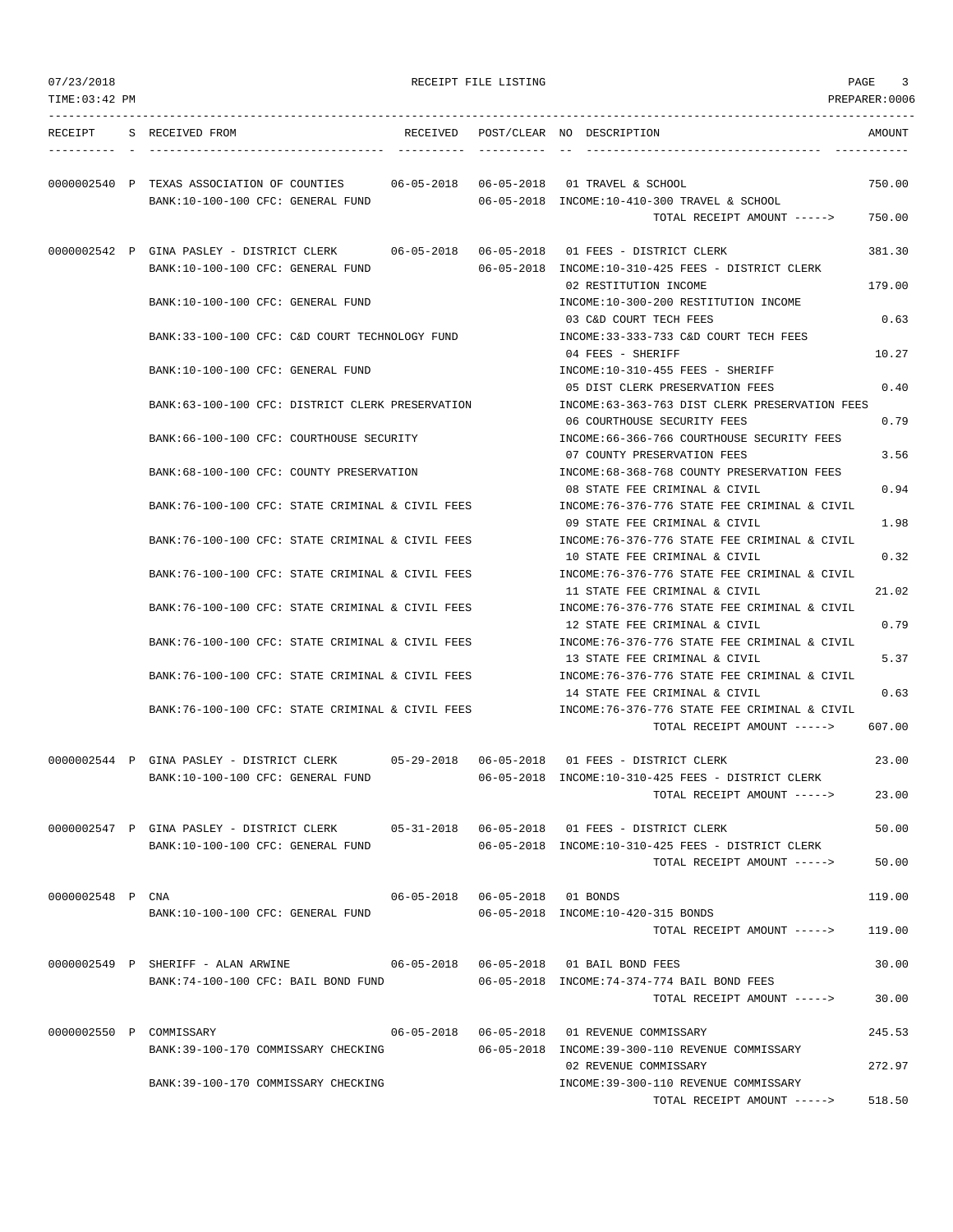07/23/2018 RECEIPT FILE LISTING PAGE 4

|  | RECEIPT S RECEIVED FROM                  |                                                                                      | RECEIVED POST/CLEAR NO DESCRIPTION                                                                       | AMOUNT |
|--|------------------------------------------|--------------------------------------------------------------------------------------|----------------------------------------------------------------------------------------------------------|--------|
|  | 0000002551 P ANGIE PIPPIN - JP           |                                                                                      |                                                                                                          | 12.57  |
|  | BANK:10-100-100 CFC: GENERAL FUND        |                                                                                      | 06-05-2018 INCOME:10-310-430 FEES - JP #1                                                                |        |
|  |                                          | REPORT-CODE-MONTH-TITLE:101-06-JP-LINE 1                                             |                                                                                                          |        |
|  |                                          |                                                                                      | 02 COURTHOUSE SECURITY FEES                                                                              | 0.75   |
|  |                                          | BANK:66-100-100 CFC: COURTHOUSE SECURITY                                             | INCOME: 66-366-766 COURTHOUSE SECURITY FEES                                                              |        |
|  |                                          |                                                                                      | 03 STATE FEE CRIMINAL & CIVIL                                                                            | 15.92  |
|  |                                          | BANK:76-100-100 CFC: STATE CRIMINAL & CIVIL FEES                                     | INCOME: 76-376-776 STATE FEE CRIMINAL & CIVIL                                                            |        |
|  |                                          | REPORT-CODE-MONTH-TITLE:113-06-JURY REIM LINE 12                                     |                                                                                                          |        |
|  |                                          | BANK:82-100-100 CFC: JUSTICE COURT TECH CHECKING                                     | 04 JUSTICE COURT TECH FEES<br>INCOME:82-380-820 JUSTICE COURT TECH FEES                                  | 0.76   |
|  |                                          |                                                                                      | TOTAL RECEIPT AMOUNT ----->                                                                              | 30.00  |
|  |                                          |                                                                                      |                                                                                                          |        |
|  | 0000002552 P ANGIE PIPPIN - JP           |                                                                                      | 06-04-2018  06-05-2018  01 STATE FEE CRIMINAL & CIVIL                                                    | 277.97 |
|  |                                          |                                                                                      | BANK:76-100-100 CFC: STATE CRIMINAL & CIVIL FEES 06-05-2018 INCOME:76-376-776 STATE FEE CRIMINAL & CIVIL |        |
|  |                                          |                                                                                      | 02 FEES - JP #1                                                                                          | 283.91 |
|  | BANK:10-100-100 CFC: GENERAL FUND        |                                                                                      | INCOME:10-310-430 FEES - JP #1                                                                           |        |
|  | REPORT-CODE-MONTH-TITLE:101-06-JP-LINE 1 |                                                                                      |                                                                                                          |        |
|  |                                          |                                                                                      | 03 COURTHOUSE SECURITY FEES                                                                              | 12.56  |
|  |                                          | BANK:66-100-100 CFC: COURTHOUSE SECURITY                                             | INCOME: 66-366-766 COURTHOUSE SECURITY FEES                                                              |        |
|  |                                          | BANK:82-100-100 CFC: JUSTICE COURT TECH CHECKING                                     | 04 JUSTICE COURT TECH FEES<br>INCOME:82-380-820 JUSTICE COURT TECH FEES                                  | 12.56  |
|  |                                          |                                                                                      | TOTAL RECEIPT AMOUNT ----->                                                                              | 587.00 |
|  |                                          |                                                                                      |                                                                                                          |        |
|  | 0000002553 P ANGIE PIPPIN - JP           |                                                                                      | 06-04-2018  06-05-2018  01 STATE FEE CRIMINAL & CIVIL                                                    | 177.00 |
|  |                                          |                                                                                      | BANK:76-100-100 CFC: STATE CRIMINAL & CIVIL FEES 06-05-2018 INCOME:76-376-776 STATE FEE CRIMINAL & CIVIL |        |
|  |                                          |                                                                                      | $02$ FEES - JP #1                                                                                        | 224.00 |
|  | BANK:10-100-100 CFC: GENERAL FUND        |                                                                                      | INCOME:10-310-430 FEES - JP #1                                                                           |        |
|  | REPORT-CODE-MONTH-TITLE:101-06-JP-LINE 1 |                                                                                      |                                                                                                          |        |
|  |                                          |                                                                                      | 03 COURTHOUSE SECURITY FEES                                                                              | 8.00   |
|  |                                          | BANK:66-100-100 CFC: COURTHOUSE SECURITY                                             | INCOME:66-366-766 COURTHOUSE SECURITY FEES                                                               |        |
|  |                                          | BANK:82-100-100 CFC: JUSTICE COURT TECH CHECKING                                     | 04 JUSTICE COURT TECH FEES<br>INCOME:82-380-820 JUSTICE COURT TECH FEES                                  | 8.00   |
|  |                                          |                                                                                      | TOTAL RECEIPT AMOUNT ----->                                                                              | 417.00 |
|  |                                          |                                                                                      |                                                                                                          |        |
|  | 0000002554 P PAT THOMSON - COUNTY CLERK  |                                                                                      |                                                                                                          | 95.60  |
|  | BANK:10-100-100 CFC: GENERAL FUND        |                                                                                      | 06-05-2018 INCOME:10-310-410 FEES - COUNTY CLERK                                                         |        |
|  |                                          |                                                                                      | 02 COUNTY CLERK ARCHIVE FEES                                                                             | 30.00  |
|  |                                          | BANK:50-100-100 CFC: COUNTY CLERK ARCHIVES FUND                                      | INCOME:50-350-750 COUNTY CLERK ARCHIVE FEES                                                              |        |
|  |                                          |                                                                                      | 03 COUNTY CLERK PRESERVATION FEES                                                                        | 30.00  |
|  |                                          | BANK:56-100-100 CFC: COUNTY CLERK PRESERVATION                                       | INCOME: 56-356-756 COUNTY CLERK PRESERVATION FEES<br>04 PRESERVATION VS HB 1744                          | 3.00   |
|  |                                          | BANK:56-100-100 CFC: COUNTY CLERK PRESERVATION                                       | INCOME: 56-356-757 PRESERVATION VS HB 1744                                                               |        |
|  |                                          |                                                                                      | 05 COURTHOUSE SECURITY FEES                                                                              | 3.00   |
|  |                                          | BANK:66-100-100 CFC: COURTHOUSE SECURITY                                             | INCOME:66-366-766 COURTHOUSE SECURITY FEES                                                               |        |
|  |                                          |                                                                                      | 06 STATE FEE CRIMINAL & CIVIL                                                                            | 5.40   |
|  |                                          | BANK:76-100-100 CFC: STATE CRIMINAL & CIVIL FEES                                     | INCOME: 76-376-776 STATE FEE CRIMINAL & CIVIL                                                            |        |
|  |                                          |                                                                                      | TOTAL RECEIPT AMOUNT ----->                                                                              | 167.00 |
|  |                                          |                                                                                      |                                                                                                          |        |
|  | BANK:10-100-100 CFC: GENERAL FUND        | 0000002555 P PAT THOMSON - COUNTY CLERK 06-04-2018 06-05-2018 01 FEES - COUNTY CLERK | 06-05-2018 INCOME:10-310-410 FEES - COUNTY CLERK                                                         | 452.00 |
|  |                                          |                                                                                      | 02 COUNTY CLERK ARCHIVE FEES                                                                             | 10.00  |
|  |                                          | BANK:50-100-100 CFC: COUNTY CLERK ARCHIVES FUND                                      | INCOME: 50-350-750 COUNTY CLERK ARCHIVE FEES                                                             |        |
|  |                                          |                                                                                      | 03 COUNTY CLERK PRESERVATION FEES                                                                        | 10.00  |
|  |                                          | BANK:56-100-100 CFC: COUNTY CLERK PRESERVATION                                       | INCOME:56-356-756 COUNTY CLERK PRESERVATION FEES                                                         |        |
|  |                                          |                                                                                      | 04 COURTHOUSE SECURITY FEES                                                                              | 1.00   |
|  | BANK:66-100-100 CFC: COURTHOUSE SECURITY |                                                                                      | INCOME: 66-366-766 COURTHOUSE SECURITY FEES                                                              |        |
|  |                                          |                                                                                      | TOTAL RECEIPT AMOUNT ----->                                                                              | 473.00 |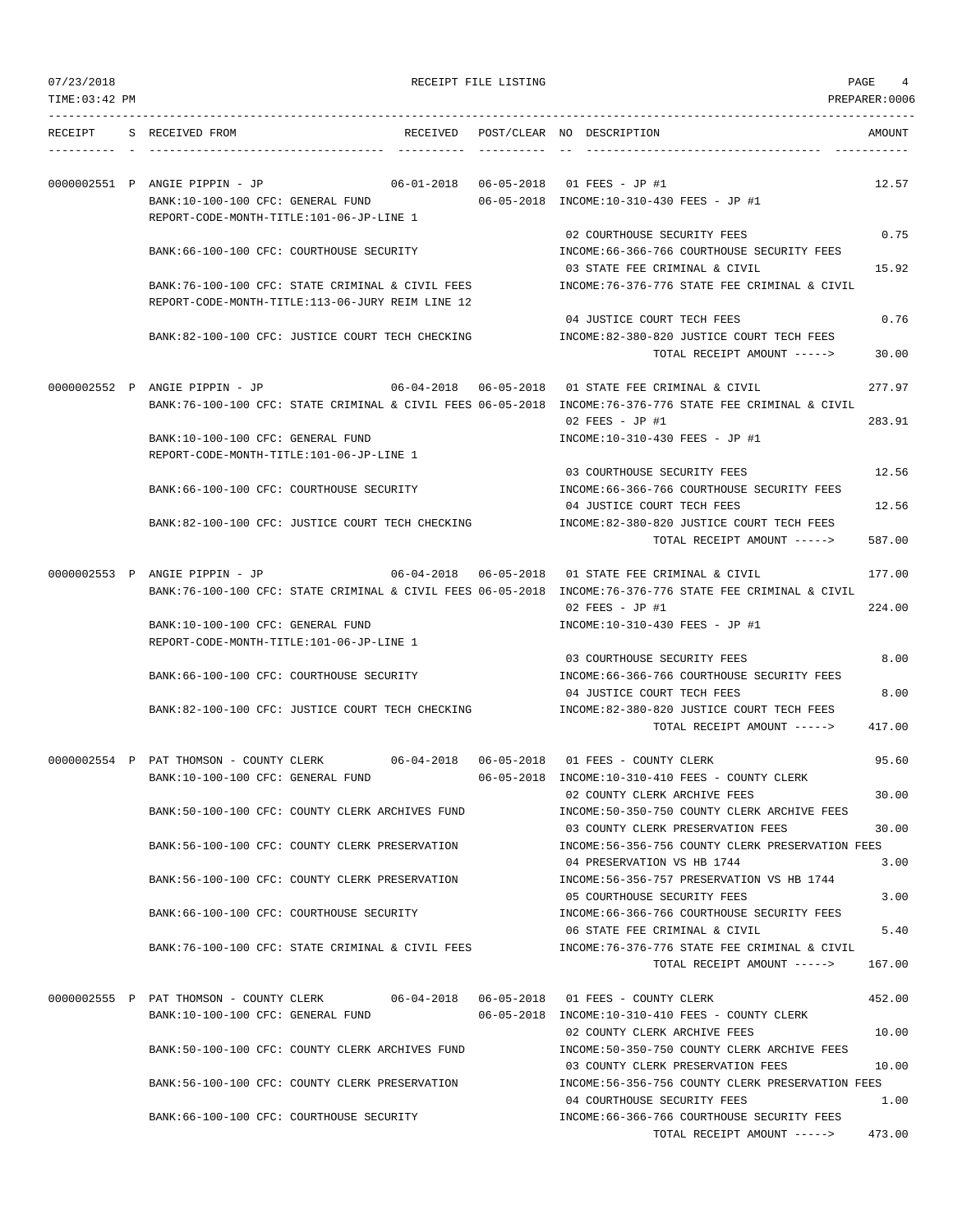| 07/23/2018     |                                                                                      | RECEIPT FILE LISTING               |                                                                                       | PAGE<br>5      |
|----------------|--------------------------------------------------------------------------------------|------------------------------------|---------------------------------------------------------------------------------------|----------------|
| TIME: 03:42 PM |                                                                                      |                                    |                                                                                       | PREPARER: 0006 |
| RECEIPT        | S RECEIVED FROM                                                                      | RECEIVED POST/CLEAR NO DESCRIPTION |                                                                                       | AMOUNT         |
|                |                                                                                      |                                    |                                                                                       |                |
|                | 0000002556 P GINA PASLEY - DISTRICT CLERK<br>BANK:10-100-100 CFC: GENERAL FUND       |                                    | 06-05-2018 INCOME:10-310-425 FEES - DISTRICT CLERK                                    | 94.00          |
|                |                                                                                      |                                    | TOTAL RECEIPT AMOUNT ----->                                                           | 94.00          |
|                | 0000002557 P PAT THOMSON - COUNTY CLERK<br>BANK:10-100-100 CFC: GENERAL FUND         |                                    | 06-05-2018 INCOME:10-310-410 FEES - COUNTY CLERK                                      | 509.00         |
|                | BANK:50-100-100 CFC: COUNTY CLERK ARCHIVES FUND                                      |                                    | 02 COUNTY CLERK ARCHIVE FEES<br>INCOME:50-350-750 COUNTY CLERK ARCHIVE FEES           | 120.00         |
|                | BANK:56-100-100 CFC: COUNTY CLERK PRESERVATION                                       |                                    | 03 COUNTY CLERK PRESERVATION FEES<br>INCOME:56-356-756 COUNTY CLERK PRESERVATION FEES | 124.00         |
|                | BANK:66-100-100 CFC: COURTHOUSE SECURITY                                             |                                    | 04 COURTHOUSE SECURITY FEES<br>INCOME: 66-366-766 COURTHOUSE SECURITY FEES            | 12.00          |
|                |                                                                                      |                                    | TOTAL RECEIPT AMOUNT ----->                                                           | 765.00         |
|                | 0000002558 P PAT THOMSON - COUNTY CLERK                                              |                                    |                                                                                       | 15.00          |
|                | BANK:10-100-100 CFC: GENERAL FUND                                                    |                                    | 06-05-2018 INCOME:10-310-410 FEES - COUNTY CLERK<br>TOTAL RECEIPT AMOUNT ----->       | 15.00          |
|                | 0000002559 P EMILIA GARCIA - SENIOR CITIZENS 06-05-2018 06-05-2018 01 FOOD DONATIONS |                                    |                                                                                       | 39.80          |
|                | BANK:78-100-100 CFC: SENIOR CITIZENS                                                 |                                    | 06-05-2018 INCOME: 78-378-712 FOOD DONATIONS<br>02 FOOD DONATIONS                     | 381.00         |
|                | BANK: 78-100-100 CFC: SENIOR CITIZENS                                                |                                    | INCOME: 78-378-712 FOOD DONATIONS                                                     |                |
|                | BANK: 78-100-100 CFC: SENIOR CITIZENS                                                |                                    | 03 FOOD DONATIONS<br>INCOME: 78-378-712 FOOD DONATIONS                                | 60.00          |
|                |                                                                                      |                                    | 04 FOOD DONATIONS                                                                     | 60.50          |
|                | BANK: 78-100-100 CFC: SENIOR CITIZENS                                                |                                    | INCOME: 78-378-712 FOOD DONATIONS<br>05 FOOD DONATIONS                                | 42.75          |
|                | BANK: 78-100-100 CFC: SENIOR CITIZENS                                                |                                    | INCOME: 78-378-712 FOOD DONATIONS<br>TOTAL RECEIPT AMOUNT ----->                      | 584.05         |
|                | 0000002560 P WEST CENTERAL TEXAS COG 06-06-2018 06-06-2018 01 WCTCOG PROGRAM         |                                    |                                                                                       | 521.36         |
|                | BANK: 78-100-100 CFC: SENIOR CITIZENS                                                |                                    | 06-06-2018 INCOME:78-378-710 WCTCOG PROGRAM                                           |                |
|                |                                                                                      |                                    | TOTAL RECEIPT AMOUNT ----->                                                           | 521.36         |
|                | 0000002561 P GINA PASLEY - DISTRICT CLERK                                            |                                    | 06-01-2018  06-06-2018  01 FEES - COUNTY & DISTRICT COURT                             | 15.00          |
|                | BANK:10-100-100 CFC: GENERAL FUND                                                    |                                    | 06-06-2018 INCOME:10-310-420 FEES - COUNTY & DISTRICT COURT                           |                |
|                |                                                                                      |                                    | 02 FEES - DISTRICT CLERK                                                              | 106.00         |
|                | BANK:10-100-100 CFC: GENERAL FUND                                                    |                                    | INCOME:10-310-425 FEES - DISTRICT CLERK<br>03 FEES - SHERIFF                          | 15.00          |
|                | BANK:10-100-100 CFC: GENERAL FUND                                                    |                                    | INCOME:10-310-455 FEES - SHERIFF                                                      |                |
|                | BANK:30-100-100 CFC: COURT RECORDS PRES FUND                                         |                                    | 04 RECORDS PRESERVATION FEES<br>INCOME: 30-330-730 RECORDS PRESERVATION FEES          | 10.00          |
|                |                                                                                      |                                    | 05 DIST COURT REC TECH FEES                                                           | 20.00          |
|                | BANK:36-100-100 CFC: DIST COURT RECORDS TECH FUND                                    |                                    | INCOME: 36-336-736 DIST COURT REC TECH FEES<br>06 LAW LIBRARY FEES                    | 35.00          |
|                | BANK:60-100-100 CFC: LAW LIBRARY                                                     |                                    | INCOME:60-360-760 LAW LIBRARY FEES<br>07 DIST CLERK PRESERVATION FEES                 | 5.00           |
|                | BANK:63-100-100 CFC: DISTRICT CLERK PRESERVATION                                     |                                    | INCOME: 63-363-763 DIST CLERK PRESERVATION FEES<br>08 COURTHOUSE SECURITY FEES        | 5.00           |
|                | BANK:66-100-100 CFC: COURTHOUSE SECURITY                                             |                                    | INCOME: 66-366-766 COURTHOUSE SECURITY FEES<br>09 COUNTY PRESERVATION FEES            | 5.00           |
|                | BANK: 68-100-100 CFC: COUNTY PRESERVATION                                            |                                    | INCOME: 68-368-768 COUNTY PRESERVATION FEES<br>10 STATE FEE CRIMINAL & CIVIL          | 5.00           |
|                | BANK:76-100-100 CFC: STATE CRIMINAL & CIVIL FEES                                     |                                    | INCOME: 76-376-776 STATE FEE CRIMINAL & CIVIL<br>11 STATE FEE CRIMINAL & CIVIL        | 30.00          |
|                | BANK:76-100-100 CFC: STATE CRIMINAL & CIVIL FEES                                     |                                    | INCOME: 76-376-776 STATE FEE CRIMINAL & CIVIL                                         |                |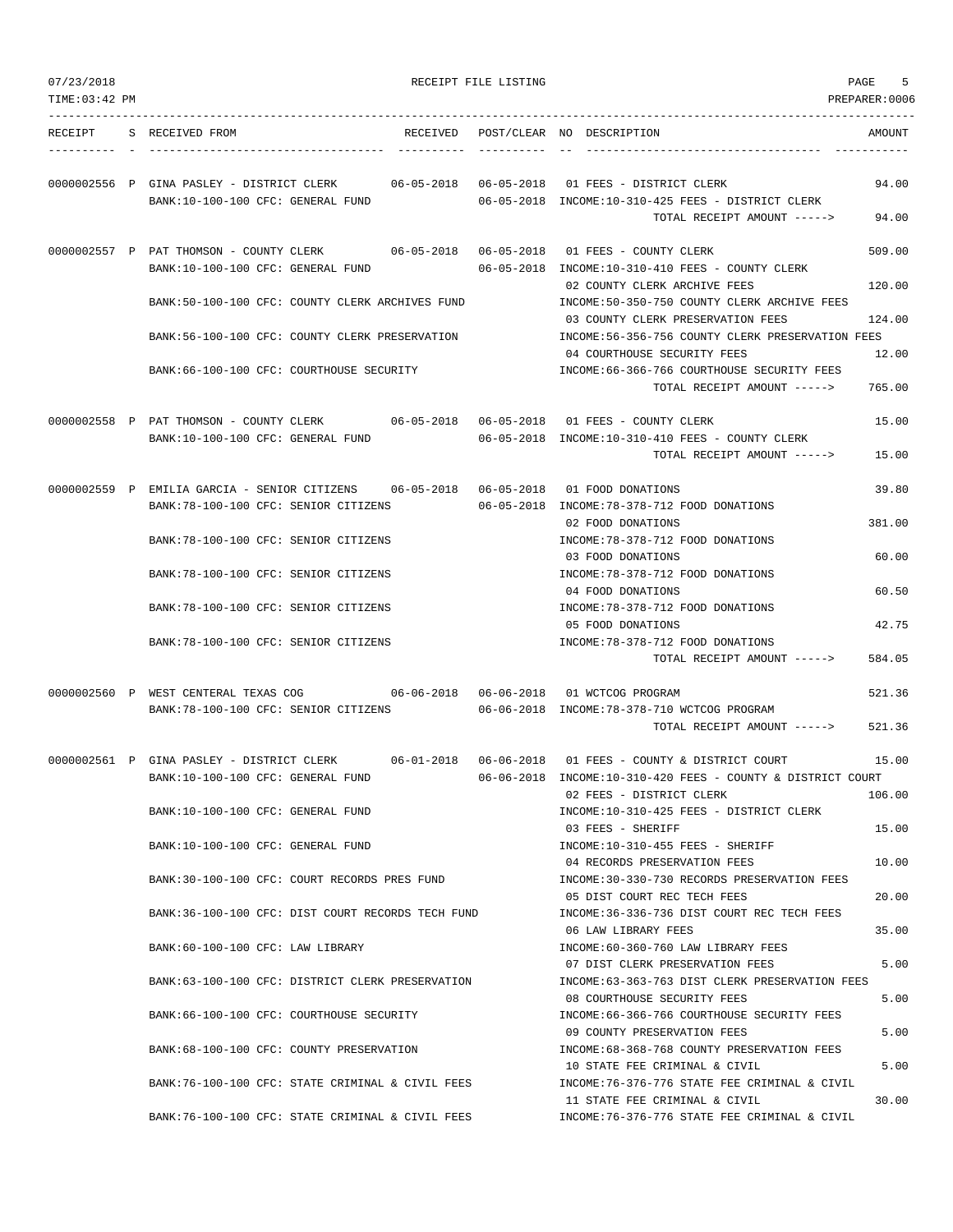## 07/23/2018 RECEIPT FILE LISTING PAGE 6

--------------------------------------------------------------------------------------------------------------------------------- RECEIPT S RECEIVED FROM THE RECEIVED POST/CLEAR NO DESCRIPTION THE SECRET AMOUNT

---------- - ----------------------------------- ---------- ---------- -- ----------------------------------- ----------- 0000002561 Continued 12 STATE FEE CRIMINAL & CIVIL 10.00 BANK:76-100-100 CFC: STATE CRIMINAL & CIVIL FEES INCOME:76-376-776 STATE FEE CRIMINAL & CIVIL 13 STATE FEE CRIMINAL & CIVIL 5.00 BANK:76-100-100 CFC: STATE CRIMINAL & CIVIL FEES INCOME:76-376-776 STATE FEE CRIMINAL & CIVIL 14 STATE FEE CRIMINAL & CIVIL 42.00 BANK:76-100-100 CFC: STATE CRIMINAL & CIVIL FEES INCOME:76-376-776 STATE FEE CRIMINAL & CIVIL 15 STATE FEE CRIMINAL & CIVIL 10.00 BANK:76-100-100 CFC: STATE CRIMINAL & CIVIL FEES INCOME:76-376-776 STATE FEE CRIMINAL & CIVIL 16 STATE FEE CRIMINAL & CIVIL 50.00 BANK:76-100-100 CFC: STATE CRIMINAL & CIVIL FEES INCOME:76-376-776 STATE FEE CRIMINAL & CIVIL TOTAL RECEIPT AMOUNT -----> 368.00 0000002562 P ANGIE PIPPIN - JP 06-05-2018 06-06-2018 01 STATE FEE CRIMINAL & CIVIL 323.60 BANK:76-100-100 CFC: STATE CRIMINAL & CIVIL FEES 06-06-2018 INCOME:76-376-776 STATE FEE CRIMINAL & CIVIL 02 COURTHOUSE SECURITY FEES 16.00 BANK:66-100-100 CFC: COURTHOUSE SECURITY INCOME:66-366-766 COURTHOUSE SECURITY FEES 03 JUSTICE COURT TECH FEES 16.00 BANK:82-100-100 CFC: JUSTICE COURT TECH CHECKING INCOME:82-380-820 JUSTICE COURT TECH FEES 04 STATE FEE CRIMINAL & CIVIL 434.40 BANK:76-100-100 CFC: STATE CRIMINAL & CIVIL FEES INCOME:76-376-776 STATE FEE CRIMINAL & CIVIL REPORT-CODE-MONTH-TITLE:113-06-JURY REIM LINE 12 TOTAL RECEIPT AMOUNT -----> 790.00 0000002563 P PAT THOMSON - COUNTY CLERK 06-06-2018 06-06-2018 01 FEES - COUNTY CLERK 98.20 BANK:10-100-100 CFC: GENERAL FUND 06-06-2018 INCOME:10-310-410 FEES - COUNTY CLERK 02 COUNTY CLERK ARCHIVE FEES 40.00 BANK:50-100-100 CFC: COUNTY CLERK ARCHIVES FUND INCOME:50-350-750 COUNTY CLERK ARCHIVE FEES 03 COUNTY CLERK PRESERVATION FEES 40.00 BANK:56-100-100 CFC: COUNTY CLERK PRESERVATION INCOME:56-356-756 COUNTY CLERK PRESERVATION FEES 04 PRESERVATION VS HB 1744 1.00 BANK:56-100-100 CFC: COUNTY CLERK PRESERVATION INCOME:56-356-757 PRESERVATION VS HB 1744 05 COURTHOUSE SECURITY FEES 4.00 BANK:66-100-100 CFC: COURTHOUSE SECURITY **INCOME:66-366-766 COURTHOUSE SECURITY FEES** 06 STATE FEE CRIMINAL & CIVIL 1.80 BANK:76-100-100 CFC: STATE CRIMINAL & CIVIL FEES INCOME:76-376-776 STATE FEE CRIMINAL & CIVIL TOTAL RECEIPT AMOUNT -----> 185.00 0000002564 P ANGIE PIPPIN - JP 06-06-2018 06-06-2018 01 STATE FEE CRIMINAL & CIVIL 419.66 BANK:76-100-100 CFC: STATE CRIMINAL & CIVIL FEES 06-06-2018 INCOME:76-376-776 STATE FEE CRIMINAL & CIVIL 02 FEES - JP #1 632.68 BANK:10-100-100 CFC: GENERAL FUND INCOME:10-310-430 FEES - JP #1 REPORT-CODE-MONTH-TITLE:101-06-JP-LINE 1 03 COURTHOUSE SECURITY FEES 18.08 BANK:66-100-100 CFC: COURTHOUSE SECURITY INCOME:66-366-766 COURTHOUSE SECURITY FEES 04 JUSTICE COURT TECH FEES 18.08 BANK:82-100-100 CFC: JUSTICE COURT TECH CHECKING INCOME:82-380-820 JUSTICE COURT TECH FEES TOTAL RECEIPT AMOUNT -----> 1,088.50 0000002565 P PAT THOMSON - COUNTY CLERK 06-07-2018 06-07-2018 01 FEES - COUNTY CLERK 243.00 BANK:10-100-100 CFC: GENERAL FUND 06-07-2018 INCOME:10-310-410 FEES - COUNTY CLERK 02 COUNTY CLERK ARCHIVE FEES 70.00 BANK:50-100-100 CFC: COUNTY CLERK ARCHIVES FUND INCOME:50-350-750 COUNTY CLERK ARCHIVE FEES 03 COUNTY CLERK PRESERVATION FEES 70.00 BANK:56-100-100 CFC: COUNTY CLERK PRESERVATION INCOME:56-356-756 COUNTY CLERK PRESERVATION FEES 04 COURTHOUSE SECURITY FEES 7.00 BANK:66-100-100 CFC: COURTHOUSE SECURITY INCOME:66-366-766 COURTHOUSE SECURITY FEES TOTAL RECEIPT AMOUNT -----> 390.00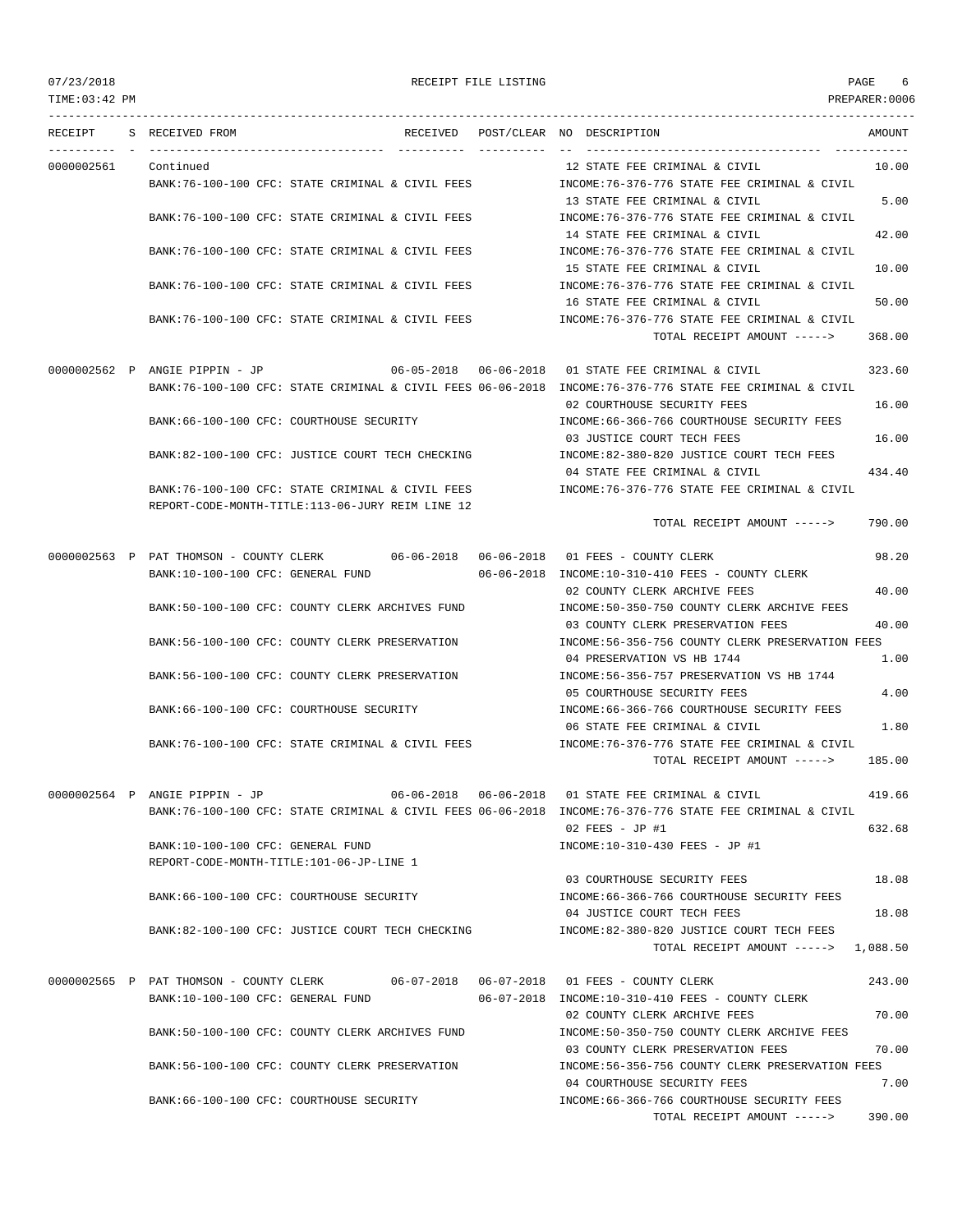| 07/23/2018     |                                                                                                                               | RECEIPT FILE LISTING |                                                                                                                | 7<br>PAGE            |
|----------------|-------------------------------------------------------------------------------------------------------------------------------|----------------------|----------------------------------------------------------------------------------------------------------------|----------------------|
| TIME: 03:42 PM |                                                                                                                               |                      |                                                                                                                | PREPARER: 0006       |
| RECEIPT        | S RECEIVED FROM                                                                                                               |                      | RECEIVED POST/CLEAR NO DESCRIPTION                                                                             | AMOUNT               |
|                | 0000002566 P PAT THOMSON - COUNTY CLERK 66-07-2018 66-07-2018 01 PRE-TRIAL FEES<br>BANK: 92-100-222 PRE-TRIAL CHECKING        |                      | 06-07-2018 INCOME:92-399-920 PRE-TRIAL FEES                                                                    | 500.00               |
|                | BANK: 92-100-222 PRE-TRIAL CHECKING                                                                                           |                      | 02 PRE-TRIAL FEES<br>INCOME: 92-399-920 PRE-TRIAL FEES<br>TOTAL RECEIPT AMOUNT -----> 1,000.00                 | 500.00               |
|                | 0000002567 P GINA PASLEY - DISTRICT CLERK 06-07-2018 06-07-2018 01 FEES - DISTRICT CLERK<br>BANK:10-100-100 CFC: GENERAL FUND |                      | 06-07-2018 INCOME:10-310-425 FEES - DISTRICT CLERK                                                             | 82.00                |
|                | BANK:30-100-100 CFC: COURT RECORDS PRES FUND                                                                                  |                      | 02 RECORDS PRESERVATION FEES<br>INCOME: 30-330-730 RECORDS PRESERVATION FEES                                   | 10.00                |
|                | BANK:36-100-100 CFC: DIST COURT RECORDS TECH FUND                                                                             |                      | 03 DIST COURT REC TECH FEES<br>INCOME: 36-336-736 DIST COURT REC TECH FEES<br>04 DIST CLERK PRESERVATION FEES  | 5.00<br>5.00         |
|                | BANK:63-100-100 CFC: DISTRICT CLERK PRESERVATION                                                                              |                      | INCOME:63-363-763 DIST CLERK PRESERVATION FEES<br>05 COURTHOUSE SECURITY FEES                                  | 5.00                 |
|                | BANK:66-100-100 CFC: COURTHOUSE SECURITY                                                                                      |                      | INCOME:66-366-766 COURTHOUSE SECURITY FEES<br>06 COUNTY PRESERVATION FEES                                      | 5.00                 |
|                | BANK:68-100-100 CFC: COUNTY PRESERVATION                                                                                      |                      | INCOME: 68-368-768 COUNTY PRESERVATION FEES<br>07 STATE FEE CRIMINAL & CIVIL                                   | 42.00                |
|                | BANK:76-100-100 CFC: STATE CRIMINAL & CIVIL FEES                                                                              |                      | INCOME: 76-376-776 STATE FEE CRIMINAL & CIVIL<br>08 STATE FEE CRIMINAL & CIVIL                                 | 50.00                |
|                | BANK:76-100-100 CFC: STATE CRIMINAL & CIVIL FEES                                                                              |                      | INCOME:76-376-776 STATE FEE CRIMINAL & CIVIL<br>09 TAX RESEARCH FEE EXPENSE                                    | 150.00               |
|                | BANK:10-100-100 CFC: GENERAL FUND                                                                                             |                      | INCOME:10-420-345 TAX RESEARCH FEE EXPENSE<br>TOTAL RECEIPT AMOUNT ----->                                      | 354.00               |
|                | 0000002568 P EMILIA GARCIA - SENIOR CITIZENS 06-05-2018 06-07-2018<br>BANK:78-100-100 CFC: SENIOR CITIZENS                    |                      | 01 FOOD DONATIONS<br>06-07-2018 INCOME:78-378-712 FOOD DONATIONS<br>TOTAL RECEIPT AMOUNT ----->                | 32.50<br>32.50       |
|                | 0000002569 P GINA PASLEY - DISTRICT CLERK 06-06-2018 06-07-2018 01 FEES - DISTRICT CLERK                                      |                      |                                                                                                                | 4.00                 |
|                | BANK:10-100-100 CFC: GENERAL FUND                                                                                             |                      | 06-07-2018 INCOME:10-310-425 FEES - DISTRICT CLERK<br>TOTAL RECEIPT AMOUNT ----->                              | 4.00                 |
|                | 0000002570 P JONNYE GIBSON - TAX COLLECTOR 06-11-2018 06-11-2018 01 FEES - TAX COLLECTOR<br>BANK:10-100-100 CFC: GENERAL FUND |                      | 06-11-2018 INCOME:10-310-445 FEES - TAX COLLECTOR                                                              | 2.00                 |
|                | BANK:11-100-100 CFC: ROAD & BRIDGE PRECINCT 1                                                                                 |                      | 02 MOTOR VEHICLE REGISTRATION<br>INCOME:11-311-110 MOTOR VEHICLE REGISTRATION                                  | 1,899.81             |
|                | BANK:12-100-100 CFC: ROAD & BRIDGE PRECINCT 2                                                                                 |                      | 03 MOTOR VEHICLE REGISTRATION<br>INCOME:12-312-110 MOTOR VEHICLE REGISTRATION<br>04 MOTOR VEHICLE REGISTRATION | 1,899.81<br>1,899.82 |
|                | BANK:13-100-100 CFC: ROAD & BRIDGE PRECINCT 3                                                                                 |                      | INCOME:13-313-110 MOTOR VEHICLE REGISTRATION<br>05 MOTOR VEHICLE REGISTRATION                                  | 1,899.81             |
|                | BANK:14-100-100 CFC: ROAD & BRIDGE PRECINCT 4                                                                                 |                      | INCOME:14-314-110 MOTOR VEHICLE REGISTRATION<br>06 FEES - TITLE                                                | 65.00                |
|                | BANK:10-100-100 CFC: GENERAL FUND                                                                                             |                      | $INCOME: 10-310-447$ FEES - TITLE<br>07 INTEREST EARNED                                                        | 14.16                |
|                | BANK:10-100-100 CFC: GENERAL FUND                                                                                             |                      | INCOME:10-300-180 INTEREST EARNED<br>TOTAL RECEIPT AMOUNT -----> 7,680.41                                      |                      |
|                | 0000002571 P SHERIFF - ALAN ARWINE $06-11-2018$ 06-11-2018 01 BAIL BOND FEES<br>BANK:74-100-100 CFC: BAIL BOND FUND           |                      | 06-11-2018 INCOME:74-374-774 BAIL BOND FEES                                                                    | 30.00                |
|                | BANK:10-100-100 CFC: GENERAL FUND                                                                                             |                      | 02 FEES - SHERIFF<br>INCOME:10-310-455 FEES - SHERIFF                                                          | 100.00               |
|                | BANK:10-100-100 CFC: GENERAL FUND                                                                                             |                      | 03 FEES - SHERIFF<br>INCOME:10-310-455 FEES - SHERIFF                                                          | 100.00               |
|                |                                                                                                                               |                      | TOTAL RECEIPT AMOUNT ----->                                                                                    | 230.00               |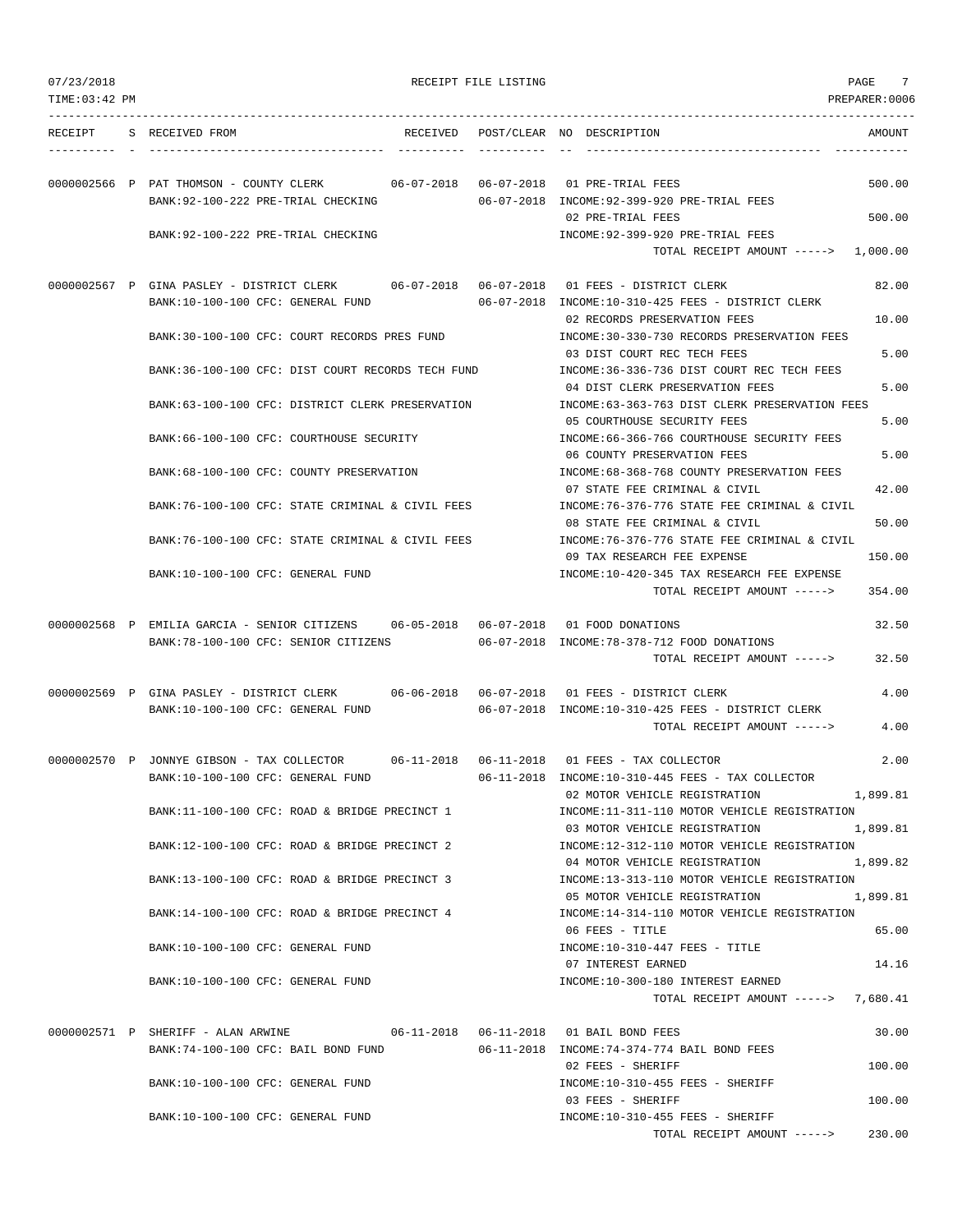|  | 07/23/2018 |  |
|--|------------|--|
|  |            |  |

RECEIPT FILE LISTING **EXECUTE A SECURE 2** 8

TIME:03:42 PM PREPARER:0006 --------------------------------------------------------------------------------------------------------------------------------- RECEIPT S RECEIVED FROM THE RECEIVED POST/CLEAR NO DESCRIPTION THE SECRET AMOUNT ---------- - ----------------------------------- ---------- ---------- -- ----------------------------------- ----------- 0000002572 P ANGIE PIPPIN - JP 06-07-2018 06-11-2018 01 STATE FEE CRIMINAL & CIVIL 128.54 BANK:76-100-100 CFC: STATE CRIMINAL & CIVIL FEES 06-11-2018 INCOME:76-376-776 STATE FEE CRIMINAL & CIVIL 02 FEES - JP #1 84.62 BANK:10-100-100 CFC: GENERAL FUND INCOME:10-310-430 FEES - JP #1 REPORT-CODE-MONTH-TITLE:101-06-JP-LINE 1 03 COURTHOUSE SECURITY FEES 5.92 BANK:66-100-100 CFC: COURTHOUSE SECURITY INCOME:66-366-766 COURTHOUSE SECURITY FEES 04 JUSTICE COURT TECH FEES 5.92 BANK:82-100-100 CFC: JUSTICE COURT TECH CHECKING INCOME:82-380-820 JUSTICE COURT TECH FEES 05 FEES - JP #1 5.00 BANK:10-100-100 CFC: GENERAL FUND INCOME:10-310-430 FEES - JP #1 TOTAL RECEIPT AMOUNT -----> 230.00 0000002573 P GINA PASLEY - DISTRICT CLERK 06-07-2018 06-11-2018 01 FEES - DISTRICT CLERK 2.00 BANK:10-100-100 CFC: GENERAL FUND 06-11-2018 INCOME:10-310-425 FEES - DISTRICT CLERK TOTAL RECEIPT AMOUNT -----> 2.00 0000002574 P PAT THOMSON - COUNTY CLERK 06-08-2018 06-11-2018 01 FEES - COUNTY CLERK 118.00 BANK:10-100-100 CFC: GENERAL FUND 06-11-2018 INCOME:10-310-410 FEES - COUNTY CLERK 02 COUNTY CLERK ARCHIVE FEES 30.00 BANK:50-100-100 CFC: COUNTY CLERK ARCHIVES FUND INCOME:50-350-750 COUNTY CLERK ARCHIVE FEES 03 COUNTY CLERK PRESERVATION FEES 30.00 BANK:56-100-100 CFC: COUNTY CLERK PRESERVATION INCOME:56-356-756 COUNTY CLERK PRESERVATION FEES 04 COURTHOUSE SECURITY FEES 3.00 BANK:66-100-100 CFC: COURTHOUSE SECURITY **INCOME:66-366-766 COURTHOUSE SECURITY FEES** TOTAL RECEIPT AMOUNT -----> 181.00 0000002575 P PAT THOMSON - COUNTY CLERK 06-08-2018 06-11-2018 01 FEES - COUNTY CLERK 28.20 BANK:10-100-100 CFC: GENERAL FUND 06-11-2018 INCOME:10-310-410 FEES - COUNTY CLERK 02 PRESERVATION VS HB 1744 1.00 BANK:56-100-100 CFC: COUNTY CLERK PRESERVATION INCOME:56-356-757 PRESERVATION VS HB 1744 03 STATE FEE CRIMINAL & CIVIL 1.80 BANK:76-100-100 CFC: STATE CRIMINAL & CIVIL FEES INCOME:76-376-776 STATE FEE CRIMINAL & CIVIL TOTAL RECEIPT AMOUNT -----> 31.00 0000002576 P PAT THOMSON - COUNTY CLERK 06-08-2018 06-08-2018 01 FEES - COUNTY JUDGE 6.00 BANK:10-100-100 CFC: GENERAL FUND 06-08-2018 INCOME:10-310-400 FEES - COUNTY JUDGE 02 FEES - COUNTY CLERK 50.00 BANK:10-100-100 CFC: GENERAL FUND INCOME:10-310-410 FEES - COUNTY CLERK 03 FEES - SHERIFF 100.00 BANK:10-100-100 CFC: GENERAL FUND **INCOME:10-310-455 FEES - SHERIFF** 04 RECORDS PRESERVATION FEES 10.00 BANK:30-100-100 CFC: COURT RECORDS PRES FUND INCOME:30-330-730 RECORDS PRESERVATION FEES 05 COUNTY CLERK ARCHIVE FEES 10.00 BANK:50-100-100 CFC: COUNTY CLERK ARCHIVES FUND INCOME:50-350-750 COUNTY CLERK ARCHIVE FEES 06 JUDICIAL TRAINING FEES 5.00 BANK:53-100-100 JUDICIAL TRAINING FUND INCOME:53-353-753 JUDICIAL TRAINING FEES 07 LAW LIBRARY FEES 35.00 BANK:60-100-100 CFC: LAW LIBRARY INCOME:60-360-760 LAW LIBRARY FEES 08 COURTHOUSE SECURITY FEES 5.00 BANK:66-100-100 CFC: COURTHOUSE SECURITY INCOME:66-366-766 COURTHOUSE SECURITY FEES 09 COUNTY PRESERVATION FEES 5.00 BANK:68-100-100 CFC: COUNTY PRESERVATION INCOME:68-368-768 COUNTY PRESERVATION FEES 10 GUARDIANSHIP 20.00

BANK:76-100-100 CFC: STATE CRIMINAL & CIVIL FEES INCOME:76-376-702 GUARDIANSHIP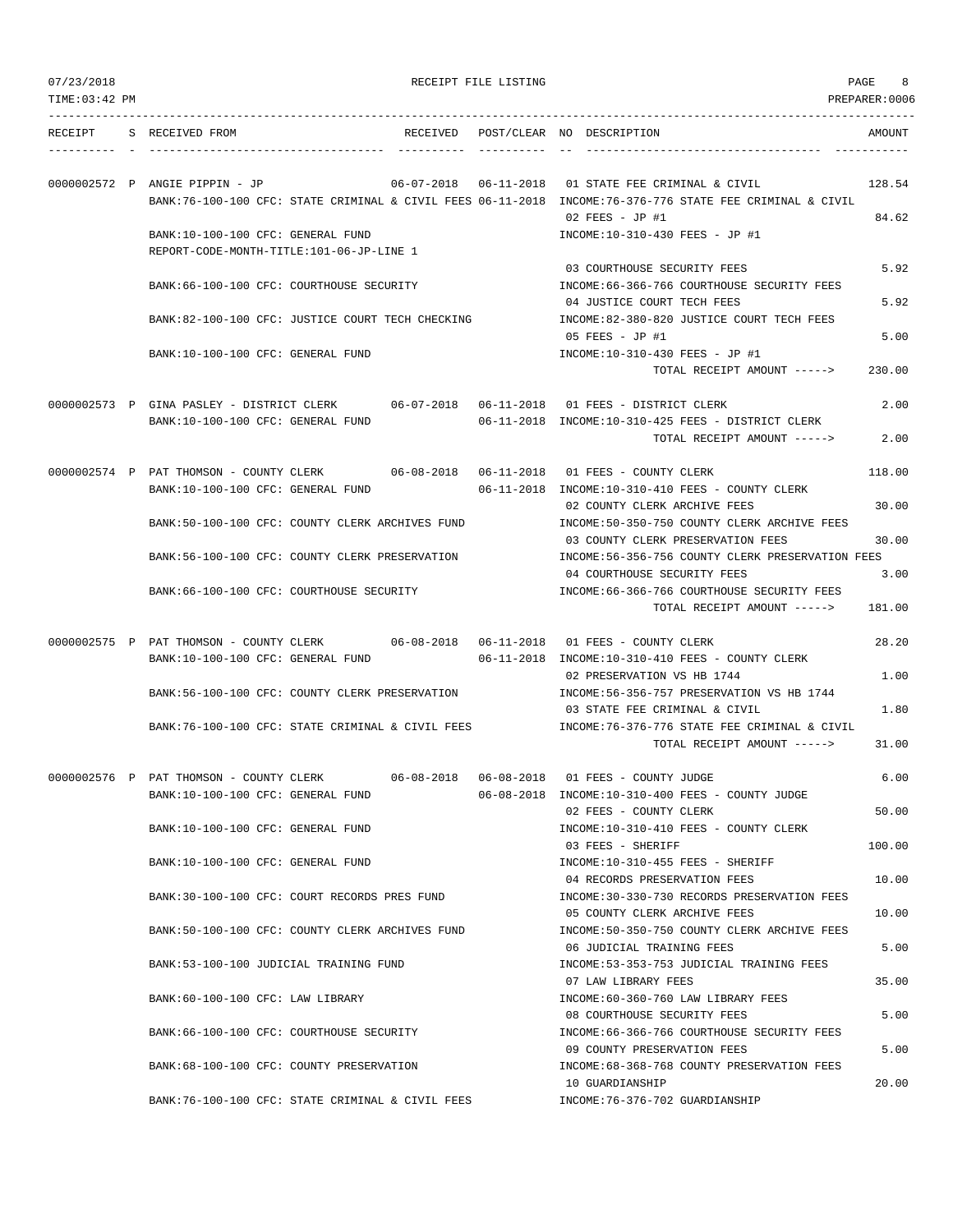| 07/23/2018<br>TIME: 03:42 PM |                                                                                                                               | RECEIPT FILE LISTING |                                                                                                                                                                     | PAGE<br>PREPARER: 0006 | 9     |
|------------------------------|-------------------------------------------------------------------------------------------------------------------------------|----------------------|---------------------------------------------------------------------------------------------------------------------------------------------------------------------|------------------------|-------|
| RECEIPT                      | S RECEIVED FROM                                                                                                               |                      | RECEIVED POST/CLEAR NO DESCRIPTION                                                                                                                                  | AMOUNT                 |       |
| 0000002576                   | Continued<br>BANK:76-100-100 CFC: STATE CRIMINAL & CIVIL FEES                                                                 |                      | 11 STATE FEE CRIMINAL & CIVIL<br>INCOME:76-376-776 STATE FEE CRIMINAL & CIVIL                                                                                       |                        | 42.00 |
|                              | BANK:76-100-100 CFC: STATE CRIMINAL & CIVIL FEES                                                                              |                      | 12 STATE FEE CRIMINAL & CIVIL<br>INCOME: 76-376-776 STATE FEE CRIMINAL & CIVIL                                                                                      |                        | 10.00 |
|                              | BANK:76-100-100 CFC: STATE CRIMINAL & CIVIL FEES                                                                              |                      | 13 STATE FEE CRIMINAL & CIVIL<br>INCOME:76-376-776 STATE FEE CRIMINAL & CIVIL                                                                                       |                        | 40.00 |
|                              | BANK:76-100-100 CFC: STATE CRIMINAL & CIVIL FEES                                                                              |                      | 14 STATE FEE CRIMINAL & CIVIL<br>INCOME: 76-376-776 STATE FEE CRIMINAL & CIVIL                                                                                      |                        | 5.00  |
|                              | BANK:76-100-100 CFC: STATE CRIMINAL & CIVIL FEES                                                                              |                      | 15 STATE FEE CRIMINAL & CIVIL<br>INCOME:76-376-776 STATE FEE CRIMINAL & CIVIL                                                                                       |                        | 30.00 |
|                              | BANK:76-100-100 CFC: STATE CRIMINAL & CIVIL FEES                                                                              |                      | 16 STATE FEE CRIMINAL & CIVIL<br>INCOME:76-376-776 STATE FEE CRIMINAL & CIVIL                                                                                       |                        | 5.00  |
|                              |                                                                                                                               |                      | TOTAL RECEIPT AMOUNT ----->                                                                                                                                         | 378.00                 |       |
|                              | 0000002577 P ANGIE PIPPIN - JP                                                                                                |                      | $06-08-2018$ $06-11-2018$ 01 STATE FEE CRIMINAL & CIVIL<br>BANK:76-100-100 CFC: STATE CRIMINAL & CIVIL FEES 06-11-2018 INCOME:76-376-776 STATE FEE CRIMINAL & CIVIL | 379.00<br>398.50       |       |
|                              | BANK:10-100-100 CFC: GENERAL FUND<br>REPORT-CODE-MONTH-TITLE:101-06-JP-LINE 1                                                 |                      | 02 FEES - JP #1<br>INCOME:10-310-430 FEES - JP #1                                                                                                                   |                        |       |
|                              |                                                                                                                               |                      | 03 COURTHOUSE SECURITY FEES                                                                                                                                         |                        | 16.00 |
|                              | BANK:66-100-100 CFC: COURTHOUSE SECURITY                                                                                      |                      | INCOME: 66-366-766 COURTHOUSE SECURITY FEES<br>04 JUSTICE COURT TECH FEES                                                                                           |                        | 16.00 |
|                              | BANK:82-100-100 CFC: JUSTICE COURT TECH CHECKING                                                                              |                      | INCOME:82-380-820 JUSTICE COURT TECH FEES<br>TOTAL RECEIPT AMOUNT ----->                                                                                            | 809.50                 |       |
|                              | 0000002578 P ANGIE PIPPIN - JP                                                                                                |                      | 06-11-2018  06-11-2018  01 STATE FEE CRIMINAL & CIVIL<br>BANK:76-100-100 CFC: STATE CRIMINAL & CIVIL FEES 06-11-2018 INCOME:76-376-776 STATE FEE CRIMINAL & CIVIL   |                        | 88.50 |
|                              | BANK:10-100-100 CFC: GENERAL FUND                                                                                             |                      | $02$ FEES - JP #1<br>INCOME:10-310-430 FEES - JP #1                                                                                                                 |                        | 20.50 |
|                              | REPORT-CODE-MONTH-TITLE:101-06-JP-LINE 1                                                                                      |                      | 03 COURTHOUSE SECURITY FEES                                                                                                                                         |                        | 4.00  |
|                              | BANK:66-100-100 CFC: COURTHOUSE SECURITY                                                                                      |                      | INCOME: 66-366-766 COURTHOUSE SECURITY FEES<br>04 JUSTICE COURT TECH FEES                                                                                           |                        | 4.00  |
|                              | BANK:82-100-100 CFC: JUSTICE COURT TECH CHECKING                                                                              |                      | INCOME:82-380-820 JUSTICE COURT TECH FEES<br>TOTAL RECEIPT AMOUNT ----->                                                                                            | 117.00                 |       |
|                              | 0000002579 P HOT CHECK - COUNTY ATTORNEY                                                                                      |                      | 06-11-2018  06-11-2018  01 HOT CHECK REVENUES                                                                                                                       |                        | 63.26 |
|                              | BANK:72-100-100 CFC: HOT CHECK FUND                                                                                           |                      | 06-11-2018 INCOME:72-372-772 HOT CHECK REVENUES<br>TOTAL RECEIPT AMOUNT ----->                                                                                      |                        | 63.26 |
|                              | 0000002580 P PAT THOMSON - COUNTY CLERK 06-11-2018 06-11-2018 01 FEES - COUNTY CLERK<br>BANK:10-100-100 CFC: GENERAL FUND     |                      | $06-11-2018$ INCOME:10-310-410 FEES - COUNTY CLERK                                                                                                                  |                        | 4.00  |
|                              |                                                                                                                               |                      | TOTAL RECEIPT AMOUNT ----->                                                                                                                                         |                        | 4.00  |
|                              | 0000002581 P PAT THOMSON - COUNTY CLERK 06-11-2018 06-11-2018 01 FEES - COUNTY CLERK<br>BANK:10-100-100 CFC: GENERAL FUND     |                      | 06-11-2018 INCOME:10-310-410 FEES - COUNTY CLERK                                                                                                                    |                        | 6.00  |
|                              | BANK:56-100-100 CFC: COUNTY CLERK PRESERVATION                                                                                |                      | 02 PRESERVATION VS HB 1744<br>INCOME: 56-356-757 PRESERVATION VS HB 1744                                                                                            |                        | 1.00  |
|                              |                                                                                                                               |                      | TOTAL RECEIPT AMOUNT ----->                                                                                                                                         |                        | 7.00  |
|                              | 0000002582 P EMILIA GARCIA - SENIOR CITIZENS 06-12-2018 06-12-2018 01 FOOD DONATIONS<br>BANK: 78-100-100 CFC: SENIOR CITIZENS |                      | 06-12-2018 INCOME:78-378-712 FOOD DONATIONS                                                                                                                         |                        | 65.00 |
|                              | BANK:78-100-100 CFC: SENIOR CITIZENS                                                                                          |                      | 02 FOOD DONATIONS<br>INCOME: 78-378-712 FOOD DONATIONS                                                                                                              |                        | 63.50 |
|                              |                                                                                                                               |                      | TOTAL RECEIPT AMOUNT ----->                                                                                                                                         | 128.50                 |       |

0000002583 P ANGIE PIPPIN - JP 06-12-2018 06-12-2018 01 STATE FEE CRIMINAL & CIVIL 351.30 BANK:76-100-100 CFC: STATE CRIMINAL & CIVIL FEES 06-12-2018 INCOME:76-376-776 STATE FEE CRIMINAL & CIVIL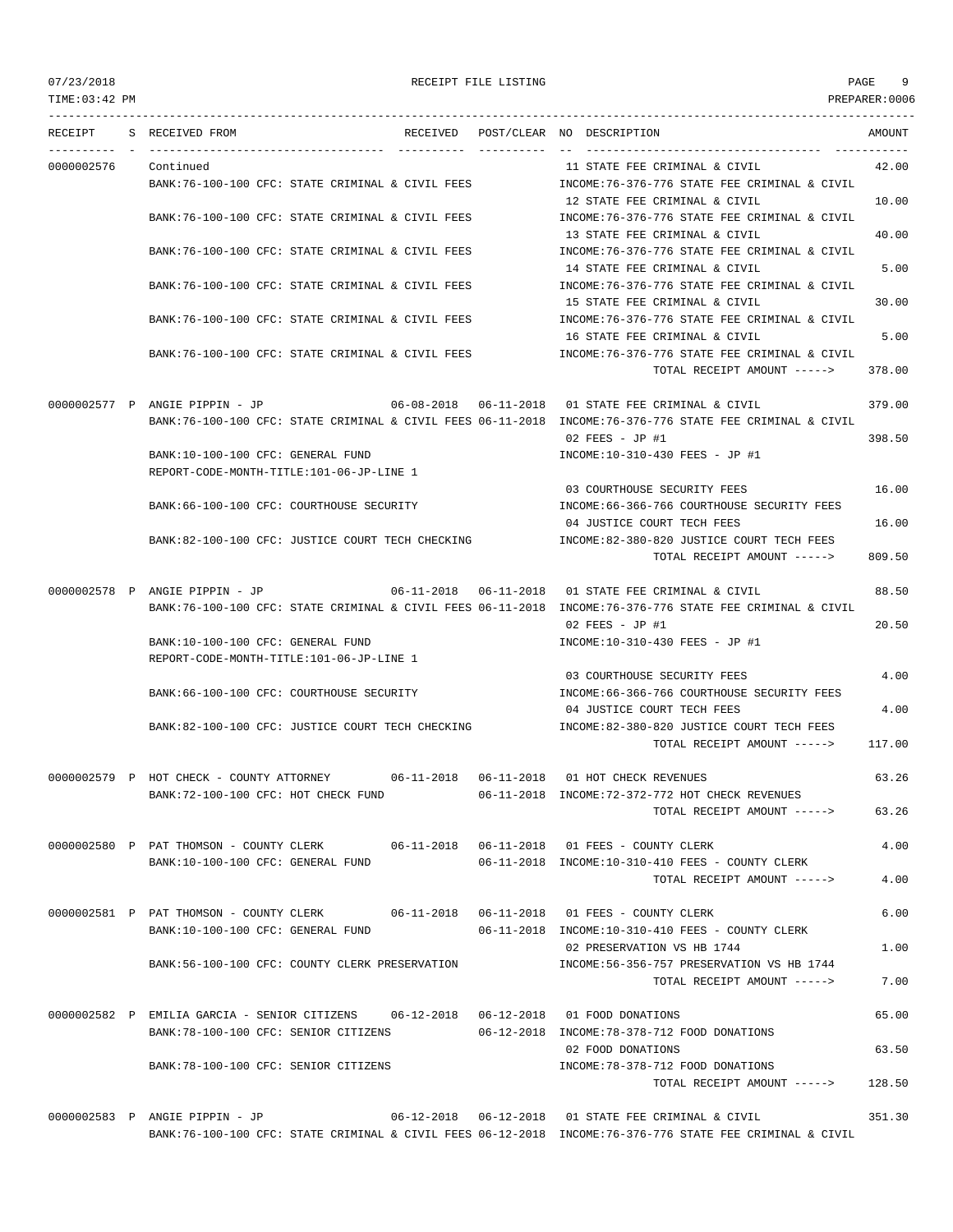TIME:03:42 PM PREPARER:0006 --------------------------------------------------------------------------------------------------------------------------------- RECEIPT S RECEIVED FROM THE RECEIVED POST/CLEAR NO DESCRIPTION THE RECEIVED AMOUNT ---------- - ----------------------------------- ---------- ---------- -- ----------------------------------- ----------- 0000002583 Continued 02 FEES - JP #1 523.70 BANK:10-100-100 CFC: GENERAL FUND INCOME:10-310-430 FEES - JP #1 REPORT-CODE-MONTH-TITLE:101-06-JP-LINE 1 03 COURTHOUSE SECURITY FEES 20.00 BANK:66-100-100 CFC: COURTHOUSE SECURITY INCOME:66-366-766 COURTHOUSE SECURITY FEES 04 JUSTICE COURT TECH FEES 20.00 BANK:82-100-100 CFC: JUSTICE COURT TECH CHECKING INCOME:82-380-820 JUSTICE COURT TECH FEES  $T$ OTAL RECEIPT AMOUNT  $---$ > 915.00 0000002584 P ANGIE PIPPIN - JP 06-11-2018 06-12-2018 01 STATE FEE CRIMINAL & CIVIL 265.50 BANK:76-100-100 CFC: STATE CRIMINAL & CIVIL FEES 06-12-2018 INCOME:76-376-776 STATE FEE CRIMINAL & CIVIL 02 FEES - JP #1 287.50 BANK:10-100-100 CFC: GENERAL FUND INCOME:10-310-430 FEES - JP #1 REPORT-CODE-MONTH-TITLE:101-06-JP-LINE 1 03 COURTHOUSE SECURITY FEES 12 00 BANK:66-100-100 CFC: COURTHOUSE SECURITY INCOME:66-366-766 COURTHOUSE SECURITY FEES 04 JUSTICE COURT TECH FEES 12.00 BANK:82-100-100 CFC: JUSTICE COURT TECH CHECKING INCOME:82-380-820 JUSTICE COURT TECH FEES 05 STATE FEE CRIMINAL & CIVIL 175.00 BANK:76-100-100 CFC: STATE CRIMINAL & CIVIL FEES INCOME:76-376-776 STATE FEE CRIMINAL & CIVIL 06 FEES - JP #1 100.00 BANK:10-100-100 CFC: GENERAL FUND INCOME:10-310-430 FEES - JP #1 07 JUSTICE COURT TECH FEES 5.00 BANK:82-100-100 CFC: JUSTICE COURT TECH CHECKING INCOME:82-380-820 JUSTICE COURT TECH FEES 08 STATE FEE CRIMINAL & CIVIL 6.00 BANK:76-100-100 CFC: STATE CRIMINAL & CIVIL FEES INCOME:76-376-776 STATE FEE CRIMINAL & CIVIL 09 STATE FEE CRIMINAL & CIVIL 25.00 BANK:76-100-100 CFC: STATE CRIMINAL & CIVIL FEES INCOME:76-376-776 STATE FEE CRIMINAL & CIVIL 10 STATE FEE CRIMINAL & CIVIL 10.00 BANK:76-100-100 CFC: STATE CRIMINAL & CIVIL FEES INCOME:76-376-776 STATE FEE CRIMINAL & CIVIL TOTAL RECEIPT AMOUNT -----> 898.00 0000002585 P PAT THOMSON - COUNTY CLERK 06-12-2018 06-12-2018 01 FEES - COUNTY CLERK 35.00 BANK:10-100-100 CFC: GENERAL FUND 06-12-2018 INCOME:10-310-410 FEES - COUNTY CLERK 02 COUNTY CLERK ARCHIVE FEES 10.00 BANK:50-100-100 CFC: COUNTY CLERK ARCHIVES FUND INCOME:50-350-750 COUNTY CLERK ARCHIVE FEES 03 COUNTY CLERK PRESERVATION FEES 10.00 BANK:56-100-100 CFC: COUNTY CLERK PRESERVATION INCOME:56-356-756 COUNTY CLERK PRESERVATION FEES 04 COURTHOUSE SECURITY FEES 1.00 BANK:66-100-100 CFC: COURTHOUSE SECURITY INCOME:66-366-766 COURTHOUSE SECURITY FEES TOTAL RECEIPT AMOUNT -----> 56.00 0000002586 P PAT THOMSON - COUNTY CLERK 06-12-2018 06-12-2018 01 FEES - COUNTY CLERK 311.00 BANK:10-100-100 CFC: GENERAL FUND 06-12-2018 INCOME:10-310-410 FEES - COUNTY CLERK 02 COUNTY CLERK ARCHIVE FEES 170.00 BANK:50-100-100 CFC: COUNTY CLERK ARCHIVES FUND INCOME:50-350-750 COUNTY CLERK ARCHIVE FEES 03 COUNTY CLERK PRESERVATION FEES 180.00 BANK:56-100-100 CFC: COUNTY CLERK PRESERVATION INCOME:56-356-756 COUNTY CLERK PRESERVATION FEES 04 COURTHOUSE SECURITY FEES 18.00 BANK:66-100-100 CFC: COURTHOUSE SECURITY INCOME:66-366-766 COURTHOUSE SECURITY FEES TOTAL RECEIPT AMOUNT -----> 679.00 0000002587 P HEALTH & HUMAN SERVICES 06-07-2018 06-11-2018 01 DEPT OF AGING & DISABILITY 1,658.25 BANK:78-100-100 CFC: SENIOR CITIZENS 06-11-2018 INCOME:78-378-714 DEPT OF AGING & DISABILITY TOTAL RECEIPT AMOUNT -----> 1,658.25 0000002588 P SHERIFF - ALAN ARWINE 06-10-2018 06-12-2018 01 BAIL BOND FEES 15.00 BANK:74-100-100 CFC: BAIL BOND FUND 06-12-2018 INCOME:74-374-774 BAIL BOND FEES TOTAL RECEIPT AMOUNT -----> 15.00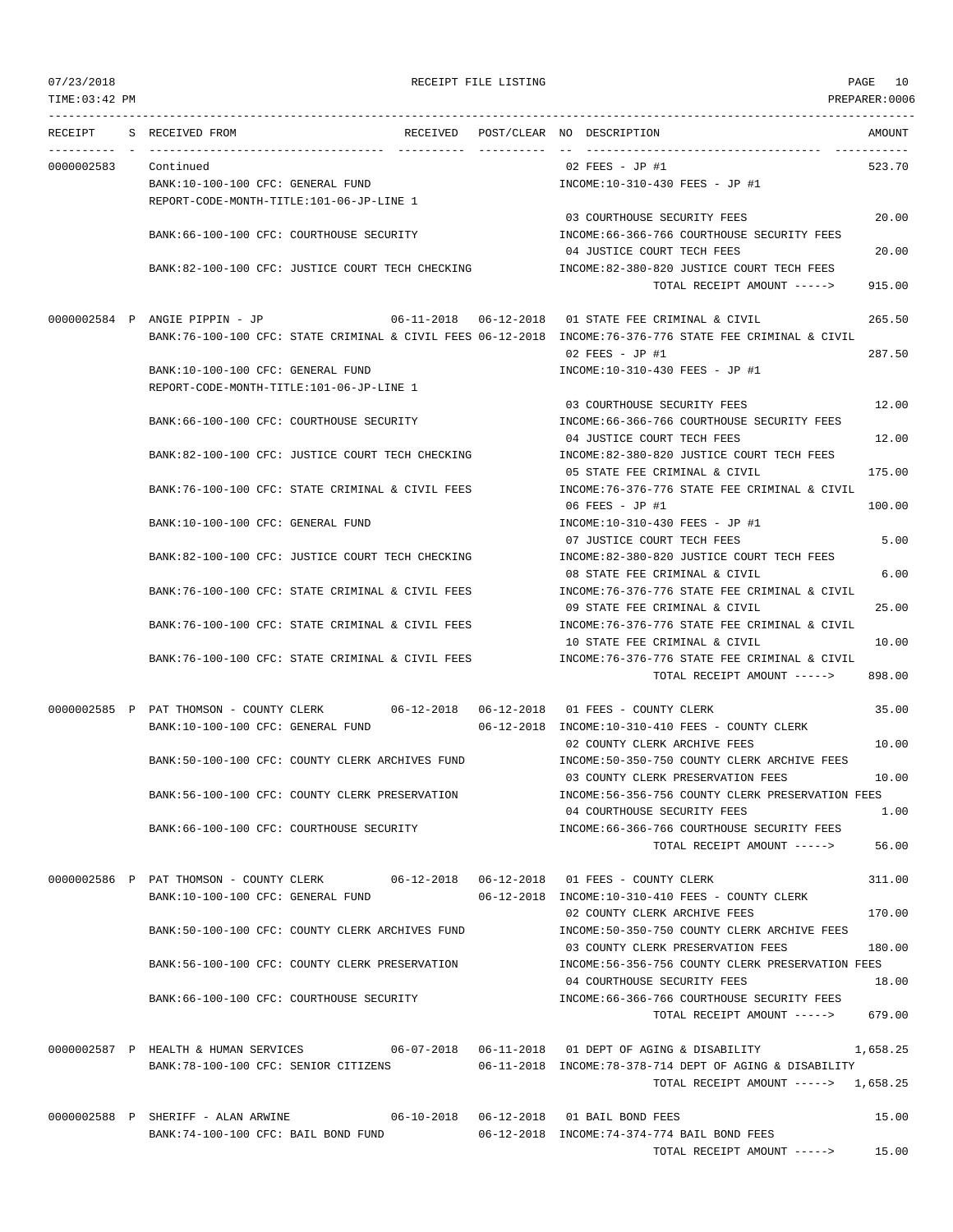| 07/23/2018<br>TIME: 03:42 PM |                                                                                                                               |          | RECEIPT FILE LISTING |                                                                                                                                                                                        | PAGE<br>- 11<br>PREPARER:0006 |
|------------------------------|-------------------------------------------------------------------------------------------------------------------------------|----------|----------------------|----------------------------------------------------------------------------------------------------------------------------------------------------------------------------------------|-------------------------------|
| RECEIPT                      | S RECEIVED FROM                                                                                                               | RECEIVED |                      | POST/CLEAR NO DESCRIPTION                                                                                                                                                              | AMOUNT                        |
|                              | 0000002589 P EZ MESSEENGER<br>BANK:10-100-100 CFC: GENERAL FUND                                                               |          |                      | 06-12-2018  06-12-2018  01 FEES - SHERIFF<br>06-12-2018 INCOME:10-310-455 FEES - SHERIFF<br>02 FEES - SHERIFF                                                                          | 100.00<br>100.00              |
|                              | BANK:10-100-100 CFC: GENERAL FUND                                                                                             |          |                      | INCOME:10-310-455 FEES - SHERIFF<br>TOTAL RECEIPT AMOUNT ----->                                                                                                                        | 200.00                        |
|                              | 0000002590 P GINA PASLEY - DISTRICT CLERK 06-12-2018 06-12-2018 01 FEES - DISTRICT CLERK<br>BANK:10-100-100 CFC: GENERAL FUND |          |                      | 06-12-2018 INCOME:10-310-425 FEES - DISTRICT CLERK                                                                                                                                     | 43.00                         |
|                              |                                                                                                                               |          |                      | TOTAL RECEIPT AMOUNT ----->                                                                                                                                                            | 43.00                         |
|                              | 0000002591 P ANGIE PIPPIN - JP<br>BANK:10-100-100 CFC: GENERAL FUND<br>REPORT-CODE-MONTH-TITLE:101-06-JP-LINE 1               |          |                      | 06-12-2018  06-13-2018  01 FEES - JP #1<br>06-13-2018 INCOME:10-310-430 FEES - JP #1                                                                                                   | 10.00                         |
|                              |                                                                                                                               |          |                      | TOTAL RECEIPT AMOUNT ----->                                                                                                                                                            | 10.00                         |
|                              | 0000002592 P ANGIE PIPPIN - JP                                                                                                |          |                      | 06-12-2018  06-13-2018  01 STATE FEE CRIMINAL & CIVIL<br>BANK:76-100-100 CFC: STATE CRIMINAL & CIVIL FEES 06-13-2018 INCOME:76-376-776 STATE FEE CRIMINAL & CIVIL<br>$02$ FEES - JP #1 | 110.01<br>120.88              |
|                              | BANK:10-100-100 CFC: GENERAL FUND<br>REPORT-CODE-MONTH-TITLE:101-06-JP-LINE 1                                                 |          |                      | INCOME:10-310-430 FEES - JP #1                                                                                                                                                         |                               |
|                              | BANK:66-100-100 CFC: COURTHOUSE SECURITY                                                                                      |          |                      | 03 COURTHOUSE SECURITY FEES<br>INCOME: 66-366-766 COURTHOUSE SECURITY FEES<br>04 JUSTICE COURT TECH FEES                                                                               | 4.76<br>4.76                  |
|                              | BANK:82-100-100 CFC: JUSTICE COURT TECH CHECKING                                                                              |          |                      | INCOME:82-380-820 JUSTICE COURT TECH FEES<br>05 FEES -JP ATTY DELINQUENT COL                                                                                                           | 19.59                         |
|                              | BANK:10-100-100 CFC: GENERAL FUND                                                                                             |          |                      | INCOME:10-310-432 FEES -JP ATTY DELINQUENT COL<br>TOTAL RECEIPT AMOUNT ----->                                                                                                          | 260.00                        |
|                              | 0000002593 P PAT THOMSON - COUNTY CLERK<br>BANK:10-100-100 CFC: GENERAL FUND                                                  |          |                      | 06-13-2018 INCOME:10-310-410 FEES - COUNTY CLERK                                                                                                                                       | 103.17                        |
|                              | BANK:50-100-100 CFC: COUNTY CLERK ARCHIVES FUND                                                                               |          |                      | 02 COUNTY CLERK ARCHIVE FEES<br>INCOME:50-350-750 COUNTY CLERK ARCHIVE FEES<br>03 COUNTY CLERK PRESERVATION FEES                                                                       | 40.00<br>40.00                |
|                              | BANK:56-100-100 CFC: COUNTY CLERK PRESERVATION                                                                                |          |                      | INCOME: 56-356-756 COUNTY CLERK PRESERVATION FEES<br>04 PRESERVATION VS HB 1744                                                                                                        | 1.00                          |
|                              | BANK:56-100-100 CFC: COUNTY CLERK PRESERVATION                                                                                |          |                      | INCOME: 56-356-757 PRESERVATION VS HB 1744<br>05 COURTHOUSE SECURITY FEES                                                                                                              | 4.00                          |
|                              | BANK:66-100-100 CFC: COURTHOUSE SECURITY                                                                                      |          |                      | INCOME: 66-366-766 COURTHOUSE SECURITY FEES                                                                                                                                            |                               |
|                              | BANK:76-100-100 CFC: STATE CRIMINAL & CIVIL FEES                                                                              |          |                      | 06 STATE FEE CRIMINAL & CIVIL<br>INCOME:76-376-776 STATE FEE CRIMINAL & CIVIL<br>TOTAL RECEIPT AMOUNT ----->                                                                           | 1.83<br>190.00                |
|                              | 0000002595 P GINA PASLEY - DISTRICT CLERK 06-13-2018 06-14-2018 01 FEES - DISTRICT CLERK                                      |          |                      |                                                                                                                                                                                        | 4.00                          |
|                              | BANK:10-100-100 CFC: GENERAL FUND                                                                                             |          |                      | 06-14-2018 INCOME:10-310-425 FEES - DISTRICT CLERK<br>TOTAL RECEIPT AMOUNT ----->                                                                                                      | 4.00                          |
|                              | 0000002596 P GINA PASLEY - DISTRICT CLERK 06-13-2018 06-14-2018 01 FEES - DISTRICT CLERK<br>BANK:10-100-100 CFC: GENERAL FUND |          |                      | $06-14-2018$ INCOME:10-310-425 FEES - DISTRICT CLERK                                                                                                                                   | 44.00                         |
|                              |                                                                                                                               |          |                      | TOTAL RECEIPT AMOUNT ----->                                                                                                                                                            | 44.00                         |
|                              | 0000002597 P PAT THOMSON - COUNTY CLERK 06-14-2018 06-14-2018 01 PRE-TRIAL FEES<br>BANK: 92-100-222 PRE-TRIAL CHECKING        |          |                      | 06-14-2018 INCOME: 92-399-920 PRE-TRIAL FEES                                                                                                                                           | 500.00                        |
|                              |                                                                                                                               |          |                      | TOTAL RECEIPT AMOUNT ----->                                                                                                                                                            | 500.00                        |
|                              | 0000002599 P PAT THOMSON - COUNTY CLERK<br>BANK:10-100-100 CFC: GENERAL FUND                                                  |          |                      | 06-14-2018 INCOME:10-310-410 FEES - COUNTY CLERK                                                                                                                                       | 381.00                        |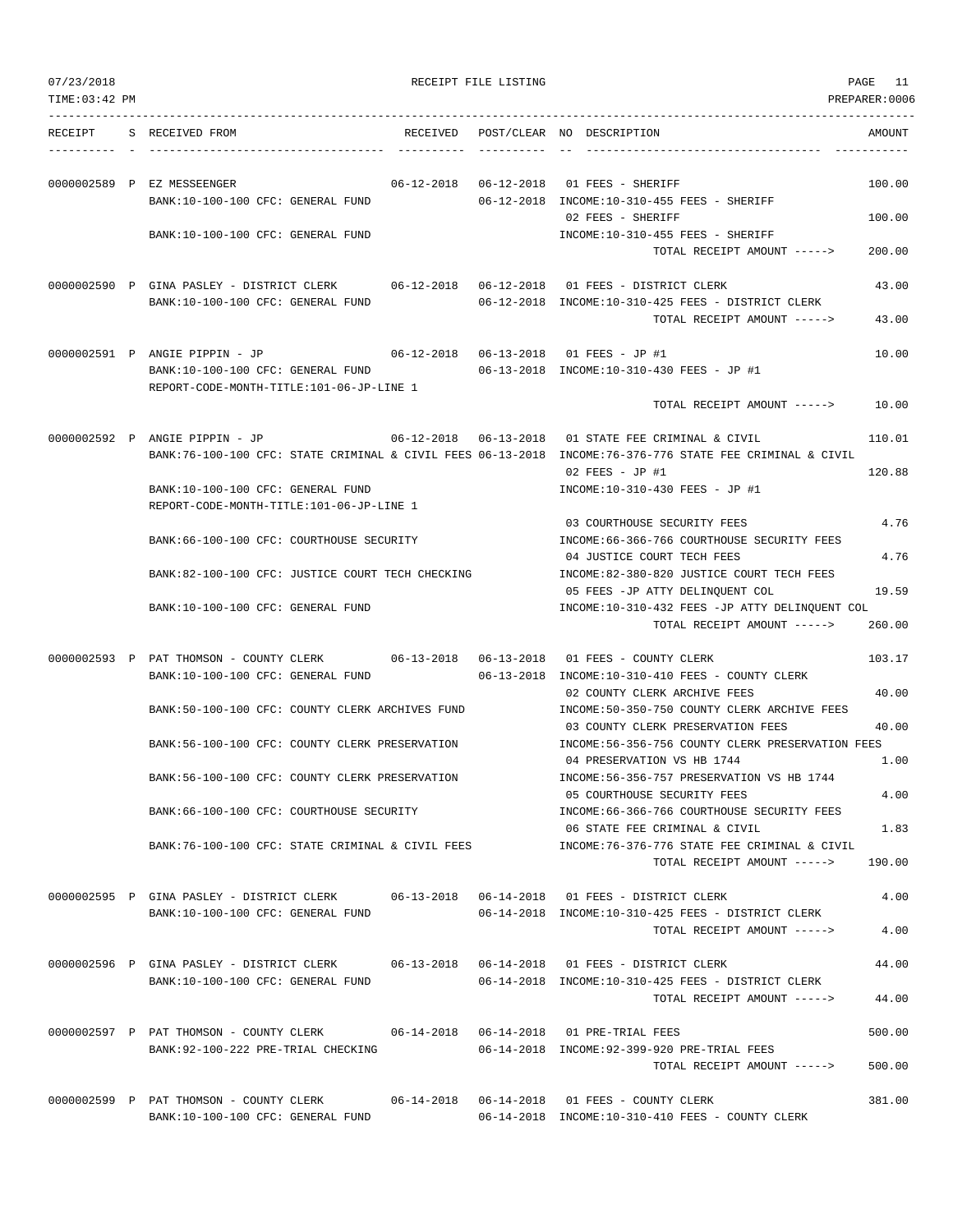TIME:03:42 PM PREPARER:0006 --------------------------------------------------------------------------------------------------------------------------------- RECEIPT S RECEIVED FROM THE RECEIVED POST/CLEAR NO DESCRIPTION THE SECRET AMOUNT ---------- - ----------------------------------- ---------- ---------- -- ----------------------------------- ----------- 0000002599 Continued 02 COUNTY CLERK ARCHIVE FEES 110.00 BANK:50-100-100 CFC: COUNTY CLERK ARCHIVES FUND INCOME:50-350-750 COUNTY CLERK ARCHIVE FEES 03 COUNTY CLERK PRESERVATION FEES 110.00 BANK:56-100-100 CFC: COUNTY CLERK PRESERVATION INCOME:56-356-756 COUNTY CLERK PRESERVATION FEES 04 COURTHOUSE SECURITY FEES 11.00 BANK:66-100-100 CFC: COURTHOUSE SECURITY INCOME:66-366-766 COURTHOUSE SECURITY FEES TOTAL RECEIPT AMOUNT -----> 612.00 0000002600 P ANGIE PIPPIN - JP 06-13-2018 06-14-2018 01 STATE FEE CRIMINAL & CIVIL 88.50 BANK:76-100-100 CFC: STATE CRIMINAL & CIVIL FEES 06-14-2018 INCOME:76-376-776 STATE FEE CRIMINAL & CIVIL 02 FEES - JP #1 213.50 BANK:10-100-100 CFC: GENERAL FUND INCOME:10-310-430 FEES - JP #1 REPORT-CODE-MONTH-TITLE:101-06-JP-LINE 1 03 COURTHOUSE SECURITY FEES 4.00 BANK:66-100-100 CFC: COURTHOUSE SECURITY INCOME:66-366-766 COURTHOUSE SECURITY FEES 04 JUSTICE COURT TECH FEES 4.00 BANK:82-100-100 CFC: JUSTICE COURT TECH CHECKING INCOME:82-380-820 JUSTICE COURT TECH FEES TOTAL RECEIPT AMOUNT -----> 310.00 0000002601 P ANGIE PIPPIN - JP 06-13-2018 06-14-2018 01 STATE FEE CRIMINAL & CIVIL 88.50 BANK:76-100-100 CFC: STATE CRIMINAL & CIVIL FEES 06-14-2018 INCOME:76-376-776 STATE FEE CRIMINAL & CIVIL  $0.2$  FEES - JP #1 20.50 BANK:10-100-100 CFC: GENERAL FUND INCOME:10-310-430 FEES - JP #1 REPORT-CODE-MONTH-TITLE:101-06-JP-LINE 1 03 COURTHOUSE SECURITY FEES 4.00 BANK:66-100-100 CFC: COURTHOUSE SECURITY INCOME:66-366-766 COURTHOUSE SECURITY FEES 04 JUSTICE COURT TECH FEES 4.00 BANK:82-100-100 CFC: JUSTICE COURT TECH CHECKING INCOME:82-380-820 JUSTICE COURT TECH FEES TOTAL RECEIPT AMOUNT -----> 117.00 0000002602 P ANGIE PIPPIN - JP 06-14-2018 06-15-2018 01 STATE FEE CRIMINAL & CIVIL 88.50 BANK:76-100-100 CFC: STATE CRIMINAL & CIVIL FEES 06-15-2018 INCOME:76-376-776 STATE FEE CRIMINAL & CIVIL 02 FEES - JP #1 78.50 BANK:10-100-100 CFC: GENERAL FUND INCOME:10-310-430 FEES - JP #1 REPORT-CODE-MONTH-TITLE:101-06-JP-LINE 1 03 COURTHOUSE SECURITY FEES 4.00 BANK:66-100-100 CFC: COURTHOUSE SECURITY INCOME:66-366-766 COURTHOUSE SECURITY FEES 04 JUSTICE COURT TECH FEES 4.00 BANK:82-100-100 CFC: JUSTICE COURT TECH CHECKING INCOME:82-380-820 JUSTICE COURT TECH FEES TOTAL RECEIPT AMOUNT -----> 175.00 0000002603 P GINA PASLEY - DISTRICT CLERK 06-14-2018 06-15-2018 01 FEES - DISTRICT CLERK 5.00 BANK:10-100-100 CFC: GENERAL FUND 06-15-2018 INCOME:10-310-425 FEES - DISTRICT CLERK TOTAL RECEIPT AMOUNT -----> 5.00 0000002604 P GINA PASLEY - DISTRICT CLERK 06-14-2018 06-15-2018 01 FEES - DISTRICT CLERK 4.00 BANK:10-100-100 CFC: GENERAL FUND 06-15-2018 INCOME:10-310-425 FEES - DISTRICT CLERK TOTAL RECEIPT AMOUNT -----> 4.00 0000002606 P JONNYE GIBSON - TAX COLLECTOR 06-15-2018 06-15-2018 01 FEES - TAX COLLECTOR 4.00 BANK:10-100-100 CFC: GENERAL FUND 06-15-2018 INCOME:10-310-445 FEES - TAX COLLECTOR 02 MOTOR VEHICLE REGISTRATION 1,594.87 BANK:11-100-100 CFC: ROAD & BRIDGE PRECINCT 1 INCOME:11-311-110 MOTOR VEHICLE REGISTRATION 03 MOTOR VEHICLE REGISTRATION 1,594.87 BANK:12-100-100 CFC: ROAD & BRIDGE PRECINCT 2 INCOME:12-312-110 MOTOR VEHICLE REGISTRATION 04 MOTOR VEHICLE REGISTRATION 1,594.87 BANK:13-100-100 CFC: ROAD & BRIDGE PRECINCT 3 INCOME:13-313-110 MOTOR VEHICLE REGISTRATION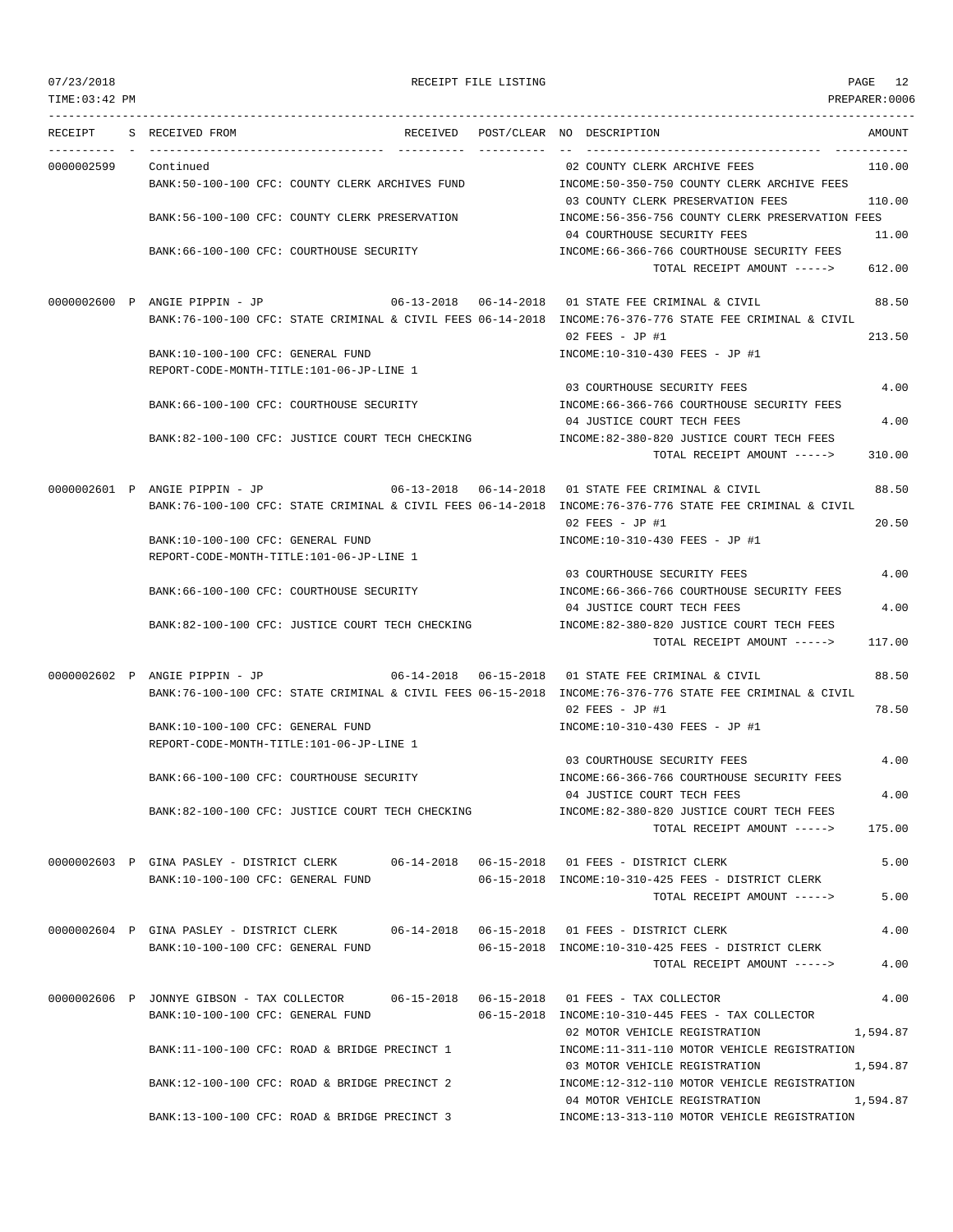| TIME: 03:42 PM |                                                                                          |                                                                                  | PREPARER:0006 |
|----------------|------------------------------------------------------------------------------------------|----------------------------------------------------------------------------------|---------------|
|                | RECEIPT S RECEIVED FROM                                                                  | RECEIVED POST/CLEAR NO DESCRIPTION                                               | AMOUNT        |
| 0000002606     | Continued                                                                                | 05 MOTOR VEHICLE REGISTRATION<br>1,594.87                                        |               |
|                | BANK:14-100-100 CFC: ROAD & BRIDGE PRECINCT 4                                            | INCOME:14-314-110 MOTOR VEHICLE REGISTRATION                                     |               |
|                |                                                                                          | 06 FEES - TITLE                                                                  | 60.00         |
|                | BANK:10-100-100 CFC: GENERAL FUND                                                        | $INCOME: 10-310-447$ FEES - TITLE                                                |               |
|                |                                                                                          | TOTAL RECEIPT AMOUNT -----> 6,443.48                                             |               |
|                | 0000002607 P EMILIA GARCIA - SENIOR CITIZENS 06-15-2018 06-15-2018 01 FOOD DONATIONS     |                                                                                  | 164.50        |
|                | BANK:78-100-100 CFC: SENIOR CITIZENS                                                     | 06-15-2018 INCOME:78-378-712 FOOD DONATIONS                                      |               |
|                |                                                                                          | 02 FOOD DONATIONS                                                                | 69.55         |
|                | BANK: 78-100-100 CFC: SENIOR CITIZENS                                                    | INCOME: 78-378-712 FOOD DONATIONS                                                |               |
|                |                                                                                          | TOTAL RECEIPT AMOUNT ----->                                                      | 234.05        |
|                | 0000002608 P PAT THOMSON - COUNTY CLERK 06-19-2018 06-19-2018 01 PRE-TRIAL FEES          |                                                                                  | 500.00        |
|                | BANK:92-100-222 PRE-TRIAL CHECKING                                                       | 06-19-2018 INCOME:92-399-920 PRE-TRIAL FEES                                      |               |
|                |                                                                                          | TOTAL RECEIPT AMOUNT ----->                                                      | 500.00        |
|                | 0000002609 P GINA PASLEY - DISTRICT CLERK 06-18-2018 06-18-2018 01 FEES - DISTRICT CLERK |                                                                                  | 4.00          |
|                | BANK:10-100-100 CFC: GENERAL FUND                                                        | 06-18-2018 INCOME:10-310-425 FEES - DISTRICT CLERK                               |               |
|                |                                                                                          | TOTAL RECEIPT AMOUNT ----->                                                      | 4.00          |
|                | 0000002610 P PAT THOMSON - COUNTY CLERK                                                  |                                                                                  | 659.00        |
|                | BANK:10-100-100 CFC: GENERAL FUND                                                        | 06-18-2018 INCOME:10-310-410 FEES - COUNTY CLERK                                 |               |
|                |                                                                                          | 02 COUNTY CLERK ARCHIVE FEES                                                     | 40.00         |
|                | BANK:50-100-100 CFC: COUNTY CLERK ARCHIVES FUND                                          | INCOME:50-350-750 COUNTY CLERK ARCHIVE FEES<br>03 COUNTY CLERK PRESERVATION FEES | 40.30         |
|                | BANK:56-100-100 CFC: COUNTY CLERK PRESERVATION                                           | INCOME:56-356-756 COUNTY CLERK PRESERVATION FEES                                 |               |
|                |                                                                                          | 04 PRESERVATION VS HB 1744                                                       | 1.00          |
|                | BANK:56-100-100 CFC: COUNTY CLERK PRESERVATION                                           | INCOME: 56-356-757 PRESERVATION VS HB 1744<br>05 COURTHOUSE SECURITY FEES        | 4.35          |
|                | BANK:66-100-100 CFC: COURTHOUSE SECURITY                                                 | INCOME:66-366-766 COURTHOUSE SECURITY FEES                                       |               |
|                |                                                                                          | 06 STATE FEE CRIMINAL & CIVIL                                                    | 1.80          |
|                | BANK:76-100-100 CFC: STATE CRIMINAL & CIVIL FEES                                         | INCOME: 76-376-776 STATE FEE CRIMINAL & CIVIL                                    |               |
|                |                                                                                          | 07 STATE FEE CRIMINAL & CIVIL                                                    | 9.84          |
|                | BANK:76-100-100 CFC: STATE CRIMINAL & CIVIL FEES                                         | INCOME:76-376-776 STATE FEE CRIMINAL & CIVIL                                     |               |
|                | BANK:76-100-100 CFC: STATE CRIMINAL & CIVIL FEES                                         | 08 STATE FEE CRIMINAL & CIVIL<br>INCOME: 76-376-776 STATE FEE CRIMINAL & CIVIL   | 0.24          |
|                |                                                                                          | 09 STATE FEE CRIMINAL & CIVIL                                                    | 1.77          |
|                | BANK:76-100-100 CFC: STATE CRIMINAL & CIVIL FEES                                         | INCOME: 76-376-776 STATE FEE CRIMINAL & CIVIL                                    |               |
|                |                                                                                          | 10 STATE FEE CRIMINAL & CIVIL                                                    | 0.47          |
|                | BANK:76-100-100 CFC: STATE CRIMINAL & CIVIL FEES                                         | INCOME: 76-376-776 STATE FEE CRIMINAL & CIVIL                                    |               |
|                |                                                                                          | 11 STATE FEE CRIMINAL & CIVIL                                                    | 2.96          |
|                | BANK:76-100-100 CFC: STATE CRIMINAL & CIVIL FEES                                         | INCOME: 76-376-776 STATE FEE CRIMINAL & CIVIL                                    |               |
|                |                                                                                          | 12 STATE FEE CRIMINAL & CIVIL                                                    | 0.59          |
|                | BANK:76-100-100 CFC: STATE CRIMINAL & CIVIL FEES                                         | INCOME: 76-376-776 STATE FEE CRIMINAL & CIVIL<br>13 STATE FEE CRIMINAL & CIVIL   |               |
|                | BANK:76-100-100 CFC: STATE CRIMINAL & CIVIL FEES                                         | INCOME: 76-376-776 STATE FEE CRIMINAL & CIVIL                                    | 0.64          |
|                |                                                                                          | 14 FEES - COUNTY ATTORNEY                                                        | 2.96          |
|                | BANK:10-100-100 CFC: GENERAL FUND                                                        | INCOME:10-310-440 FEES - COUNTY ATTORNEY                                         |               |
|                |                                                                                          | 15 FEES - SHERIFF                                                                | 2.95          |
|                | BANK:10-100-100 CFC: GENERAL FUND                                                        | INCOME:10-310-455 FEES - SHERIFF                                                 |               |
|                |                                                                                          | 16 C&D COURT TECH FEES                                                           | 0.47          |
|                | BANK:33-100-100 CFC: C&D COURT TECHNOLOGY FUND                                           | INCOME: 33-333-733 C&D COURT TECH FEES                                           |               |
|                |                                                                                          | 17 COUNTY PRESERVATION FEES                                                      | 2.66          |

07/23/2018 PAGE 13 RECEIPT FILE LISTING PAGE 13

BANK:68-100-100 CFC: COUNTY PRESERVATION INCOME:68-368-768 COUNTY PRESERVATION FEES

0000002611 P PAT THOMSON - COUNTY CLERK 06-18-2018 06-18-2018 01 FEES - COUNTY CLERK 63.00 BANK:10-100-100 CFC: GENERAL FUND 06-18-2018 INCOME:10-310-410 FEES - COUNTY CLERK TOTAL RECEIPT AMOUNT -----> 63.00

TOTAL RECEIPT AMOUNT -----> 772.00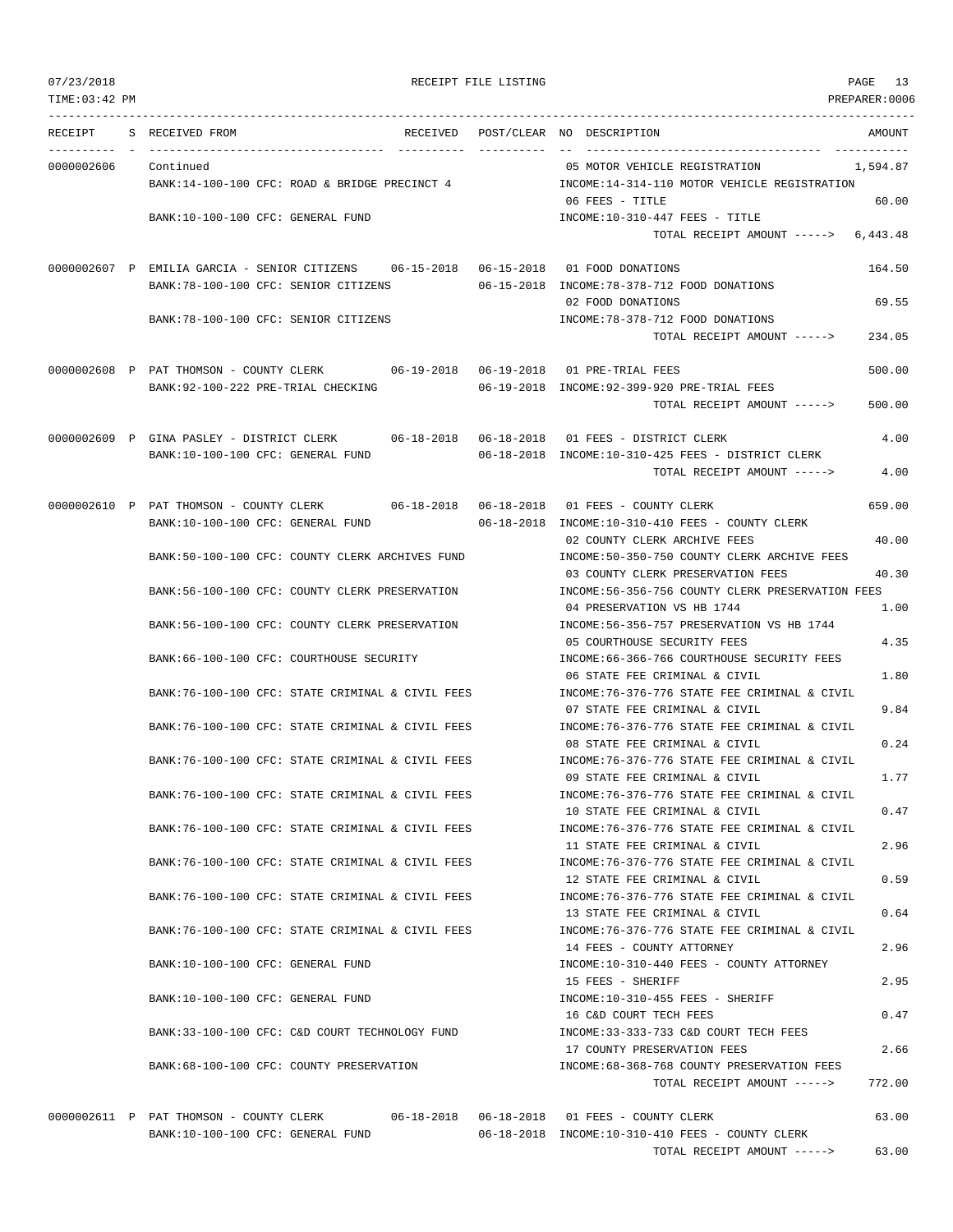| 07/23/2018 |
|------------|
|            |

RECEIPT FILE LISTING **EXECUTE A SECURE 12** PAGE 14

TIME:03:42 PM PREPARER:0006 --------------------------------------------------------------------------------------------------------------------------------- RECEIPT S RECEIVED FROM THE RECEIVED POST/CLEAR NO DESCRIPTION THE SECRET AMOUNT ---------- - ----------------------------------- ---------- ---------- -- ----------------------------------- ----------- 0000002612 P PAT THOMSON - COUNTY CLERK 06-19-2018 06-19-2018 01 FEES - COUNTY CLERK 160.40 BANK:10-100-100 CFC: GENERAL FUND 06-19-2018 INCOME:10-310-410 FEES - COUNTY CLERK 02 COUNTY CLERK ARCHIVE FEES 50.00 BANK:50-100-100 CFC: COUNTY CLERK ARCHIVES FUND INCOME:50-350-750 COUNTY CLERK ARCHIVE FEES 03 COUNTY CLERK PRESERVATION FEES 50.00 BANK:56-100-100 CFC: COUNTY CLERK PRESERVATION INCOME:56-356-756 COUNTY CLERK PRESERVATION FEES 04 PRESERVATION VS HB 1744 3.00 BANK:56-100-100 CFC: COUNTY CLERK PRESERVATION INCOME:56-356-757 PRESERVATION VS HB 1744 05 COURTHOUSE SECURITY FEES 5.00 BANK:66-100-100 CFC: COURTHOUSE SECURITY INCOME:66-366-766 COURTHOUSE SECURITY FEES 06 STATE FEE CRIMINAL & CIVIL 3.60 BANK:76-100-100 CFC: STATE CRIMINAL & CIVIL FEES INCOME:76-376-776 STATE FEE CRIMINAL & CIVIL TOTAL RECEIPT AMOUNT -----> 272.00 0000002613 P PAT THOMSON - COUNTY CLERK 06-19-2018 06-19-2018 01 FEES - COUNTY CLERK 11.00 BANK:10-100-100 CFC: GENERAL FUND 06-19-2018 INCOME:10-310-410 FEES - COUNTY CLERK TOTAL RECEIPT AMOUNT -----> 11.00 0000002614 P PAT THOMSON - COUNTY CLERK 06-19-2018 06-19-2018 01 FEES - COUNTY CLERK 5.00 BANK:10-100-100 CFC: GENERAL FUND 06-19-2018 INCOME:10-310-410 FEES - COUNTY CLERK 02 COUNTY CLERK PRESERVATION FEES 10.00 BANK:56-100-100 CFC: COUNTY CLERK PRESERVATION INCOME:56-356-756 COUNTY CLERK PRESERVATION FEES 03 COURTHOUSE SECURITY FEES 1.00 BANK:66-100-100 CFC: COURTHOUSE SECURITY INCOME:66-366-766 COURTHOUSE SECURITY FEES TOTAL RECEIPT AMOUNT -----> 16.00 0000002615 P INMATE PHONE 06-19-2018 06-19-2018 06-19-2018 01 INMATE PHONE REVENUES 1,325.84 BANK:70-100-110 INMATE PHONE CHECKING 06-19-2018 INCOME:70-370-770 INMATE PHONE REVENUES TOTAL RECEIPT AMOUNT -----> 1,325.84 0000002616 P INMATE PHONE 06-19-2018 06-19-2018 01 INMATE PHONE REVENUES 389.89 BANK:70-100-110 INMATE PHONE CHECKING 06-19-2018 INCOME:70-370-770 INMATE PHONE REVENUES TOTAL RECEIPT AMOUNT -----> 389.89 0000002617 P INMATE PHONE 06-19-2018 06-19-2018 01 INMATE PHONE REVENUES 155.30 BANK:70-100-110 INMATE PHONE CHECKING 06-19-2018 INCOME:70-370-770 INMATE PHONE REVENUES TOTAL RECEIPT AMOUNT -----> 155.30 0000002618 P INMATE PHONE 06-19-2018 06-19-2018 01 INMATE PHONE REVENUES 1,205.60 BANK:70-100-110 INMATE PHONE CHECKING 06-19-2018 INCOME:70-370-770 INMATE PHONE REVENUES TOTAL RECEIPT AMOUNT -----> 1,205.60 0000002619 P INMATE PHONE 06-19-2018 06-19-2018 01 INMATE PHONE REVENUES 138.00 BANK:70-100-110 INMATE PHONE CHECKING 06-19-2018 INCOME:70-370-770 INMATE PHONE REVENUES TOTAL RECEIPT AMOUNT -----> 138.00 0000002620 P EMILIA GARCIA - SENIOR CITIZENS 06-19-2018 06-19-2018 01 FOOD DONATIONS 40.00 BANK:78-100-100 CFC: SENIOR CITIZENS 06-19-2018 INCOME:78-378-712 FOOD DONATIONS TOTAL RECEIPT AMOUNT -----> 40.00 0000002621 P APPRAISAL DISTRICT R & B 06-19-2018 06-19-2018 01 ADVALOREM TAXES R&B 130.69 BANK:11-100-100 CFC: ROAD & BRIDGE PRECINCT 1 06-19-2018 INCOME:11-311-100 ADVALOREM TAXES 02 ADVALOREM TAXES R&B 130.68 BANK:12-100-100 CFC: ROAD & BRIDGE PRECINCT 2 INCOME:12-312-100 ADVALOREM TAXES 03 ADVALOREM TAXES R&B 130.69 BANK:13-100-100 CFC: ROAD & BRIDGE PRECINCT 3 INCOME:13-313-100 ADVALOREM TAXES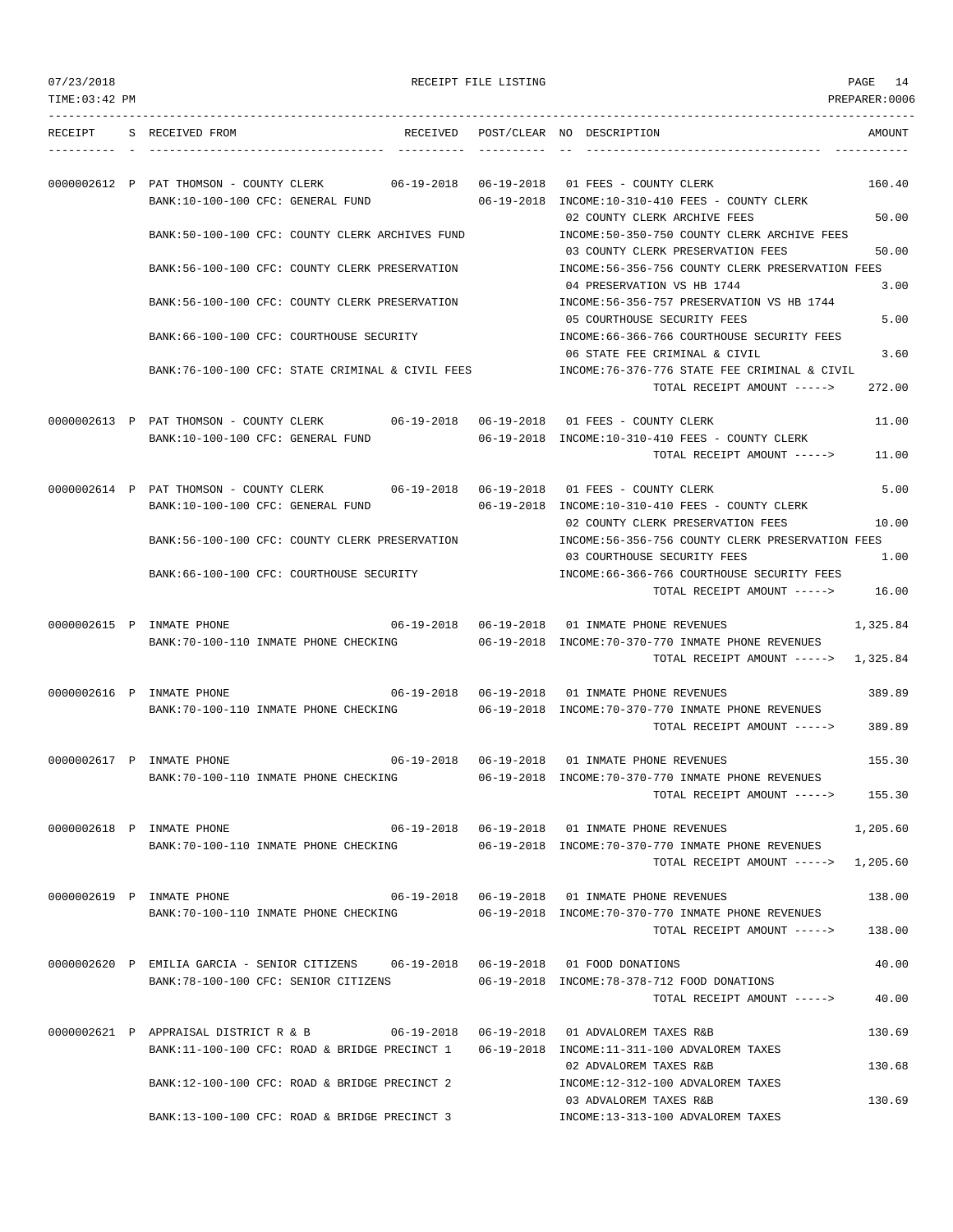|  | 07/23/2018 |  |
|--|------------|--|
|  |            |  |
|  |            |  |

PAGE 15<br>PREPARER:0006

| 07/23/2018<br>TIME: 03:42 PM |                                                                                                          | RECEIPT FILE LISTING |                                                                                       | PAGE 15<br>PREPARER:0006 |
|------------------------------|----------------------------------------------------------------------------------------------------------|----------------------|---------------------------------------------------------------------------------------|--------------------------|
|                              | RECEIPT S RECEIVED FROM                                                                                  |                      | RECEIVED POST/CLEAR NO DESCRIPTION                                                    | AMOUNT                   |
| 0000002621 Continued         |                                                                                                          |                      | 04 ADVALOREM TAXES R&B                                                                | 130.69                   |
|                              | BANK:14-100-100 CFC: ROAD & BRIDGE PRECINCT 4                                                            |                      | INCOME:14-314-100 ADVALOREM TAXES                                                     |                          |
|                              |                                                                                                          |                      | TOTAL RECEIPT AMOUNT ----->                                                           | 522.75                   |
|                              | 0000002622 P APPRAISAL DISTRICT - M&O                                                                    |                      |                                                                                       | 2,561.34                 |
|                              | BANK:10-100-100 CFC: GENERAL FUND                                                                        |                      | 06-19-2018 INCOME:10-300-100 ADVALOREM TAXES<br>02 ADVALOREM TAXES - M&O              | 5,259.18                 |
|                              | BANK:10-100-100 CFC: GENERAL FUND                                                                        |                      | INCOME:10-300-100 ADVALOREM TAXES                                                     |                          |
|                              |                                                                                                          |                      | 03 ADVALOREM TAXES - M&O                                                              | 5,970.03                 |
|                              | BANK:10-100-100 CFC: GENERAL FUND                                                                        |                      | INCOME:10-300-100 ADVALOREM TAXES                                                     |                          |
|                              |                                                                                                          |                      | TOTAL RECEIPT AMOUNT -----> 13,790.55                                                 |                          |
|                              |                                                                                                          |                      |                                                                                       | 928.66                   |
|                              | BANK: 20-100-190 I&S ACCOUNT JAIL BOND                                                                   |                      | 06-19-2018 INCOME:20-315-100 BOND TAXES                                               |                          |
|                              |                                                                                                          |                      | 02 BOND TAXES - I&S                                                                   | 1,005.59                 |
|                              | BANK:20-100-190 I&S ACCOUNT JAIL BOND                                                                    |                      | INCOME: 20-315-100 BOND TAXES                                                         |                          |
|                              |                                                                                                          |                      | 03 BOND TAXES - I&S                                                                   | 448.25                   |
|                              | BANK: 20-100-190 I&S ACCOUNT JAIL BOND                                                                   |                      | INCOME: 20-315-100 BOND TAXES                                                         |                          |
|                              |                                                                                                          |                      | TOTAL RECEIPT AMOUNT -----> 2,382.50                                                  |                          |
|                              | 0000002627 P JONNYE GIBSON - TAX COLLECTOR 06-19-2018 06-19-2018 01 FEES - LIQUOR LICENSE                |                      |                                                                                       | 560.00                   |
|                              | BANK:10-100-100 CFC: GENERAL FUND                                                                        |                      | $06-19-2018$ INCOME:10-310-448 FEES - LIQUOR LICENSE                                  |                          |
|                              |                                                                                                          |                      | TOTAL RECEIPT AMOUNT ----->                                                           | 560.00                   |
|                              | 0000002628 P ANGIE PIPPIN - JP                                                                           |                      |                                                                                       | 88.50                    |
|                              | BANK:76-100-100 CFC: STATE CRIMINAL & CIVIL FEES 06-19-2018 INCOME:76-376-776 STATE FEE CRIMINAL & CIVIL |                      |                                                                                       |                          |
|                              |                                                                                                          |                      | $02$ FEES - JP #1                                                                     | 58.50                    |
|                              | BANK:10-100-100 CFC: GENERAL FUND<br>REPORT-CODE-MONTH-TITLE:101-06-JP-LINE 1                            |                      | INCOME:10-310-430 FEES - JP #1                                                        |                          |
|                              |                                                                                                          |                      | 03 COURTHOUSE SECURITY FEES                                                           | 4.00                     |
|                              | BANK:66-100-100 CFC: COURTHOUSE SECURITY                                                                 |                      | INCOME: 66-366-766 COURTHOUSE SECURITY FEES                                           |                          |
|                              |                                                                                                          |                      | 04 JUSTICE COURT TECH FEES                                                            | 4.00                     |
|                              | BANK:82-100-100 CFC: JUSTICE COURT TECH CHECKING                                                         |                      | INCOME:82-380-820 JUSTICE COURT TECH FEES                                             |                          |
|                              |                                                                                                          |                      | TOTAL RECEIPT AMOUNT ----->                                                           | 155.00                   |
|                              | 0000002629 P GINA PASLEY - DISTRICT CLERK                                                                |                      |                                                                                       | 51.00                    |
|                              | BANK:10-100-100 CFC: GENERAL FUND                                                                        |                      | 06-19-2018 INCOME:10-310-425 FEES - DISTRICT CLERK                                    |                          |
|                              | BANK:10-100-100 CFC: GENERAL FUND                                                                        |                      | 02 FEES - COUNTY & DISTRICT COURT<br>INCOME:10-310-420 FEES - COUNTY & DISTRICT COURT | 25.00                    |
|                              |                                                                                                          |                      | 03 FEES - SHERIFF                                                                     | 15.00                    |
|                              | BANK:10-100-100 CFC: GENERAL FUND                                                                        |                      | INCOME:10-310-455 FEES - SHERIFF                                                      |                          |
|                              |                                                                                                          |                      | 04 RECORDS PRESERVATION FEES                                                          | 10.00                    |
|                              | BANK:30-100-100 CFC: COURT RECORDS PRES FUND                                                             |                      | INCOME: 30-330-730 RECORDS PRESERVATION FEES                                          |                          |
|                              |                                                                                                          |                      | 05 DIST COURT REC TECH FEES                                                           | 10.00                    |
|                              | BANK: 36-100-100 CFC: DIST COURT RECORDS TECH FUND                                                       |                      | INCOME: 36-336-736 DIST COURT REC TECH FEES                                           |                          |
|                              |                                                                                                          |                      | 06 LAW LIBRARY FEES                                                                   | 35.00                    |
|                              | BANK:60-100-100 CFC: LAW LIBRARY                                                                         |                      | INCOME:60-360-760 LAW LIBRARY FEES                                                    |                          |
|                              |                                                                                                          |                      | 07 DIST CLERK PRESERVATION FEES                                                       | 5.00                     |
|                              | BANK:63-100-100 CFC: DISTRICT CLERK PRESERVATION                                                         |                      | INCOME:63-363-763 DIST CLERK PRESERVATION FEES<br>08 COURTHOUSE SECURITY FEES         | 5.00                     |
|                              | BANK:66-100-100 CFC: COURTHOUSE SECURITY                                                                 |                      | INCOME: 66-366-766 COURTHOUSE SECURITY FEES                                           |                          |
|                              |                                                                                                          |                      | 09 COUNTY PRESERVATION FEES                                                           | 5.00                     |
|                              | BANK: 68-100-100 CFC: COUNTY PRESERVATION                                                                |                      | INCOME: 68-368-768 COUNTY PRESERVATION FEES                                           |                          |
|                              |                                                                                                          |                      | 10 STATE FEE CRIMINAL & CIVIL                                                         | 45.00                    |
|                              | BANK:76-100-100 CFC: STATE CRIMINAL & CIVIL FEES                                                         |                      | INCOME: 76-376-776 STATE FEE CRIMINAL & CIVIL                                         |                          |
|                              |                                                                                                          |                      | 11 STATE FEE CRIMINAL & CIVIL                                                         | 5.00                     |

BANK:76-100-100 CFC: STATE CRIMINAL & CIVIL FEES INCOME:76-376-776 STATE FEE CRIMINAL & CIVIL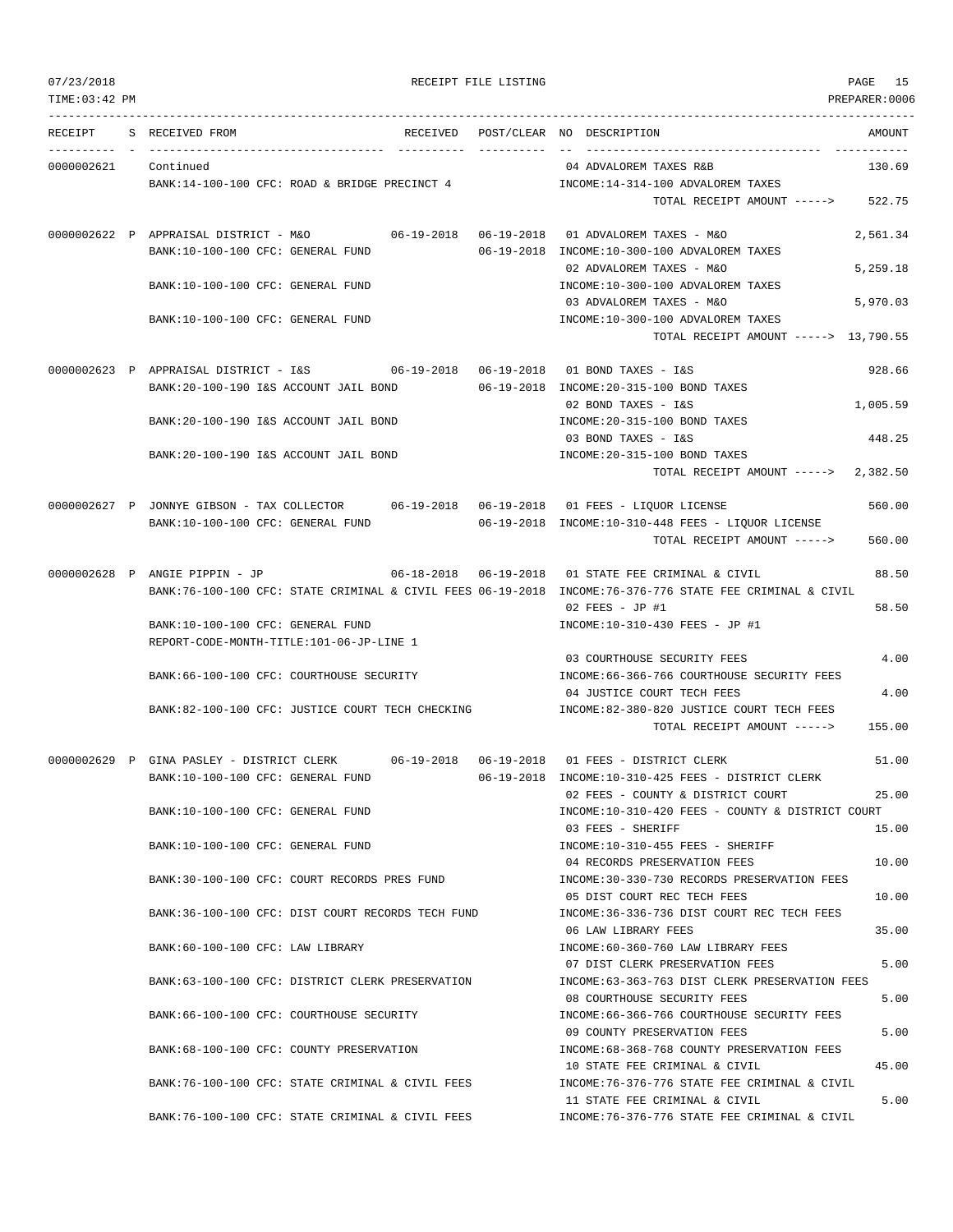| TIME: 03:42 PM |                                                                                                                               |                                   |                                                                                                                                           | PREPARER:0006  |
|----------------|-------------------------------------------------------------------------------------------------------------------------------|-----------------------------------|-------------------------------------------------------------------------------------------------------------------------------------------|----------------|
| RECEIPT        | S RECEIVED FROM                                                                                                               |                                   | RECEIVED POST/CLEAR NO DESCRIPTION                                                                                                        | AMOUNT         |
| 0000002629     | Continued<br>BANK:76-100-100 CFC: STATE CRIMINAL & CIVIL FEES                                                                 |                                   | 12 STATE FEE CRIMINAL & CIVIL<br>INCOME:76-376-776 STATE FEE CRIMINAL & CIVIL                                                             | 30.00          |
|                | BANK:76-100-100 CFC: STATE CRIMINAL & CIVIL FEES                                                                              |                                   | 13 STATE FEE CRIMINAL & CIVIL<br>INCOME:76-376-776 STATE FEE CRIMINAL & CIVIL<br>14 STATE FEE CRIMINAL & CIVIL                            | 15.00<br>5.00  |
|                | BANK:76-100-100 CFC: STATE CRIMINAL & CIVIL FEES                                                                              |                                   | INCOME:76-376-776 STATE FEE CRIMINAL & CIVIL                                                                                              |                |
|                | BANK:76-100-100 CFC: STATE CRIMINAL & CIVIL FEES                                                                              |                                   | 15 STATE FEE CRIMINAL & CIVIL<br>INCOME:76-376-776 STATE FEE CRIMINAL & CIVIL                                                             | 42.00          |
|                | BANK:76-100-100 CFC: STATE CRIMINAL & CIVIL FEES                                                                              |                                   | 16 STATE FEE CRIMINAL & CIVIL<br>INCOME:76-376-776 STATE FEE CRIMINAL & CIVIL<br>TOTAL RECEIPT AMOUNT ----->                              | 5.00<br>308.00 |
|                | 0000002630 P GINA PASLEY - DISTRICT CLERK 06-19-2018 06-19-2018 01 FEES - DISTRICT CLERK<br>BANK:10-100-100 CFC: GENERAL FUND |                                   | 06-19-2018 INCOME:10-310-425 FEES - DISTRICT CLERK<br>TOTAL RECEIPT AMOUNT ----->                                                         | 2.00<br>2.00   |
|                | 0000002631 P ANGIE PIPPIN - JP                                                                                                | 06-19-2018  06-19-2018            | 01 STATE FEE CRIMINAL & CIVIL<br>BANK:76-100-100 CFC: STATE CRIMINAL & CIVIL FEES 06-19-2018 INCOME:76-376-776 STATE FEE CRIMINAL & CIVIL | 146.60         |
|                | BANK:10-100-100 CFC: GENERAL FUND<br>REPORT-CODE-MONTH-TITLE:101-06-JP-LINE 1                                                 |                                   | $02$ FEES - JP #1<br>INCOME:10-310-430 FEES - JP #1                                                                                       | 129.40         |
|                | BANK:66-100-100 CFC: COURTHOUSE SECURITY                                                                                      |                                   | 03 COURTHOUSE SECURITY FEES<br>INCOME:66-366-766 COURTHOUSE SECURITY FEES<br>04 JUSTICE COURT TECH FEES                                   | 8.00<br>8.00   |
|                | BANK:82-100-100 CFC: JUSTICE COURT TECH CHECKING                                                                              |                                   | INCOME:82-380-820 JUSTICE COURT TECH FEES<br>TOTAL RECEIPT AMOUNT ----->                                                                  | 292.00         |
|                | 0000002632 P ANGIE PIPPIN - JP                                                                                                | $06 - 19 - 2018$ $06 - 19 - 2018$ | 01 STATE FEE CRIMINAL & CIVIL<br>BANK:76-100-100 CFC: STATE CRIMINAL & CIVIL FEES 06-19-2018 INCOME:76-376-776 STATE FEE CRIMINAL & CIVIL | 113.10         |
|                | BANK:10-100-100 CFC: GENERAL FUND<br>REPORT-CODE-MONTH-TITLE:101-06-JP-LINE 1                                                 |                                   | $02$ FEES - JP #1<br>INCOME:10-310-430 FEES - JP #1                                                                                       | 142.90         |
|                | BANK: 66-100-100 CFC: COURTHOUSE SECURITY                                                                                     |                                   | 03 COURTHOUSE SECURITY FEES<br>INCOME: 66-366-766 COURTHOUSE SECURITY FEES                                                                | 4.00           |
|                | BANK:82-100-100 CFC: JUSTICE COURT TECH CHECKING                                                                              |                                   | 04 JUSTICE COURT TECH FEES<br>INCOME:82-380-820 JUSTICE COURT TECH FEES<br>TOTAL RECEIPT AMOUNT ----->                                    | 4.00<br>264.00 |
|                | 0000002633 P HOT CHECK - COUNTY ATTORNEY 06-20-2018 06-20-2018 01 HOT CHECK REVENUES                                          |                                   |                                                                                                                                           | 144.26         |
|                | BANK:72-100-100 CFC: HOT CHECK FUND                                                                                           |                                   | 06-20-2018 INCOME:72-372-772 HOT CHECK REVENUES<br>TOTAL RECEIPT AMOUNT ----->                                                            | 144.26         |
|                | 0000002634 P PAT THOMSON - COUNTY CLERK 06-20-2018 06-20-2018 01 FEES - COUNTY CLERK<br>BANK:10-100-100 CFC: GENERAL FUND     |                                   | 06-20-2018 INCOME:10-310-410 FEES - COUNTY CLERK<br>02 PRESERVATION VS HB 1744                                                            | 274.20<br>3.00 |
|                | BANK:56-100-100 CFC: COUNTY CLERK PRESERVATION                                                                                |                                   | INCOME: 56-356-757 PRESERVATION VS HB 1744<br>03 STATE FEE CRIMINAL & CIVIL                                                               | 1.80           |
|                | BANK:76-100-100 CFC: STATE CRIMINAL & CIVIL FEES                                                                              |                                   | INCOME:76-376-776 STATE FEE CRIMINAL & CIVIL<br>TOTAL RECEIPT AMOUNT ----->                                                               | 279.00         |
|                | 0000002635 P PAT THOMSON - COUNTY CLERK 06-20-2018 06-20-2018 01 FEES - COUNTY CLERK<br>BANK:10-100-100 CFC: GENERAL FUND     |                                   | 06-20-2018 INCOME:10-310-410 FEES - COUNTY CLERK                                                                                          | 281.00         |
|                | BANK:50-100-100 CFC: COUNTY CLERK ARCHIVES FUND                                                                               |                                   | 02 COUNTY CLERK ARCHIVE FEES<br>INCOME:50-350-750 COUNTY CLERK ARCHIVE FEES                                                               | 20.00          |
|                | BANK:56-100-100 CFC: COUNTY CLERK PRESERVATION                                                                                |                                   | 03 COUNTY CLERK PRESERVATION FEES<br>INCOME:56-356-756 COUNTY CLERK PRESERVATION FEES                                                     | 20.00          |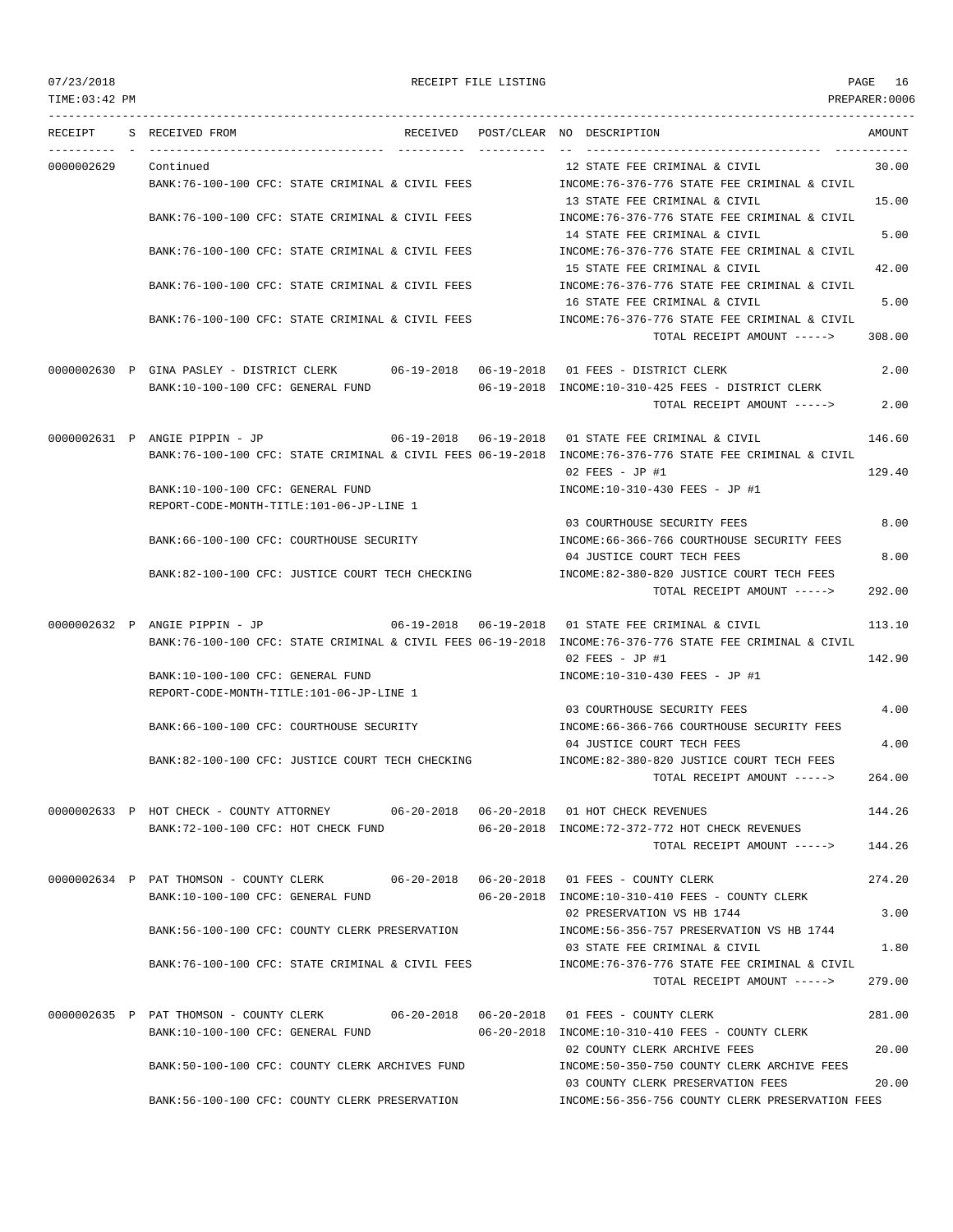# 07/23/2018 RECEIPT FILE LISTING PAGE 17 TIME:03:42 PM PREPARER:0006

--------------------------------------------------------------------------------------------------------------------------------- RECEIPT S RECEIVED FROM THE RECEIVED POST/CLEAR NO DESCRIPTION THE RECEIVED AMOUNT ---------- - ----------------------------------- ---------- ---------- -- ----------------------------------- ----------- 0000002635 Continued 04 COURTHOUSE SECURITY FEES 2.00 BANK:66-100-100 CFC: COURTHOUSE SECURITY INCOME:66-366-766 COURTHOUSE SECURITY FEES TOTAL RECEIPT AMOUNT -----> 323.00 0000002637 P PAT THOMSON - COUNTY CLERK 06-20-2018 06-20-2018 01 FEES - COUNTY CLERK 46.00 BANK:10-100-100 CFC: GENERAL FUND 06-20-2018 INCOME:10-310-410 FEES - COUNTY CLERK 02 FEES - SHERIFF 100.00 BANK:10-100-100 CFC: GENERAL FUND **INCOME:10-310-455 FEES - SHERIFF** 03 COUNTY CLERK ARCHIVE FEES 10.00 BANK:50-100-100 CFC: COUNTY CLERK ARCHIVES FUND INCOME:50-350-750 COUNTY CLERK ARCHIVE FEES 04 COURTHOUSE SECURITY FEES 5.00 BANK:66-100-100 CFC: COURTHOUSE SECURITY INCOME:66-366-766 COURTHOUSE SECURITY FEES 05 COUNTY PRESERVATION FEES 5.00 BANK:68-100-100 CFC: COUNTY PRESERVATION INCOME:68-368-768 COUNTY PRESERVATION FEES 06 STATE FEE CRIMINAL & CIVIL  $42.00$ BANK:76-100-100 CFC: STATE CRIMINAL & CIVIL FEES INCOME:76-376-776 STATE FEE CRIMINAL & CIVIL 07 STATE FEE CRIMINAL & CIVIL 10.00 BANK:76-100-100 CFC: STATE CRIMINAL & CIVIL FEES INCOME:76-376-776 STATE FEE CRIMINAL & CIVIL 08 STATE FEE CRIMINAL & CIVIL 40.00 BANK:76-100-100 CFC: STATE CRIMINAL & CIVIL FEES INCOME:76-376-776 STATE FEE CRIMINAL & CIVIL 09 STATE FEE CRIMINAL & CIVIL 6 5.00 BANK:76-100-100 CFC: STATE CRIMINAL & CIVIL FEES INCOME:76-376-776 STATE FEE CRIMINAL & CIVIL 10 STATE FEE CRIMINAL & CIVIL 30.00 BANK:76-100-100 CFC: STATE CRIMINAL & CIVIL FEES INCOME:76-376-776 STATE FEE CRIMINAL & CIVIL 11 FEES - COUNTY JUDGE 6.00 BANK:10-100-100 CFC: GENERAL FUND INCOME:10-310-400 FEES - COUNTY JUDGE 12 RECORDS PRESERVATION FEES 10.00 BANK:30-100-100 CFC: COURT RECORDS PRES FUND INCOME:30-330-730 RECORDS PRESERVATION FEES 13 JUDICIAL TRAINING FEES 5.00 BANK:53-100-100 JUDICIAL TRAINING FUND INCOME:53-353-753 JUDICIAL TRAINING FEES 14 LAW LIBRARY FEES 35.00 BANK:60-100-100 CFC: LAW LIBRARY INCOME:60-360-760 LAW LIBRARY FEES 15 GUARDIANSHIP 20.00 BANK:76-100-100 CFC: STATE CRIMINAL & CIVIL FEES INCOME:76-376-702 GUARDIANSHIP 16 STATE FEE CRIMINAL & CIVIL 5.00 BANK:76-100-100 CFC: STATE CRIMINAL & CIVIL FEES INCOME:76-376-776 STATE FEE CRIMINAL & CIVIL TOTAL RECEIPT AMOUNT  $--- 2$  374.00 0000002638 P GINA PASLEY - DISTRICT CLERK 06-20-2018 06-20-2018 01 FEES - DISTRICT CLERK 19.00 BANK:10-100-100 CFC: GENERAL FUND 06-20-2018 INCOME:10-310-425 FEES - DISTRICT CLERK 02 DIST CLERK PRESERVATION FEES 5.00 BANK:63-100-100 CFC: DISTRICT CLERK PRESERVATION INCOME:63-363-763 DIST CLERK PRESERVATION FEES 03 STATE FEE CRIMINAL & CIVIL 30.00 BANK:76-100-100 CFC: STATE CRIMINAL & CIVIL FEES INCOME:76-376-776 STATE FEE CRIMINAL & CIVIL 04 STATE FEE CRIMINAL & CIVIL 10.00 BANK:76-100-100 CFC: STATE CRIMINAL & CIVIL FEES INCOME:76-376-776 STATE FEE CRIMINAL & CIVIL 05 STATE FEE CRIMINAL & CIVIL 6 (1994) BANK:76-100-100 CFC: STATE CRIMINAL & CIVIL FEES INCOME:76-376-776 STATE FEE CRIMINAL & CIVIL 06 DIST COURT REC TECH FEES 10.00 BANK:36-100-100 CFC: DIST COURT RECORDS TECH FUND INCOME:36-336-736 DIST COURT REC TECH FEES 07 COUNTY PRESERVATION FEES 5.00 BANK:68-100-100 CFC: COUNTY PRESERVATION INCOME:68-368-768 COUNTY PRESERVATION FEES TOTAL RECEIPT AMOUNT -----> 84.00

0000002639 P GINA PASLEY - DISTRICT CLERK 06-20-2018 06-20-2018 01 FEES - DISTRICT CLERK 540.30 BANK:10-100-100 CFC: GENERAL FUND 06-20-2018 INCOME:10-310-425 FEES - DISTRICT CLERK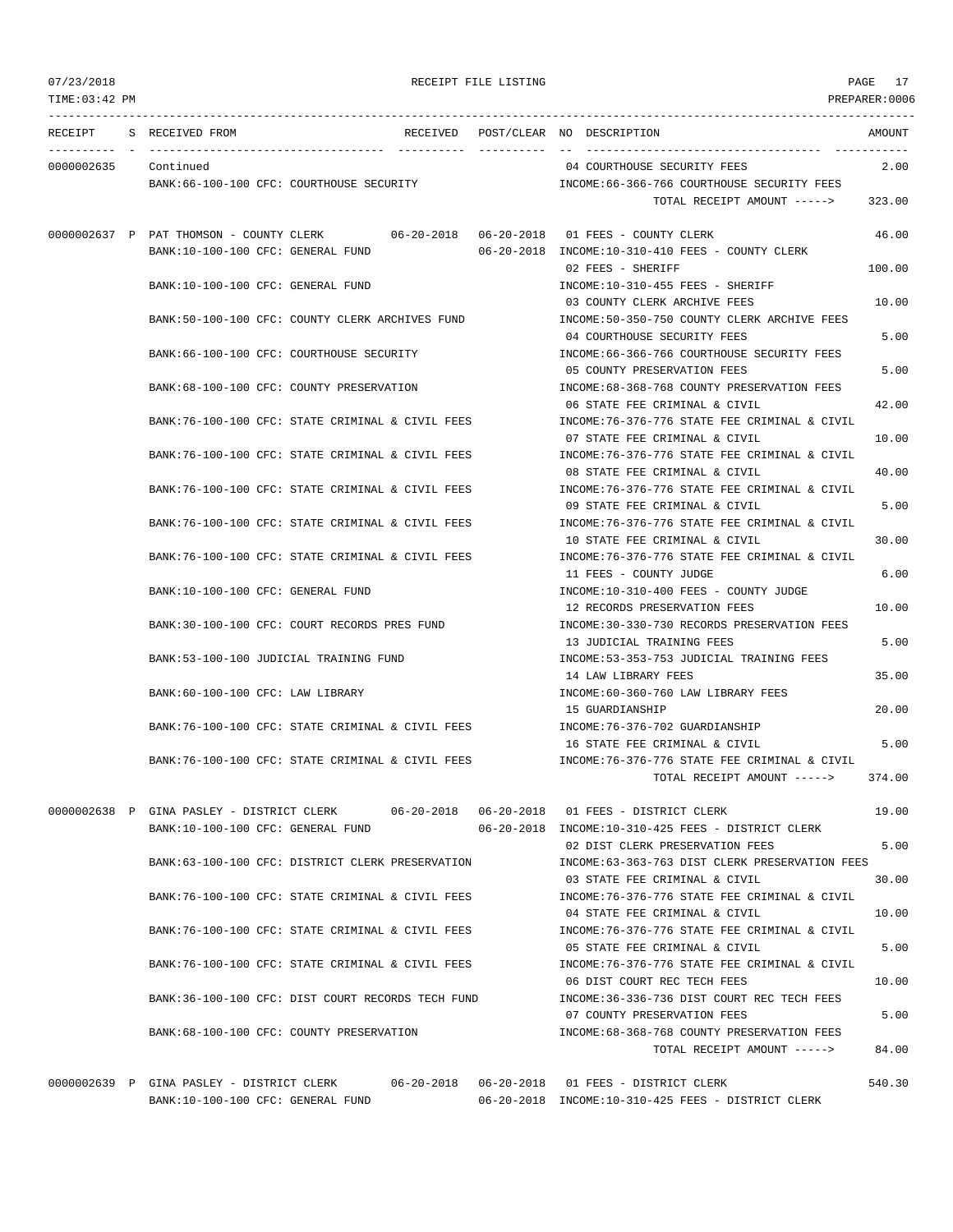| 07/23/2018     |                                                                              |  | RECEIPT FILE LISTING |                                                                                | PAGE<br>18     |
|----------------|------------------------------------------------------------------------------|--|----------------------|--------------------------------------------------------------------------------|----------------|
| TIME: 03:42 PM |                                                                              |  |                      |                                                                                | PREPARER: 0006 |
| RECEIPT        | S RECEIVED FROM                                                              |  |                      | RECEIVED POST/CLEAR NO DESCRIPTION                                             | AMOUNT         |
| 0000002639     | Continued                                                                    |  |                      | 02 FEES - SHERIFF                                                              | 10.27          |
|                | BANK:10-100-100 CFC: GENERAL FUND                                            |  |                      | INCOME:10-310-455 FEES - SHERIFF                                               |                |
|                |                                                                              |  |                      | 03 DIST CLERK PRESERVATION FEES                                                | 0.40           |
|                | BANK:63-100-100 CFC: DISTRICT CLERK PRESERVATION                             |  |                      | INCOME:63-363-763 DIST CLERK PRESERVATION FEES<br>04 COURTHOUSE SECURITY FEES  | 0.79           |
|                | BANK: 66-100-100 CFC: COURTHOUSE SECURITY                                    |  |                      | INCOME: 66-366-766 COURTHOUSE SECURITY FEES                                    |                |
|                |                                                                              |  |                      | 05 STATE FEE CRIMINAL & CIVIL                                                  | 0.94           |
|                | BANK:76-100-100 CFC: STATE CRIMINAL & CIVIL FEES                             |  |                      | INCOME: 76-376-776 STATE FEE CRIMINAL & CIVIL                                  |                |
|                |                                                                              |  |                      | 06 STATE FEE CRIMINAL & CIVIL                                                  | 0.32           |
|                | BANK:76-100-100 CFC: STATE CRIMINAL & CIVIL FEES                             |  |                      | INCOME: 76-376-776 STATE FEE CRIMINAL & CIVIL<br>07 STATE FEE CRIMINAL & CIVIL | 21.02          |
|                | BANK:76-100-100 CFC: STATE CRIMINAL & CIVIL FEES                             |  |                      | INCOME: 76-376-776 STATE FEE CRIMINAL & CIVIL                                  |                |
|                |                                                                              |  |                      | 08 STATE FEE CRIMINAL & CIVIL                                                  | 0.79           |
|                | BANK:76-100-100 CFC: STATE CRIMINAL & CIVIL FEES                             |  |                      | INCOME: 76-376-776 STATE FEE CRIMINAL & CIVIL                                  |                |
|                |                                                                              |  |                      | 09 STATE FEE CRIMINAL & CIVIL                                                  | 5.37           |
|                | BANK:76-100-100 CFC: STATE CRIMINAL & CIVIL FEES                             |  |                      | INCOME: 76-376-776 STATE FEE CRIMINAL & CIVIL<br>10 STATE FEE CRIMINAL & CIVIL | 0.63           |
|                | BANK:76-100-100 CFC: STATE CRIMINAL & CIVIL FEES                             |  |                      | INCOME:76-376-776 STATE FEE CRIMINAL & CIVIL                                   |                |
|                |                                                                              |  |                      | 11 STATE FEE CRIMINAL & CIVIL                                                  | 1.98           |
|                | BANK:76-100-100 CFC: STATE CRIMINAL & CIVIL FEES                             |  |                      | INCOME: 76-376-776 STATE FEE CRIMINAL & CIVIL                                  |                |
|                | BANK:33-100-100 CFC: C&D COURT TECHNOLOGY FUND                               |  |                      | 12 C&D COURT TECH FEES<br>INCOME: 33-333-733 C&D COURT TECH FEES               | 0.63           |
|                |                                                                              |  |                      | 13 COUNTY PRESERVATION FEES                                                    | 3.56           |
|                | BANK:68-100-100 CFC: COUNTY PRESERVATION                                     |  |                      | INCOME: 68-368-768 COUNTY PRESERVATION FEES                                    |                |
|                |                                                                              |  |                      | TOTAL RECEIPT AMOUNT ----->                                                    | 587.00         |
|                |                                                                              |  |                      |                                                                                |                |
|                | 0000002640 P PAT THOMSON - COUNTY CLERK<br>BANK:10-100-100 CFC: GENERAL FUND |  |                      | 06-21-2018 INCOME:10-310-410 FEES - COUNTY CLERK                               | 46.00          |
|                |                                                                              |  |                      | 02 FEES - SHERIFF                                                              | 100.00         |
|                | BANK:10-100-100 CFC: GENERAL FUND                                            |  |                      | INCOME:10-310-455 FEES - SHERIFF                                               |                |
|                |                                                                              |  |                      | 03 COUNTY CLERK ARCHIVE FEES                                                   | 10.00          |
|                | BANK:50-100-100 CFC: COUNTY CLERK ARCHIVES FUND                              |  |                      | INCOME:50-350-750 COUNTY CLERK ARCHIVE FEES<br>04 COURTHOUSE SECURITY FEES     | 5.00           |
|                | BANK:66-100-100 CFC: COURTHOUSE SECURITY                                     |  |                      | INCOME: 66-366-766 COURTHOUSE SECURITY FEES                                    |                |
|                |                                                                              |  |                      | 05 COUNTY PRESERVATION FEES                                                    | 5.00           |
|                | BANK: 68-100-100 CFC: COUNTY PRESERVATION                                    |  |                      | INCOME: 68-368-768 COUNTY PRESERVATION FEES                                    |                |
|                |                                                                              |  |                      | 06 STATE FEE CRIMINAL & CIVIL                                                  | 42.00          |
|                | BANK:76-100-100 CFC: STATE CRIMINAL & CIVIL FEES                             |  |                      | INCOME: 76-376-776 STATE FEE CRIMINAL & CIVIL<br>07 STATE FEE CRIMINAL & CIVIL | 10.00          |
|                | BANK:76-100-100 CFC: STATE CRIMINAL & CIVIL FEES                             |  |                      | INCOME: 76-376-776 STATE FEE CRIMINAL & CIVIL                                  |                |
|                |                                                                              |  |                      | 08 STATE FEE CRIMINAL & CIVIL                                                  | 40.00          |
|                | BANK:76-100-100 CFC: STATE CRIMINAL & CIVIL FEES                             |  |                      | INCOME:76-376-776 STATE FEE CRIMINAL & CIVIL                                   |                |
|                | BANK:76-100-100 CFC: STATE CRIMINAL & CIVIL FEES                             |  |                      | 09 STATE FEE CRIMINAL & CIVIL<br>INCOME: 76-376-776 STATE FEE CRIMINAL & CIVIL | 5.00           |
|                |                                                                              |  |                      | 10 FEES - COUNTY JUDGE                                                         | 6.00           |
|                | BANK:10-100-100 CFC: GENERAL FUND                                            |  |                      | INCOME:10-310-400 FEES - COUNTY JUDGE                                          |                |
|                |                                                                              |  |                      | 11 RECORDS PRESERVATION FEES                                                   | 10.00          |
|                | BANK:30-100-100 CFC: COURT RECORDS PRES FUND                                 |  |                      | INCOME: 30-330-730 RECORDS PRESERVATION FEES                                   |                |
|                | BANK: 53-100-100 JUDICIAL TRAINING FUND                                      |  |                      | 12 JUDICIAL TRAINING FEES<br>INCOME: 53-353-753 JUDICIAL TRAINING FEES         | 5.00           |
|                |                                                                              |  |                      | 13 LAW LIBRARY FEES                                                            | 35.00          |
|                | BANK:60-100-100 CFC: LAW LIBRARY                                             |  |                      | INCOME:60-360-760 LAW LIBRARY FEES                                             |                |
|                |                                                                              |  |                      | 14 GUARDIANSHIP                                                                | 20.00          |
|                | BANK:76-100-100 CFC: STATE CRIMINAL & CIVIL FEES                             |  |                      | INCOME: 76-376-702 GUARDIANSHIP<br>15 STATE FEE CRIMINAL & CIVIL               | 30.00          |
|                | BANK:76-100-100 CFC: STATE CRIMINAL & CIVIL FEES                             |  |                      | INCOME: 76-376-776 STATE FEE CRIMINAL & CIVIL                                  |                |
|                |                                                                              |  |                      |                                                                                |                |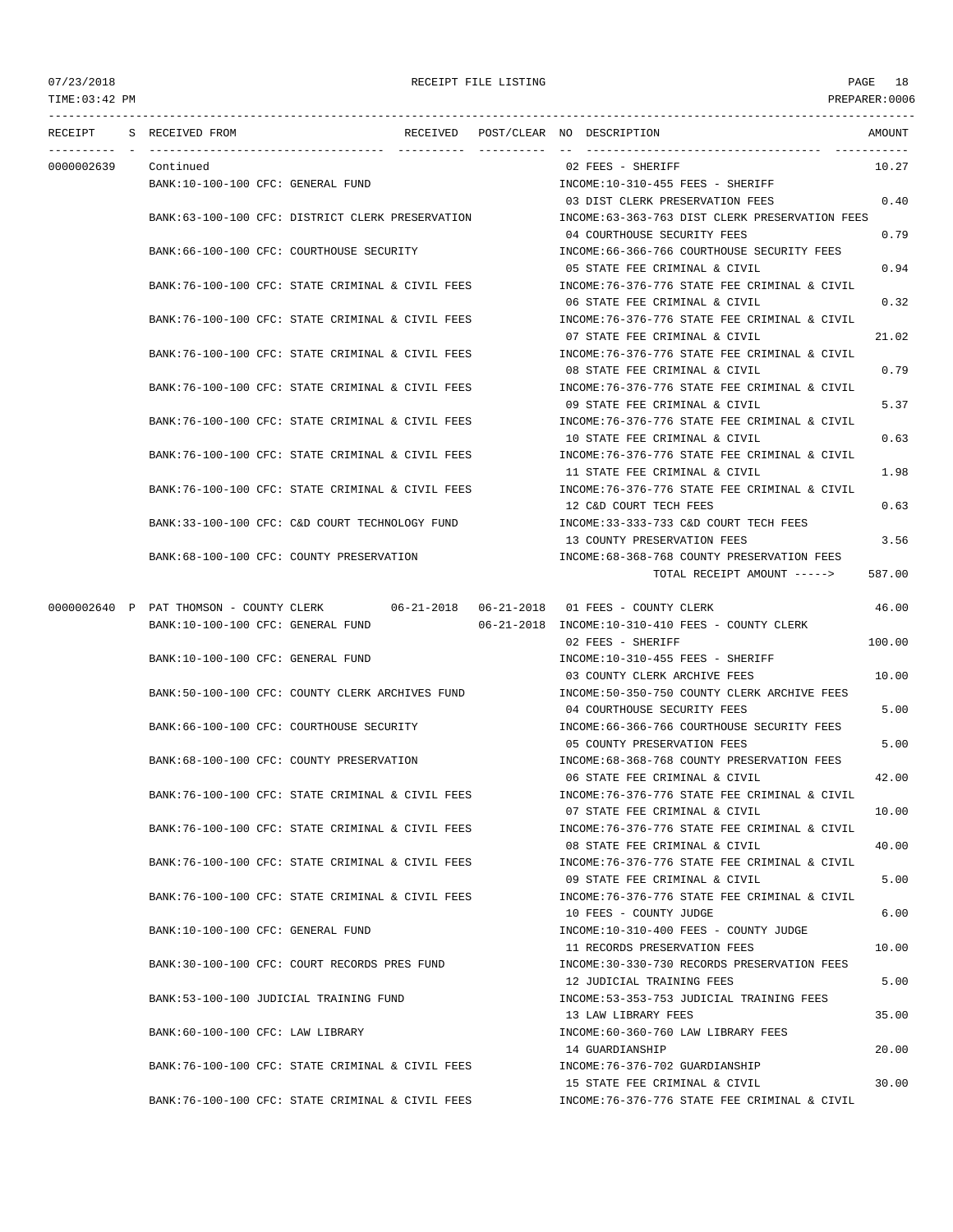07/23/2018 RECEIPT FILE LISTING PAGE 19 TIME:03:42 PM PREPARER:0006 --------------------------------------------------------------------------------------------------------------------------------- RECEIPT S RECEIVED FROM THE RECEIVED POST/CLEAR NO DESCRIPTION THE SECRET AMOUNT ---------- - ----------------------------------- ---------- ---------- -- ----------------------------------- ----------- 0000002640 Continued 16 STATE FEE CRIMINAL & CIVIL 5.00 BANK:76-100-100 CFC: STATE CRIMINAL & CIVIL FEES INCOME:76-376-776 STATE FEE CRIMINAL & CIVIL TOTAL RECEIPT AMOUNT -----> 374.00 0000002641 P PAT THOMSON - COUNTY CLERK 06-21-2018 06-21-2018 01 FEES - COUNTY CLERK 64.00 BANK:10-100-100 CFC: GENERAL FUND 06-21-2018 INCOME:10-310-410 FEES - COUNTY CLERK TOTAL RECEIPT AMOUNT -----> 64.00 0000002642 P PAT THOMSON - COUNTY CLERK 06-21-2018 06-21-2018 01 FEES - COUNTY CLERK 249.00 BANK:10-100-100 CFC: GENERAL FUND 06-21-2018 INCOME:10-310-410 FEES - COUNTY CLERK 02 COUNTY CLERK ARCHIVE FEES 50.00 BANK:50-100-100 CFC: COUNTY CLERK ARCHIVES FUND INCOME:50-350-750 COUNTY CLERK ARCHIVE FEES 03 COUNTY CLERK PRESERVATION FEES 50.00 BANK:56-100-100 CFC: COUNTY CLERK PRESERVATION INCOME:56-356-756 COUNTY CLERK PRESERVATION FEES 04 COURTHOUSE SECURITY FEES 9.00 BANK:66-100-100 CFC: COURTHOUSE SECURITY INCOME:66-366-766 COURTHOUSE SECURITY FEES TOTAL RECEIPT AMOUNT -----> 358.00 0000002644 P ANGIE PIPPIN - JP 06-21-2018 06-21-2018 01 STATE FEE CRIMINAL & CIVIL 177.00 BANK:76-100-100 CFC: STATE CRIMINAL & CIVIL FEES 06-21-2018 INCOME:76-376-776 STATE FEE CRIMINAL & CIVIL 02 FEES - JP #1 41.00 BANK:10-100-100 CFC: GENERAL FUND INCOME:10-310-430 FEES - JP #1 REPORT-CODE-MONTH-TITLE:101-06-JP-LINE 1 03 COURTHOUSE SECURITY FEES 8.00 BANK:66-100-100 CFC: COURTHOUSE SECURITY INCOME:66-366-766 COURTHOUSE SECURITY FEES 04 JUSTICE COURT TECH FEES 8.00 BANK:82-100-100 CFC: JUSTICE COURT TECH CHECKING INCOME:82-380-820 JUSTICE COURT TECH FEES 05 STATE FEE CRIMINAL & CIVIL 10.00 BANK:76-100-100 CFC: STATE CRIMINAL & CIVIL FEES INCOME:76-376-776 STATE FEE CRIMINAL & CIVIL 06 STATE FEE CRIMINAL & CIVIL 6.00 BANK:76-100-100 CFC: STATE CRIMINAL & CIVIL FEES INCOME:76-376-776 STATE FEE CRIMINAL & CIVIL 07 STATE FEE CRIMINAL & CIVIL 25.00 BANK:76-100-100 CFC: STATE CRIMINAL & CIVIL FEES INCOME:76-376-776 STATE FEE CRIMINAL & CIVIL 08 JUSTICE COURT TECH FEES 5.00 BANK:82-100-100 CFC: JUSTICE COURT TECH CHECKING INCOME:82-380-820 JUSTICE COURT TECH FEES TOTAL RECEIPT AMOUNT -----> 280.00 0000002645 P ANGIE PIPPIN - JP 06-20-2018 06-21-2018 01 STATE FEE CRIMINAL & CIVIL 177.00 BANK:76-100-100 CFC: STATE CRIMINAL & CIVIL FEES 06-21-2018 INCOME:76-376-776 STATE FEE CRIMINAL & CIVIL  $02$  FEES - JP #1  $127.00$ BANK:10-100-100 CFC: GENERAL FUND INCOME:10-310-430 FEES - JP #1 REPORT-CODE-MONTH-TITLE:101-06-JP-LINE 1 03 COURTHOUSE SECURITY FEES 8.00 BANK:66-100-100 CFC: COURTHOUSE SECURITY INCOME:66-366-766 COURTHOUSE SECURITY FEES 04 OURT TECH FEES BANK:82-100-100 CFC: JUSTICE COURT TECH CHECKING INCOME:82-380-820 JUSTICE COURT TECH FEES TOTAL RECEIPT AMOUNT -----> 320.00 0000002646 P INMATE PHONE 06-21-2018 06-21-2018 06-21-2018 01 INMATE PHONE REVENUES 3,429.91 BANK:70-100-110 INMATE PHONE CHECKING 06-21-2018 INCOME:70-370-770 INMATE PHONE REVENUES TOTAL RECEIPT AMOUNT -----> 3,429.91 0000002647 P GINA PASLEY - DISTRICT CLERK 06-20-2018 06-21-2018 01 FEES - DISTRICT CLERK 20.00 BANK:10-100-100 CFC: GENERAL FUND 06-21-2018 INCOME:10-310-425 FEES - DISTRICT CLERK TOTAL RECEIPT AMOUNT -----> 20.00 0000002648 P PAT THOMSON - COUNTY CLERK 06-22-2018 06-22-2018 01 FEES - COUNTY CLERK 36.00

BANK:10-100-100 CFC: GENERAL FUND 06-22-2018 INCOME:10-310-410 FEES - COUNTY CLERK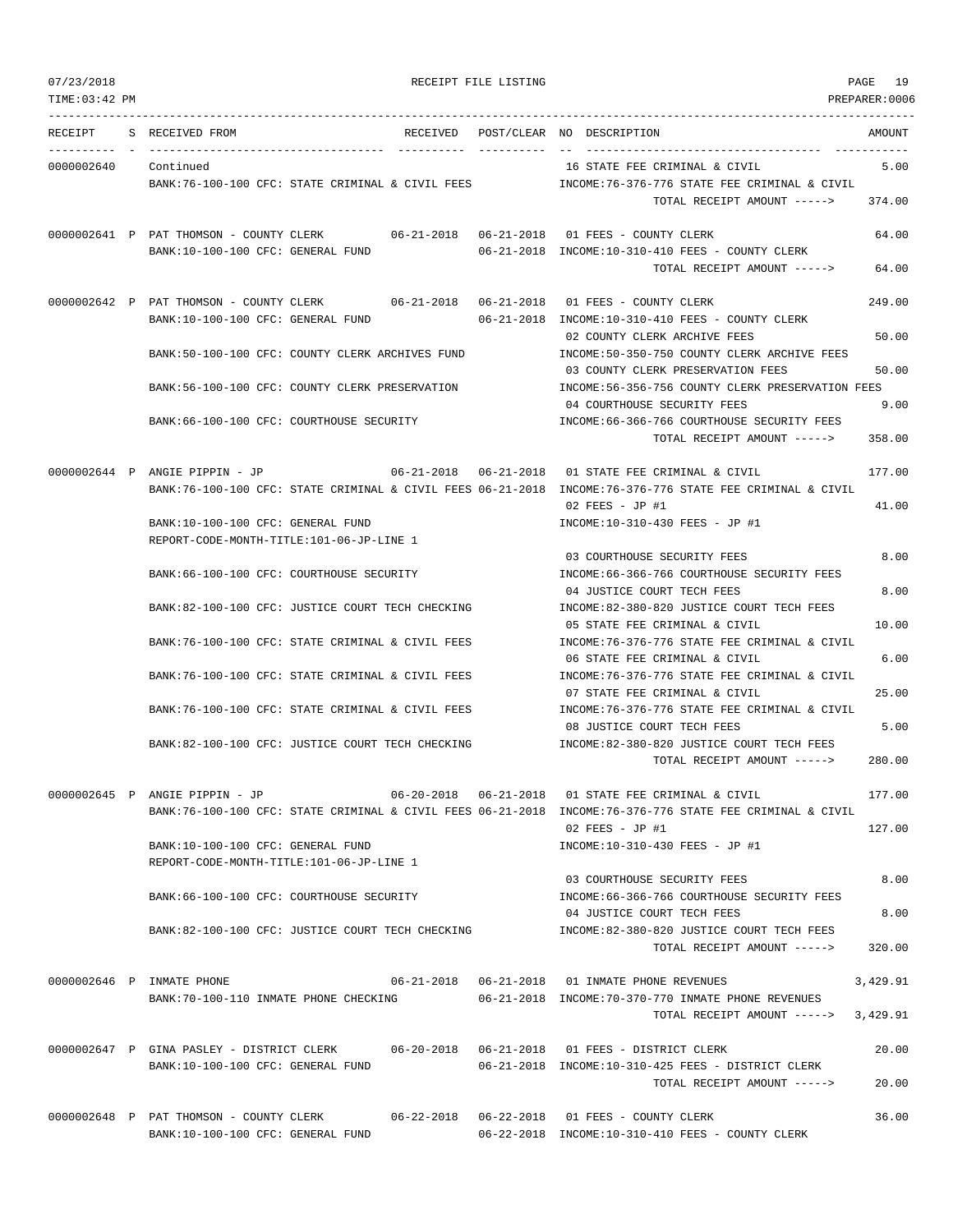TIME:03:42 PM PREPARER:0006 --------------------------------------------------------------------------------------------------------------------------------- RECEIPT S RECEIVED FROM THE RECEIVED POST/CLEAR NO DESCRIPTION THE SECRET AMOUNT ---------- - ----------------------------------- ---------- ---------- -- ----------------------------------- ----------- 0000002648 Continued 02 FEES - COUNTY ATTORNEY 163.00 BANK:10-100-100 CFC: GENERAL FUND **INCOME:10-310-440 FEES - COUNTY ATTORNEY** 03 COUNTY CLERK ARCHIVE FEES 70.00 BANK:50-100-100 CFC: COUNTY CLERK ARCHIVES FUND INCOME:50-350-750 COUNTY CLERK ARCHIVE FEES 04 COUNTY CLERK PRESERVATION FEES 70.00 BANK:56-100-100 CFC: COUNTY CLERK PRESERVATION INCOME:56-356-756 COUNTY CLERK PRESERVATION FEES 05 COURTHOUSE SECURITY FEES 7.00 BANK:66-100-100 CFC: COURTHOUSE SECURITY INCOME:66-366-766 COURTHOUSE SECURITY FEES TOTAL RECEIPT AMOUNT -----> 346.00 0000002649 P JONNYE GIBSON - TAX COLLECTOR 06-22-2018 06-22-2018 01 MOTOR VEHICLE REGISTRATION 1,370.63 BANK:11-100-100 CFC: ROAD & BRIDGE PRECINCT 1 06-22-2018 INCOME:11-311-110 MOTOR VEHICLE REGISTRATION 02 MOTOR VEHICLE REGISTRATION 1,370.62 BANK:12-100-100 CFC: ROAD & BRIDGE PRECINCT 2 INCOME:12-312-110 MOTOR VEHICLE REGISTRATION 03 MOTOR VEHICLE REGISTRATION 1,370.62 BANK:13-100-100 CFC: ROAD & BRIDGE PRECINCT 3 INCOME:13-313-110 MOTOR VEHICLE REGISTRATION 04 MOTOR VEHICLE REGISTRATION 1,370.62 BANK:14-100-100 CFC: ROAD & BRIDGE PRECINCT 4 INCOME:14-314-110 MOTOR VEHICLE REGISTRATION 05 FEES - TITLE 45.00 BANK:10-100-100 CFC: GENERAL FUND **INCOME:10-310-447 FEES** - TITLE 06 FEES - TITLE 30.00 BANK:10-100-100 CFC: GENERAL FUND INCOME:10-310-447 FEES - TITLE TOTAL RECEIPT AMOUNT  $--- 5.557.49$ 0000002650 P GINA PASLEY - DISTRICT CLERK 06-21-2018 06-22-2018 01 FEES - DISTRICT CLERK 2.00 BANK:10-100-100 CFC: GENERAL FUND 06-22-2018 INCOME:10-310-425 FEES - DISTRICT CLERK TOTAL RECEIPT AMOUNT -----> 2.00 0000002651 P ANGIE PIPPIN - JP 06-22-2018 06-22-2018 01 STATE FEE CRIMINAL & CIVIL 83.50 BANK:76-100-100 CFC: STATE CRIMINAL & CIVIL FEES 06-22-2018 INCOME:76-376-776 STATE FEE CRIMINAL & CIVIL 02 FEES - JP #1 68.50 BANK:10-100-100 CFC: GENERAL FUND INCOME:10-310-430 FEES - JP #1 REPORT-CODE-MONTH-TITLE:101-06-JP-LINE 1 03 COURTHOUSE SECURITY FEES 4.00 BANK:66-100-100 CFC: COURTHOUSE SECURITY INCOME:66-366-766 COURTHOUSE SECURITY FEES 04 JUSTICE COURT TECH FEES 4.00 BANK:82-100-100 CFC: JUSTICE COURT TECH CHECKING INCOME:82-380-820 JUSTICE COURT TECH FEES TOTAL RECEIPT AMOUNT -----> 160.00 0000002652 P PAT THOMSON - COUNTY CLERK 06-25-2018 06-25-2018 01 FEES - COUNTY CLERK 80.00 BANK:10-100-100 CFC: GENERAL FUND 06-25-2018 INCOME:10-310-410 FEES - COUNTY CLERK 02 COUNTY CLERK ARCHIVE FEES 20.00 BANK:50-100-100 CFC: COUNTY CLERK ARCHIVES FUND INCOME:50-350-750 COUNTY CLERK ARCHIVE FEES 03 COUNTY CLERK PRESERVATION FEES 20.00 BANK:56-100-100 CFC: COUNTY CLERK PRESERVATION INCOME:56-356-756 COUNTY CLERK PRESERVATION FEES 04 COURTHOUSE SECURITY FEES 2.00 BANK:66-100-100 CFC: COURTHOUSE SECURITY INCOME:66-366-766 COURTHOUSE SECURITY FEES TOTAL RECEIPT AMOUNT -----> 122.00 0000002653 P ANGIE PIPPIN - JP 06-25-2018 06-26-2018 01 STATE FEE CRIMINAL & CIVIL 177.00 BANK:76-100-100 CFC: STATE CRIMINAL & CIVIL FEES 06-26-2018 INCOME:76-376-776 STATE FEE CRIMINAL & CIVIL  $0.2$  FEES - JP #1 174.00 BANK:10-100-100 CFC: GENERAL FUND INCOME:10-310-430 FEES - JP #1 03 COURTHOUSE SECURITY FEES 8.00 BANK:66-100-100 CFC: COURTHOUSE SECURITY INCOME:66-366-766 COURTHOUSE SECURITY FEES 04 JUSTICE COURT TECH FEES 8.00 BANK:82-100-100 CFC: JUSTICE COURT TECH CHECKING INCOME:82-380-820 JUSTICE COURT TECH FEES TOTAL RECEIPT AMOUNT -----> 367.00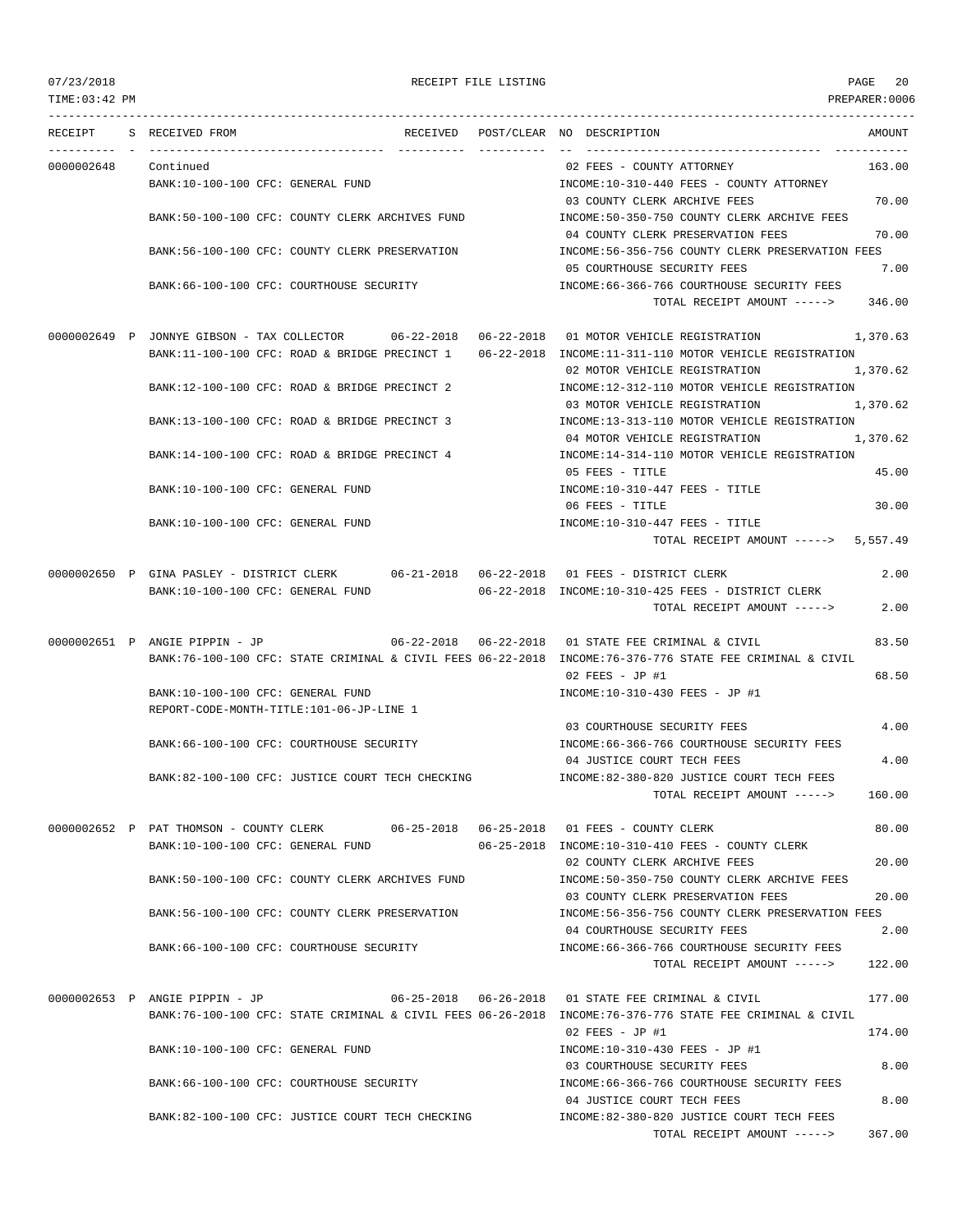| 07/23/2018 |
|------------|
|            |

RECEIPT FILE LISTING **EXECUTE A SECURE 21** 

TIME:03:42 PM PREPARER:0006 --------------------------------------------------------------------------------------------------------------------------------- RECEIPT S RECEIVED FROM RECEIVED POST/CLEAR NO DESCRIPTION AMOUNT ---------- - ----------------------------------- ---------- ---------- -- ----------------------------------- ----------- 0000002657 P ANGIE PIPPIN - JP 06-25-2018 06-26-2018 01 STATE FEE CRIMINAL & CIVIL 146.60 BANK:76-100-100 CFC: STATE CRIMINAL & CIVIL FEES 06-26-2018 INCOME:76-376-776 STATE FEE CRIMINAL & CIVIL 02 FEES - JP #1 162.40 BANK:10-100-100 CFC: GENERAL FUND INCOME:10-310-430 FEES - JP #1 REPORT-CODE-MONTH-TITLE:101-06-JP-LINE 1 03 COURTHOUSE SECURITY FEES 8.00 BANK:66-100-100 CFC: COURTHOUSE SECURITY INCOME:66-366-766 COURTHOUSE SECURITY FEES 04 JUSTICE COURT TECH FEES 8.00 BANK:82-100-100 CFC: JUSTICE COURT TECH CHECKING INCOME:82-380-820 JUSTICE COURT TECH FEES TOTAL RECEIPT AMOUNT -----> 325.00 0000002658 P PAT THOMSON - COUNTY CLERK 06-26-2018 06-26-2018 01 FEES - COUNTY CLERK 80.00 BANK:10-100-100 CFC: GENERAL FUND 06-26-2018 INCOME:10-310-410 FEES - COUNTY CLERK TOTAL RECEIPT AMOUNT -----> 80.00 0000002661 P PAT THOMSON - COUNTY CLERK 06-26-2018 06-26-2018 01 FEES - COUNTY CLERK 168.00 BANK:10-100-100 CFC: GENERAL FUND 06-26-2018 INCOME:10-310-410 FEES - COUNTY CLERK 02 COUNTY CLERK ARCHIVE FEES 110.00 BANK:50-100-100 CFC: COUNTY CLERK ARCHIVES FUND INCOME:50-350-750 COUNTY CLERK ARCHIVE FEES 03 COUNTY CLERK PRESERVATION FEES 120.00 BANK:56-100-100 CFC: COUNTY CLERK PRESERVATION INCOME:56-356-756 COUNTY CLERK PRESERVATION FEES 04 COURTHOUSE SECURITY FEES 12.00 BANK:66-100-100 CFC: COURTHOUSE SECURITY CONTROLL:66-366-766 COURTHOUSE SECURITY FEES TOTAL RECEIPT AMOUNT -----> 410.00 0000002670 P INMATE PHONE 06-26-2018 06-26-2018 01 INMATE PHONE REVENUES 40.00 BANK:70-100-110 INMATE PHONE CHECKING 06-26-2018 INCOME:70-370-770 INMATE PHONE REVENUES 02 INMATE PHONE REVENUES 60.00 BANK:70-100-110 INMATE PHONE CHECKING INCOME:70-370-770 INMATE PHONE REVENUES 03 INMATE PHONE REVENUES 35.00 BANK:70-100-110 INMATE PHONE CHECKING **INCOME:70-370-770 INMATE PHONE REVENUES** 04 INMATE PHONE REVENUES 30.00 BANK:70-100-110 INMATE PHONE CHECKING **INCOME:70-370-770 INMATE PHONE REVENUES** 05 INMATE PHONE REVENUES 50.00 BANK:70-100-110 INMATE PHONE CHECKING INCOME:70-370-770 INMATE PHONE REVENUES 06 INMATE PHONE REVENUES 100.00 BANK:70-100-110 INMATE PHONE CHECKING INCOME:70-370-770 INMATE PHONE REVENUES TOTAL RECEIPT AMOUNT -----> 315.00 0000002678 P BANK INTEREST CD - 01106 06-21-2018 06-21-2018 01 INTEREST EARNED CD'S 354.56 BANK:10-100-202 CERTIFICATE OF DEPOSIT - 2 06-21-2018 INCOME:10-300-190 INTEREST EARNED CD'S TOTAL RECEIPT AMOUNT -----> 354.56 0000002685 P BANK INTEREST CD 01105 06-04-2018 06-04-2018 01 INTEREST EARNED CD'S 12.86 BANK:10-100-201 CERTIFICATE OF DEPOSIT - 1 06-04-2018 INCOME:10-300-190 INTEREST EARNED CD'S TOTAL RECEIPT AMOUNT -----> 12.86 0000002686 P BANK INTERST CD 01105 06-21-2018 06-21-2018 01 INTEREST EARNED CD'S 354.56 BANK:10-100-201 CERTIFICATE OF DEPOSIT - 1 06-21-2018 INCOME:10-300-190 INTEREST EARNED CD'S TOTAL RECEIPT AMOUNT -----> 354.56 0000002692 P BANK INTEREST CD - 01109 06-04-2018 06-04-2018 01 INTEREST EARNED CD'S 12.86 BANK:10-100-205 CERTIFICATE OF DEPOSIT - 5 06-04-2018 INCOME:10-300-190 INTEREST EARNED CD'S TOTAL RECEIPT AMOUNT -----> 12.86 0000002694 P BANK INTEREST CD - 01109 06-21-2018 06-21-2018 01 INTEREST EARNED CD'S 354.56 BANK:10-100-205 CERTIFICATE OF DEPOSIT - 5 06-21-2018 INCOME:10-300-190 INTEREST EARNED CD'S TOTAL RECEIPT AMOUNT -----> 354.56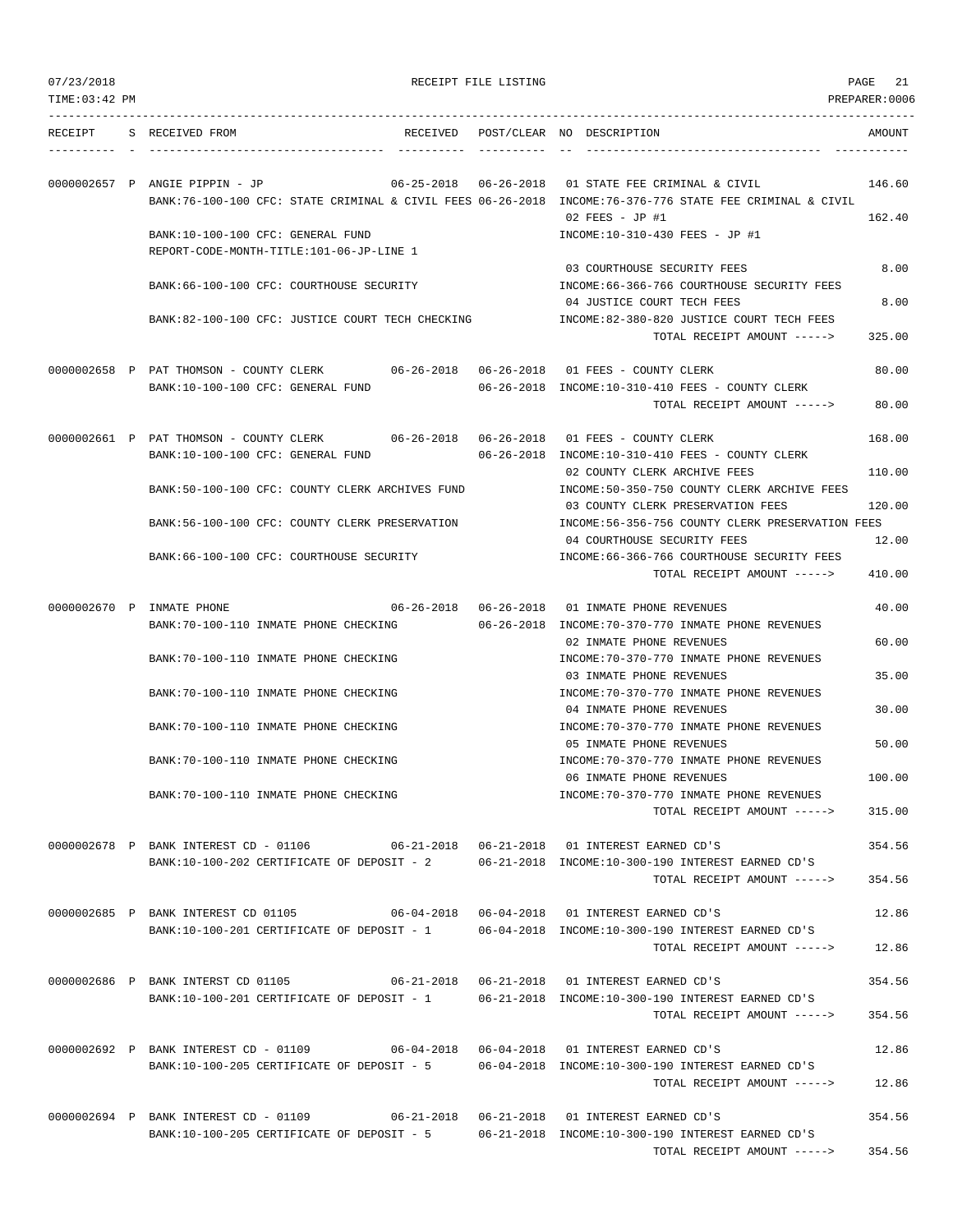| 07/23/2018<br>TIME: 03:42 PM |                                                   | RECEIPT FILE LISTING |                                                                                          | PAGE<br>22<br>PREPARER:0006 |
|------------------------------|---------------------------------------------------|----------------------|------------------------------------------------------------------------------------------|-----------------------------|
|                              |                                                   |                      |                                                                                          |                             |
| RECEIPT                      | S RECEIVED FROM                                   |                      | RECEIVED POST/CLEAR NO DESCRIPTION                                                       | AMOUNT                      |
|                              | 0000002702 P BAK INTERST CD 01107                 |                      |                                                                                          | 12.86                       |
|                              | BANK:10-100-203 CERTIFICATE OF DEPOSIT - 3        |                      | 06-04-2018 INCOME:10-300-190 INTEREST EARNED CD'S                                        |                             |
|                              |                                                   |                      | TOTAL RECEIPT AMOUNT ----->                                                              | 12.86                       |
|                              | 0000002703 P BANK INTERST CD 01107                |                      |                                                                                          | 354.56                      |
|                              | BANK:10-100-203 CERTIFICATE OF DEPOSIT - 3        |                      | 06-21-2018 INCOME:10-300-190 INTEREST EARNED CD'S<br>TOTAL RECEIPT AMOUNT ----->         | 354.56                      |
|                              |                                                   |                      | 0000002704 P BANK INTEREST CD - 01106 06-21-2018 06-21-2018 01 INTEREST EARNED CD'S      | 12.86                       |
|                              | BANK:10-100-202 CERTIFICATE OF DEPOSIT - 2        |                      | 06-21-2018 INCOME:10-300-190 INTEREST EARNED CD'S                                        |                             |
|                              |                                                   |                      | TOTAL RECEIPT AMOUNT ----->                                                              | 12.86                       |
|                              | 0000002715 P BANK INTEREST CD 01108               |                      |                                                                                          | 12.86                       |
|                              | BANK:10-100-204 CERTIFICATE OF DEPOSIT - 4        |                      | 06-04-2018 INCOME:10-300-190 INTEREST EARNED CD'S                                        |                             |
|                              |                                                   |                      | TOTAL RECEIPT AMOUNT ----->                                                              | 12.86                       |
|                              | 0000002716 P BANK INTEREST CD 01108               |                      |                                                                                          | 354.56                      |
|                              | BANK:10-100-204 CERTIFICATE OF DEPOSIT - 4        |                      | 06-21-2018 INCOME:10-300-190 INTEREST EARNED CD'S                                        |                             |
|                              |                                                   |                      | TOTAL RECEIPT AMOUNT ----->                                                              | 354.56                      |
|                              |                                                   |                      | 0000002718 P GINA PASLEY - DISTRICT CLERK 06-22-2018 06-27-2018 01 FEES - DISTRICT CLERK | 81.00                       |
|                              | BANK:10-100-100 CFC: GENERAL FUND                 |                      | 06-27-2018 INCOME:10-310-425 FEES - DISTRICT CLERK                                       |                             |
|                              | BANK:10-100-100 CFC: GENERAL FUND                 |                      | 02 FEES - COUNTY & DISTRICT COURT<br>INCOME:10-310-420 FEES - COUNTY & DISTRICT COURT    | 25.00                       |
|                              |                                                   |                      | 03 FEES - SHERIFF                                                                        | 15.00                       |
|                              | BANK:10-100-100 CFC: GENERAL FUND                 |                      | INCOME:10-310-455 FEES - SHERIFF                                                         |                             |
|                              |                                                   |                      | 04 RECORDS PRESERVATION FEES                                                             | 10.00                       |
|                              | BANK:30-100-100 CFC: COURT RECORDS PRES FUND      |                      | INCOME: 30-330-730 RECORDS PRESERVATION FEES<br>05 DIST COURT REC TECH FEES              | 10.00                       |
|                              | BANK:36-100-100 CFC: DIST COURT RECORDS TECH FUND |                      | INCOME: 36-336-736 DIST COURT REC TECH FEES                                              |                             |
|                              |                                                   |                      | 06 LAW LIBRARY FEES                                                                      | 35.00                       |
|                              | BANK:60-100-100 CFC: LAW LIBRARY                  |                      | INCOME:60-360-760 LAW LIBRARY FEES                                                       |                             |
|                              | BANK:63-100-100 CFC: DISTRICT CLERK PRESERVATION  |                      | 07 DIST CLERK PRESERVATION FEES<br>INCOME: 63-363-763 DIST CLERK PRESERVATION FEES       | 5.00                        |
|                              |                                                   |                      | 08 COURTHOUSE SECURITY FEES                                                              | 5.00                        |
|                              | BANK: 66-100-100 CFC: COURTHOUSE SECURITY         |                      | INCOME:66-366-766 COURTHOUSE SECURITY FEES                                               |                             |
|                              | BANK:68-100-100 CFC: COUNTY PRESERVATION          |                      | 09 COUNTY PRESERVATION FEES<br>INCOME: 68-368-768 COUNTY PRESERVATION FEES               | 5.00                        |
|                              |                                                   |                      | 10 STATE FEE CRIMINAL & CIVIL                                                            | 45.00                       |
|                              | BANK:76-100-100 CFC: STATE CRIMINAL & CIVIL FEES  |                      | INCOME: 76-376-776 STATE FEE CRIMINAL & CIVIL                                            |                             |
|                              | BANK:76-100-100 CFC: STATE CRIMINAL & CIVIL FEES  |                      | 11 STATE FEE CRIMINAL & CIVIL<br>INCOME: 76-376-776 STATE FEE CRIMINAL & CIVIL           | 144.00                      |
|                              |                                                   |                      | 12 STATE FEE CRIMINAL & CIVIL                                                            | 5.00                        |
|                              | BANK:76-100-100 CFC: STATE CRIMINAL & CIVIL FEES  |                      | INCOME:76-376-776 STATE FEE CRIMINAL & CIVIL                                             |                             |
|                              |                                                   |                      | TOTAL RECEIPT AMOUNT ----->                                                              | 385.00                      |
|                              | 0000002720 P PAT THOMSON - COUNTY CLERK           |                      | 06-27-2018  06-27-2018  01 FEES - COUNTY CLERK                                           | 36.20                       |
|                              | BANK:10-100-100 CFC: GENERAL FUND                 |                      | 06-27-2018 INCOME:10-310-410 FEES - COUNTY CLERK                                         |                             |
|                              |                                                   |                      | 02 PRESERVATION VS HB 1744                                                               | 1.00                        |
|                              | BANK:56-100-100 CFC: COUNTY CLERK PRESERVATION    |                      | INCOME: 56-356-757 PRESERVATION VS HB 1744<br>03 STATE FEE CRIMINAL & CIVIL              | 1.80                        |
|                              | BANK:76-100-100 CFC: STATE CRIMINAL & CIVIL FEES  |                      | INCOME: 76-376-776 STATE FEE CRIMINAL & CIVIL                                            |                             |
|                              |                                                   |                      | TOTAL RECEIPT AMOUNT ----->                                                              | 39.00                       |
|                              | 0000002721 P PAT THOMSON - COUNTY CLERK           |                      |                                                                                          | 286.20                      |
|                              | BANK:10-100-100 CFC: GENERAL FUND                 |                      | 06-27-2018 INCOME:10-310-410 FEES - COUNTY CLERK                                         |                             |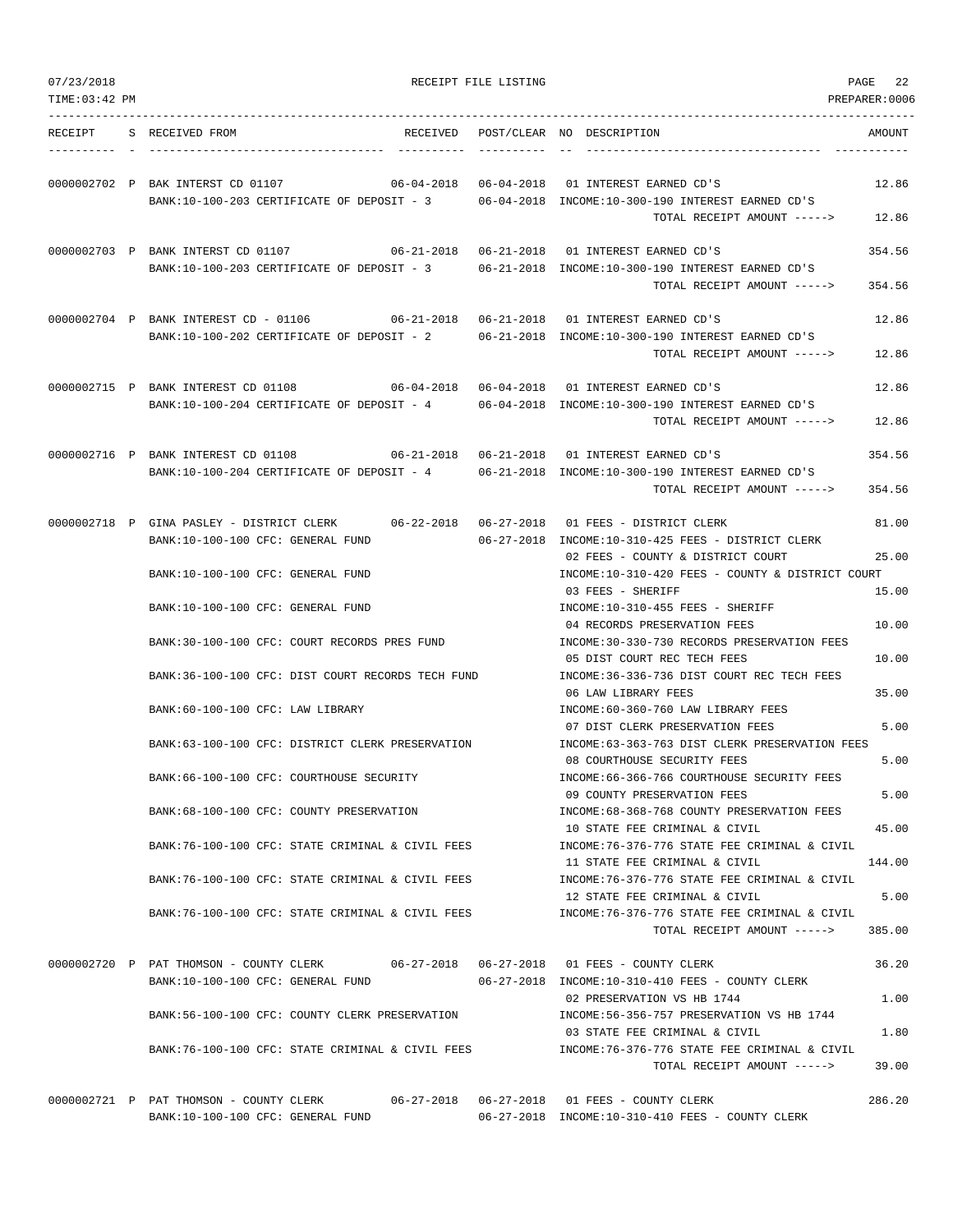## 07/23/2018 RECEIPT FILE LISTING PAGE 23

---------------------------------------------------------------------------------------------------------------------------------

RECEIPT S RECEIVED FROM THE RECEIVED POST/CLEAR NO DESCRIPTION THE SECRET AMOUNT ---------- - ----------------------------------- ---------- ---------- -- ----------------------------------- ----------- 0000002721 Continued 130.00 BANK:50-100-100 CFC: COUNTY CLERK ARCHIVES FUND INCOME:50-350-750 COUNTY CLERK ARCHIVE FEES 03 COUNTY CLERK PRESERVATION FEES 130.00 BANK:56-100-100 CFC: COUNTY CLERK PRESERVATION INCOME:56-356-756 COUNTY CLERK PRESERVATION FEES 04 PRESERVATION VS HB 1744 5.00 BANK:56-100-100 CFC: COUNTY CLERK PRESERVATION INCOME:56-356-757 PRESERVATION VS HB 1744 05 COURTHOUSE SECURITY FEES 15.00 BANK:66-100-100 CFC: COURTHOUSE SECURITY INCOME:66-366-766 COURTHOUSE SECURITY FEES 06 STATE FEE CRIMINAL & CIVIL 1.80 BANK:76-100-100 CFC: STATE CRIMINAL & CIVIL FEES INCOME:76-376-776 STATE FEE CRIMINAL & CIVIL TOTAL RECEIPT AMOUNT -----> 568.00 0000002722 P ANGIE PIPPIN - JP 06-26-2018 06-27-2018 01 STATE FEE CRIMINAL & CIVIL 146.60 BANK:76-100-100 CFC: STATE CRIMINAL & CIVIL FEES 06-27-2018 INCOME:76-376-776 STATE FEE CRIMINAL & CIVIL 02 FEES - JP #1 187.40 BANK:10-100-100 CFC: GENERAL FUND INCOME:10-310-430 FEES - JP #1 REPORT-CODE-MONTH-TITLE:101-06-JP-LINE 1 03 COURTHOUSE SECURITY FEES 8.00 BANK:66-100-100 CFC: COURTHOUSE SECURITY INCOME:66-366-766 COURTHOUSE SECURITY FEES 04 JUSTICE COURT TECH FEES 8.00 BANK:82-100-100 CFC: JUSTICE COURT TECH CHECKING INCOME:82-380-820 JUSTICE COURT TECH FEES TOTAL RECEIPT AMOUNT -----> 350.00 0000002723 P GINA PASLEY - DISTRICT CLERK 06-27-2018 06-27-2018 01 FEES - DISTRICT CLERK 52.00 BANK:10-100-100 CFC: GENERAL FUND 06-27-2018 INCOME:10-310-425 FEES - DISTRICT CLERK 02 FEES - COUNTY & DISTRICT COURT 15.00 BANK:10-100-100 CFC: GENERAL FUND INCOME:10-310-420 FEES - COUNTY & DISTRICT COURT 03 FEES - SHERIFF 15.00 BANK:10-100-100 CFC: GENERAL FUND **INCOME:10-310-455 FEES - SHERIFF** 04 RECORDS PRESERVATION FEES 10.00 BANK:30-100-100 CFC: COURT RECORDS PRES FUND INCOME:30-330-730 RECORDS PRESERVATION FEES 05 DIST COURT REC TECH FEES 10.00 BANK:36-100-100 CFC: DIST COURT RECORDS TECH FUND INCOME:36-336-736 DIST COURT REC TECH FEES 06 LAW LIBRARY FEES 35.00 BANK:60-100-100 CFC: LAW LIBRARY **INCOME:60-360-760 LAW LIBRARY FEES** 07 DIST CLERK PRESERVATION FEES 5.00 BANK:63-100-100 CFC: DISTRICT CLERK PRESERVATION INCOME:63-363-763 DIST CLERK PRESERVATION FEES 08 COURTHOUSE SECURITY FEES 5.00 BANK:66-100-100 CFC: COURTHOUSE SECURITY INCOME:66-366-766 COURTHOUSE SECURITY FEES 09 COUNTY PRESERVATION FEES 5.00 BANK:68-100-100 CFC: COUNTY PRESERVATION INCOME:68-368-768 COUNTY PRESERVATION FEES 10 STATE FEE CRIMINAL & CIVIL 87.00 BANK:76-100-100 CFC: STATE CRIMINAL & CIVIL FEES INCOME:76-376-776 STATE FEE CRIMINAL & CIVIL 11 STATE FEE CRIMINAL & CIVIL 5.00 BANK:76-100-100 CFC: STATE CRIMINAL & CIVIL FEES INCOME:76-376-776 STATE FEE CRIMINAL & CIVIL 12 STATE FEE CRIMINAL & CIVIL 60 000 BANK:76-100-100 CFC: STATE CRIMINAL & CIVIL FEES **INCOME:76-376-776 STATE FEE CRIMINAL & CIVIL** TOTAL RECEIPT AMOUNT -----> 294.00 0000002724 P PAT THOMSON - COUNTY CLERK 06-28-2018 06-28-2018 01 FEES - COUNTY CLERK 57.40 BANK:10-100-100 CFC: GENERAL FUND 06-28-2018 INCOME:10-310-410 FEES - COUNTY CLERK 02 FEES - COUNTY ATTORNEY 48.00 BANK:10-100-100 CFC: GENERAL FUND INCOME:10-310-440 FEES - COUNTY ATTORNEY 03 COUNTY CLERK ARCHIVE FEES 40.00 BANK:50-100-100 CFC: COUNTY CLERK ARCHIVES FUND INCOME:50-350-750 COUNTY CLERK ARCHIVE FEES 04 COUNTY CLERK PRESERVATION FEES 3.00 BANK:56-100-100 CFC: COUNTY CLERK PRESERVATION INCOME:56-356-756 COUNTY CLERK PRESERVATION FEES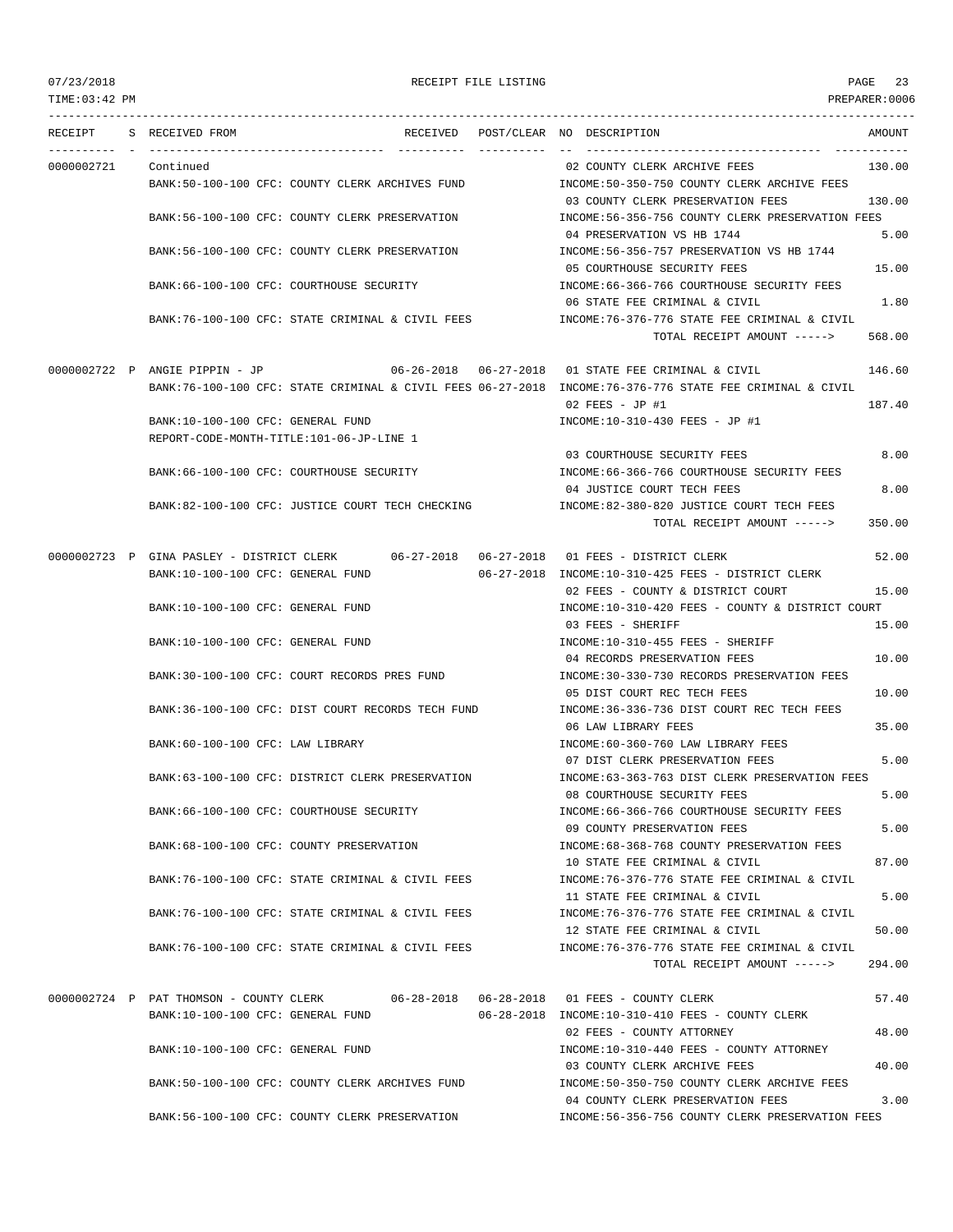07/23/2018 RECEIPT FILE LISTING PAGE 24

---------------------------------------------------------------------------------------------------------------------------------

RECEIPT S RECEIVED FROM THE RECEIVED POST/CLEAR NO DESCRIPTION THE SECRET AMOUNT ---------- - ----------------------------------- ---------- ---------- -- ----------------------------------- ----------- 0000002724 Continued 3.60 BANK:76-100-100 CFC: STATE CRIMINAL & CIVIL FEES INCOME:76-376-776 STATE FEE CRIMINAL & CIVIL 06 COUNTY CLERK PRESERVATION FEES 40.00 BANK:56-100-100 CFC: COUNTY CLERK PRESERVATION INCOME:56-356-756 COUNTY CLERK PRESERVATION FEES 07 COURTHOUSE SECURITY FEES 4.00 BANK:66-100-100 CFC: COURTHOUSE SECURITY INCOME:66-366-766 COURTHOUSE SECURITY FEES TOTAL RECEIPT AMOUNT -----> 196.00 0000002725 P APPRAISAL DISTRICT - I&S 06-28-2018 06-28-2018 01 BOND TAXES - I&S 732.53 BANK:20-100-190 I&S ACCOUNT JAIL BOND 06-28-2018 INCOME:20-315-100 BOND TAXES 02 BOND TAXES - I&S 1,182.59 BANK:20-100-190 I&S ACCOUNT JAIL BOND INCOME:20-315-100 BOND TAXES TOTAL RECEIPT AMOUNT -----> 1,915.12 0000002726 P APPRAISAL DISTRICT - M&O 06-28-2018 06-28-2018 01 ADVALOREM TAXES - M&O 4,208.88 BANK:10-100-100 CFC: GENERAL FUND 06-28-2018 INCOME:10-300-100 ADVALOREM TAXES 02 ADVALOREM TAXES - M&O 6,086.30 BANK:10-100-100 CFC: GENERAL FUND INCOME:10-300-100 ADVALOREM TAXES TOTAL RECEIPT AMOUNT -----> 10,295.18 0000002727 P APPRAISAL DISTRICT R & B 06-28-2018 06-28-2018 01 ADVALOREM TAXES R&B 84.50 BANK:11-100-100 CFC: ROAD & BRIDGE PRECINCT 1 06-28-2018 INCOME:11-311-100 ADVALOREM TAXES 02 ADVALOREM TAXES R&B 84 49 BANK:12-100-100 CFC: ROAD & BRIDGE PRECINCT 2 INCOME:12-312-100 ADVALOREM TAXES 03 ADVALOREM TAXES R&B 84.50 BANK:13-100-100 CFC: ROAD & BRIDGE PRECINCT 3 INCOME:13-313-100 ADVALOREM TAXES 04 ADVALOREM TAXES R&B 84.49 BANK:14-100-100 CFC: ROAD & BRIDGE PRECINCT 4 INCOME:14-314-100 ADVALOREM TAXES TOTAL RECEIPT AMOUNT -----> 337.98 0000002728 P ANGIE PIPPIN - JP 06-27-2018 06-28-2018 01 STATE FEE CRIMINAL & CIVIL 88.50 BANK:76-100-100 CFC: STATE CRIMINAL & CIVIL FEES 06-28-2018 INCOME:76-376-776 STATE FEE CRIMINAL & CIVIL 02 FEES - JP #1 63.50 BANK:10-100-100 CFC: GENERAL FUND INCOME:10-310-430 FEES - JP #1 REPORT-CODE-MONTH-TITLE:101-06-JP-LINE 1 03 COURTHOUSE SECURITY FEES 4.00 BANK:66-100-100 CFC: COURTHOUSE SECURITY INCOME:66-366-766 COURTHOUSE SECURITY FEES 04 JUSTICE COURT TECH FEES 4.00 BANK:82-100-100 CFC: JUSTICE COURT TECH CHECKING INCOME:82-380-820 JUSTICE COURT TECH FEES TOTAL RECEIPT AMOUNT -----> 160.00 0000002729 P ANGIE PIPPIN - JP 06-27-2018 06-28-2018 01 STATE FEE CRIMINAL & CIVIL 27.32 BANK:76-100-100 CFC: STATE CRIMINAL & CIVIL FEES 06-28-2018 INCOME:76-376-776 STATE FEE CRIMINAL & CIVIL  $02$  FEES - JP #1 19.41 BANK:10-100-100 CFC: GENERAL FUND INCOME:10-310-430 FEES - JP #1 REPORT-CODE-MONTH-TITLE:101-06-JP-LINE 1 03 COURTHOUSE SECURITY FEES 1.63 BANK:66-100-100 CFC: COURTHOUSE SECURITY **INCOME:66-366-766 COURTHOUSE SECURITY FEES** 04 JUSTICE COURT TECH FEES 1.64 BANK:82-100-100 CFC: JUSTICE COURT TECH CHECKING INCOME:82-380-820 JUSTICE COURT TECH FEES TOTAL RECEIPT AMOUNT -----> 50.00 0000002730 P EMILIA GARCIA - SENIOR CITIZENS 06-28-2018 06-28-2018 01 FOOD DONATIONS 60.00 BANK:78-100-100 CFC: SENIOR CITIZENS 06-28-2018 INCOME:78-378-712 FOOD DONATIONS 02 FOOD DONATIONS 93.00

BANK:78-100-100 CFC: SENIOR CITIZENS INCOME:78-378-712 FOOD DONATIONS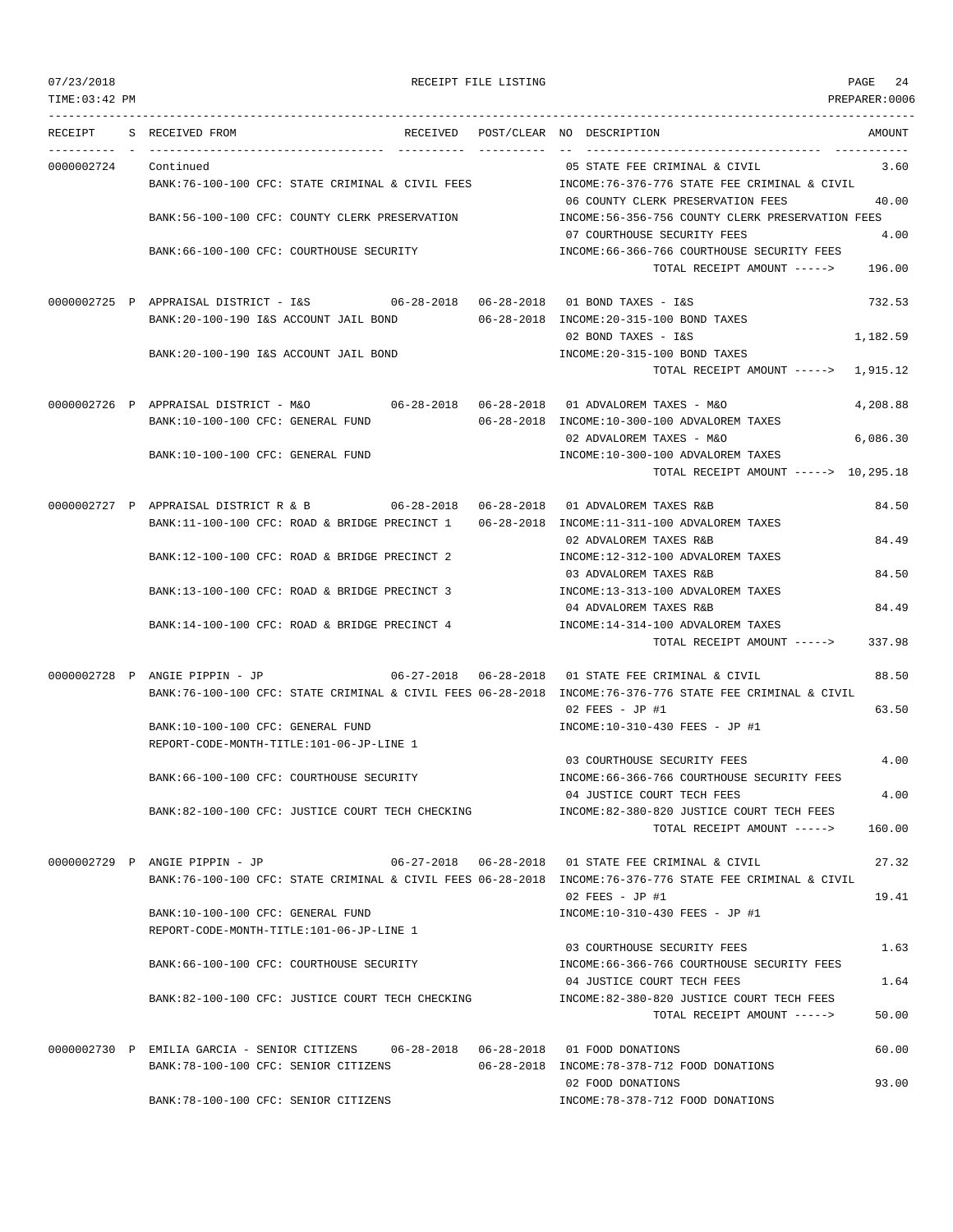| TIME:03:42 PM |                                                                                                                               |          |                                                                                               | PREPARER:0006 |
|---------------|-------------------------------------------------------------------------------------------------------------------------------|----------|-----------------------------------------------------------------------------------------------|---------------|
| RECEIPT       | S RECEIVED FROM                                                                                                               | RECEIVED | POST/CLEAR NO DESCRIPTION                                                                     | AMOUNT        |
| 0000002730    | ----------------<br>Continued                                                                                                 |          | -- --------------------------------<br>03 FOOD DONATIONS                                      | 60.45         |
|               | BANK: 78-100-100 CFC: SENIOR CITIZENS                                                                                         |          | INCOME: 78-378-712 FOOD DONATIONS                                                             |               |
|               |                                                                                                                               |          | 04 FOOD DONATIONS                                                                             | 62.40         |
|               | BANK:78-100-100 CFC: SENIOR CITIZENS                                                                                          |          | INCOME: 78-378-712 FOOD DONATIONS<br>TOTAL RECEIPT AMOUNT ----->                              | 275.85        |
|               |                                                                                                                               |          |                                                                                               |               |
|               |                                                                                                                               |          | 0000002731 P JONNYE GIBSON - TAX COLLECTOR 6-28-2018 06-28-2018 01 MOTOR VEHICLE REGISTRATION | 1,069.95      |
|               | BANK:11-100-100 CFC: ROAD & BRIDGE PRECINCT 1                                                                                 |          | 06-28-2018 INCOME:11-311-110 MOTOR VEHICLE REGISTRATION                                       |               |
|               |                                                                                                                               |          | 02 MOTOR VEHICLE REGISTRATION                                                                 | 1,069.95      |
|               | BANK:12-100-100 CFC: ROAD & BRIDGE PRECINCT 2                                                                                 |          | INCOME:12-312-110 MOTOR VEHICLE REGISTRATION                                                  |               |
|               | BANK:13-100-100 CFC: ROAD & BRIDGE PRECINCT 3                                                                                 |          | 03 MOTOR VEHICLE REGISTRATION<br>INCOME:13-313-110 MOTOR VEHICLE REGISTRATION                 | 1,069.95      |
|               |                                                                                                                               |          | 04 MOTOR VEHICLE REGISTRATION                                                                 | 1,069.94      |
|               | BANK:14-100-100 CFC: ROAD & BRIDGE PRECINCT 4                                                                                 |          | INCOME:14-314-110 MOTOR VEHICLE REGISTRATION                                                  |               |
|               |                                                                                                                               |          | 05 FEES - TITLE                                                                               | 30.00         |
|               | BANK:10-100-100 CFC: GENERAL FUND                                                                                             |          | INCOME:10-310-447 FEES - TITLE                                                                |               |
|               |                                                                                                                               |          | 06 FEES - TITLE                                                                               | 20.00         |
|               | BANK:10-100-100 CFC: GENERAL FUND                                                                                             |          | $INCOME: 10-310-447$ FEES - TITLE                                                             |               |
|               |                                                                                                                               |          | TOTAL RECEIPT AMOUNT $--- 2$ 4,329.79                                                         |               |
|               | 0000002733 P PAT THOMSON - COUNTY CLERK 06-29-2018 06-29-2018 01 FEES - COUNTY CLERK                                          |          |                                                                                               | 348.00        |
|               | BANK:10-100-100 CFC: GENERAL FUND                                                                                             |          | 06-29-2018 INCOME:10-310-410 FEES - COUNTY CLERK                                              |               |
|               |                                                                                                                               |          | 02 COUNTY CLERK ARCHIVE FEES                                                                  | 120.00        |
|               | BANK:50-100-100 CFC: COUNTY CLERK ARCHIVES FUND                                                                               |          | INCOME:50-350-750 COUNTY CLERK ARCHIVE FEES                                                   |               |
|               |                                                                                                                               |          | 03 COUNTY CLERK PRESERVATION FEES                                                             | 120.00        |
|               | BANK:56-100-100 CFC: COUNTY CLERK PRESERVATION                                                                                |          | INCOME:56-356-756 COUNTY CLERK PRESERVATION FEES                                              |               |
|               |                                                                                                                               |          | 04 COURTHOUSE SECURITY FEES                                                                   | 12.00         |
|               | BANK:66-100-100 CFC: COURTHOUSE SECURITY                                                                                      |          | INCOME:66-366-766 COURTHOUSE SECURITY FEES<br>TOTAL RECEIPT AMOUNT ----->                     | 600.00        |
|               |                                                                                                                               |          |                                                                                               |               |
|               | 0000002736 P EMILIA GARCIA - SENIOR CITIZENS 06-29-2018 06-29-2018 01 FOOD DONATIONS                                          |          |                                                                                               | 122.53        |
|               | BANK:78-100-100 CFC: SENIOR CITIZENS                                                                                          |          | 06-29-2018 INCOME:78-378-712 FOOD DONATIONS                                                   |               |
|               |                                                                                                                               |          | TOTAL RECEIPT AMOUNT ----->                                                                   | 122.53        |
|               |                                                                                                                               |          |                                                                                               |               |
|               | 0000002737 P GINA PASLEY - DISTRICT CLERK 06-28-2018 06-29-2018 01 FEES - DISTRICT CLERK<br>BANK:10-100-100 CFC: GENERAL FUND |          | 06-29-2018 INCOME:10-310-425 FEES - DISTRICT CLERK                                            | 4.00          |
|               |                                                                                                                               |          | TOTAL RECEIPT AMOUNT ----->                                                                   | 4.00          |
|               |                                                                                                                               |          |                                                                                               |               |
|               | 0000002742 P TEXAS COMPTROLLER OF PUBLIC ACCOUNT 06-01-2018 06-05-2018 01 SUPPLEMENT - COUNTY JUDGE                           |          |                                                                                               | 5,050.00      |
|               | BANK:10-100-100 CFC: GENERAL FUND                                                                                             |          | 06-05-2018 INCOME:10-320-405 SUPPLEMENT - COUNTY JUDGE                                        |               |
|               |                                                                                                                               |          | TOTAL RECEIPT AMOUNT $--- 5,050.00$                                                           |               |
|               | 0000002743 P COMMISSARY PROFIT INTEREST 06-29-2018 06-29-2018 01 INTEREST EARNED                                              |          |                                                                                               | 2.64          |
|               | BANK:39-100-170 COMMISSARY CHECKING                                                                                           |          | 06-29-2018 INCOME:39-300-120 INTEREST EARNED                                                  |               |
|               |                                                                                                                               |          | TOTAL RECEIPT AMOUNT ----->                                                                   | 2.64          |
|               |                                                                                                                               |          |                                                                                               |               |
|               | 0000002744 P FEMA INTEREST                                                                                                    |          |                                                                                               | 64.34         |
|               | BANK: 38-100-160 FEMA CHECKING                                                                                                |          | 06-29-2018 INCOME:38-300-150 FEMA INTEREST EARNED                                             |               |
|               |                                                                                                                               |          | TOTAL RECEIPT AMOUNT ----->                                                                   | 64.34         |
|               | 0000002745 P MMA INTEREST                                                                                                     |          |                                                                                               | 287.83        |
|               | BANK:10-100-130 MONEY MARKET CHECKING                                                                                         |          | 06-29-2018 INCOME:10-300-180 INTEREST EARNED                                                  |               |
|               |                                                                                                                               |          | TOTAL RECEIPT AMOUNT ----->                                                                   | 287.83        |
|               |                                                                                                                               |          |                                                                                               |               |
|               | 0000002746 P DRUG FORFEITURE INTEREST                                                                                         |          |                                                                                               | 67.08         |
|               | BANK:84-100-150 CFC: FC DRUG FORFEITURE CHECKING 06-29-2018 INCOME:84-384-180 INTEREST EARNED                                 |          |                                                                                               |               |

TOTAL RECEIPT AMOUNT -----> 67.08

07/23/2018 RECEIPT FILE LISTING PAGE 25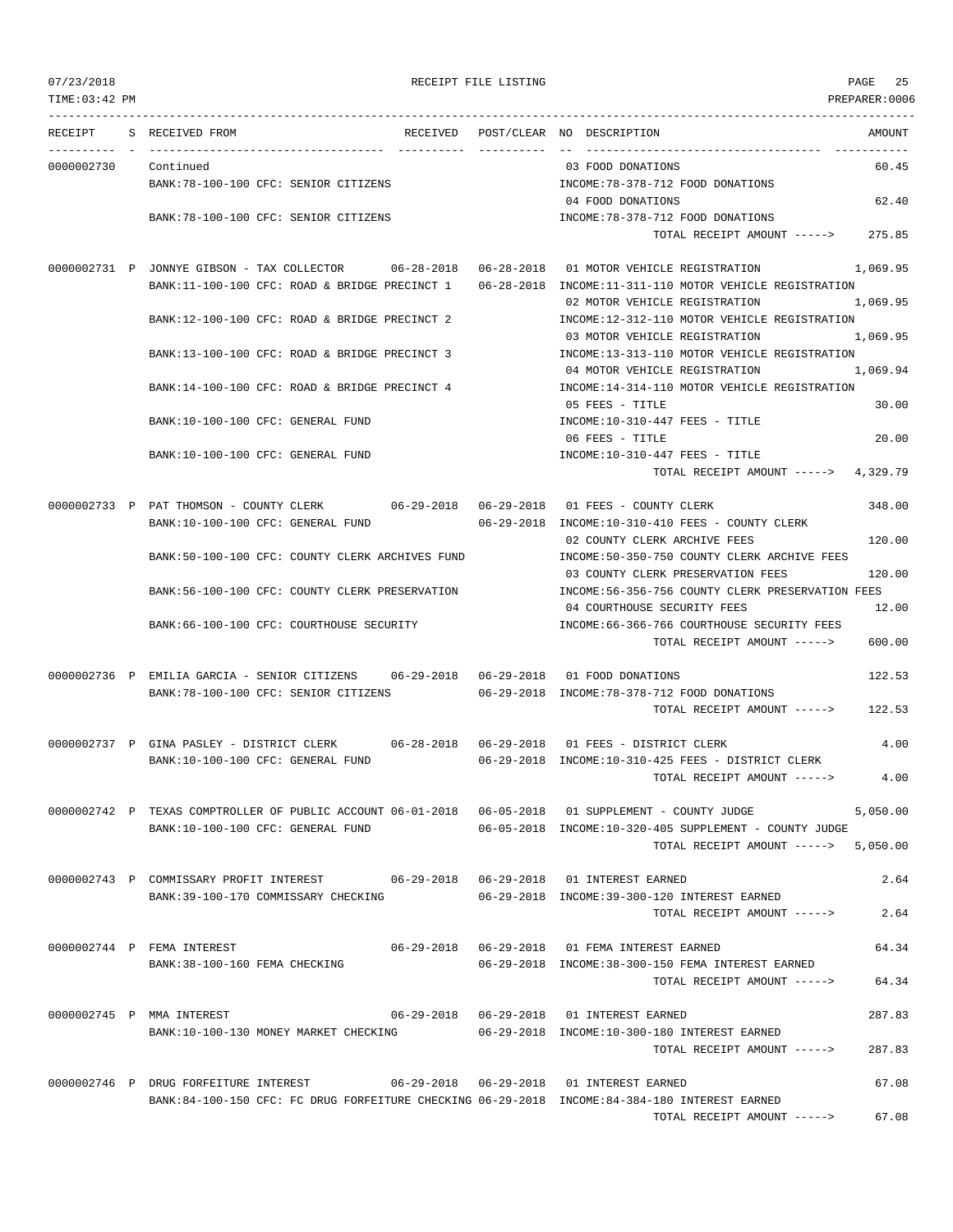TIME:03:42 PM PREPARER:0006 --------------------------------------------------------------------------------------------------------------------------------- RECEIPT S RECEIVED FROM THE RECEIVED POST/CLEAR NO DESCRIPTION THE RECEIVED AMOUNT ---------- - ----------------------------------- ---------- ---------- -- ----------------------------------- ----------- 0000002747 P BANK INTEREST 06-30-2018 06-30-2018 01 GENERAL FUND 3,041.94 BANK:10-100-100 CFC: GENERAL FUND 06-30-2018 INCOME:10-300-180 INTEREST EARNED 02 COURT RECORDS PRESERVATION 1.19 BANK:30-100-100 CFC: COURT RECORDS PRES FUND INCOME:30-330-180 INTEREST EARNED 03 DISTRICT COURT TECH FUND 0.50 BANK:36-100-100 CFC: DIST COURT RECORDS TECH FUND INCOME:36-336-180 INTEREST EARNED 04 COUNTY CLERK ARCHIVES FUND 13.70 BANK:50-100-100 CFC: COUNTY CLERK ARCHIVES FUND INCOME:50-350-180 INTEREST EARNED 05 COUNTY CLERK PRESERVATION 42.59 BANK:56-100-100 CFC: COUNTY CLERK PRESERVATION INCOME:56-356-180 INTEREST EARNED 06 DISTRICT CLERK PRESERVATION 14.98 BANK:63-100-100 CFC: DISTRICT CLERK PRESERVATION INCOME:63-363-180 INTEREST EARNED 07 COUNTY PRESERVATION 1.84 BANK:68-100-100 CFC: COUNTY PRESERVATION INCOME:68-368-180 INTEREST EARNED 08 HOT CHECK 6.34 BANK:72-100-100 CFC: HOT CHECK FUND INCOME:72-372-180 INTEREST EARNED 09 JP COURT TECH FUND 1.96 BANK:82-100-100 CFC: JUSTICE COURT TECH CHECKING INCOME:82-380-180 INTEREST EARNED TOTAL RECEIPT AMOUNT -----> 3,125.04

REPORT TOTAL 2008 258.94